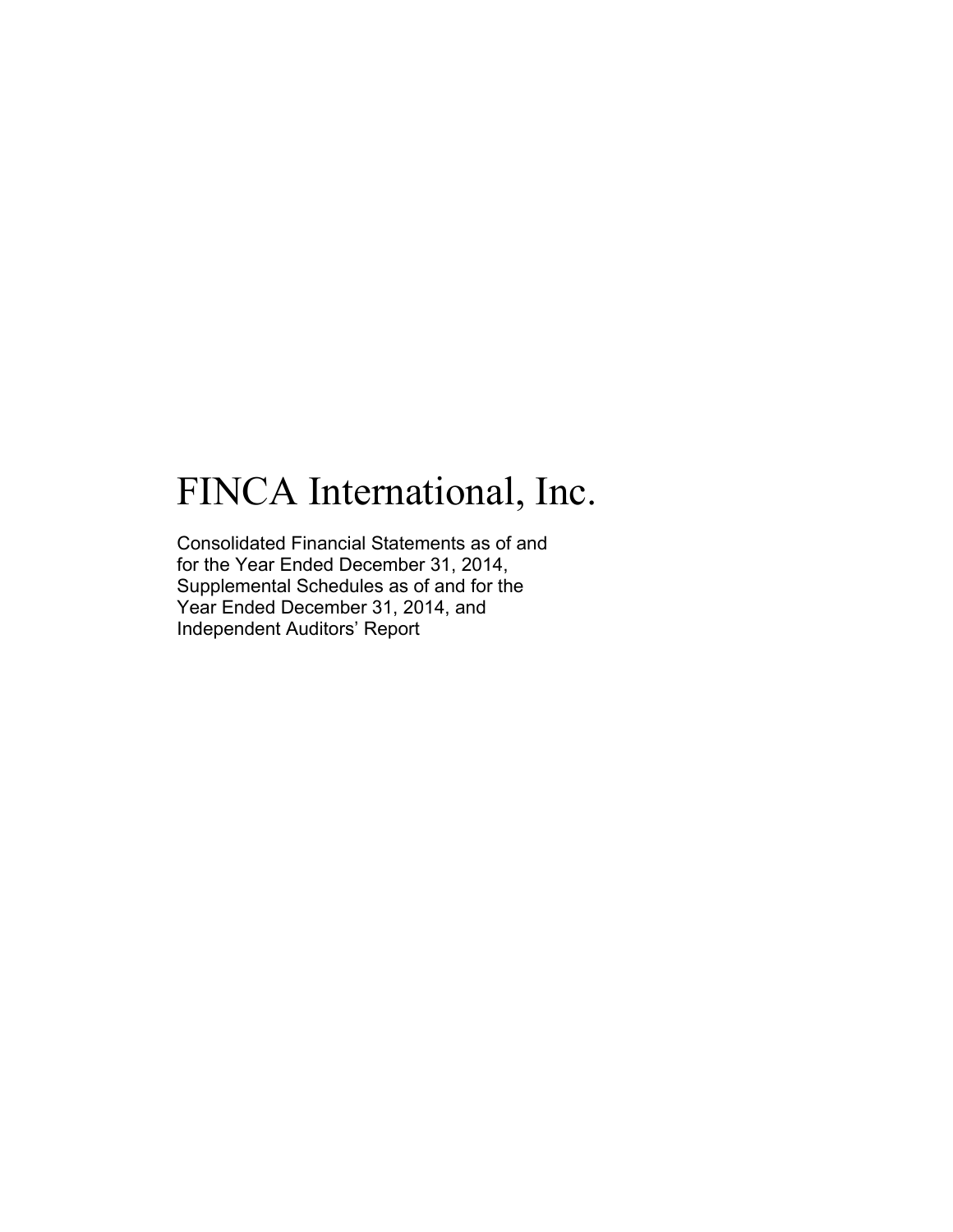#### **TABLE OF CONTENTS**

|                                                                                                               | Page     |
|---------------------------------------------------------------------------------------------------------------|----------|
| <b>INDEPENDENT AUDITORS' REPORT</b>                                                                           | $1 - 2$  |
| CONSOLIDATED FINANCIAL STATEMENTS AS OF AND FOR THE<br>YEAR ENDED DECEMBER 31, 2014:                          |          |
| <b>Consolidated Statement of Financial Position</b>                                                           | 3        |
| <b>Consolidated Statement of Activities</b>                                                                   | 4        |
| <b>Consolidated Statement of Cash Flows</b>                                                                   | 5        |
| Notes to Consolidated Financial Statements                                                                    | $6 - 36$ |
| SUPPLEMENTAL SCHEDULES AND NOTES TO SUPPLEMENTAL SCHEDULES<br>AS OF AND FOR THE YEAR ENDED DECEMBER 31, 2014: | 37       |
| <b>Consolidating Statement of Financial Position</b>                                                          | 38       |
| <b>Consolidating Statement of Activities</b>                                                                  | 39       |
| <b>Consolidated Schedule of Functional Expenses</b>                                                           | 40       |
| Notes to Supplemental Schedules                                                                               | 41       |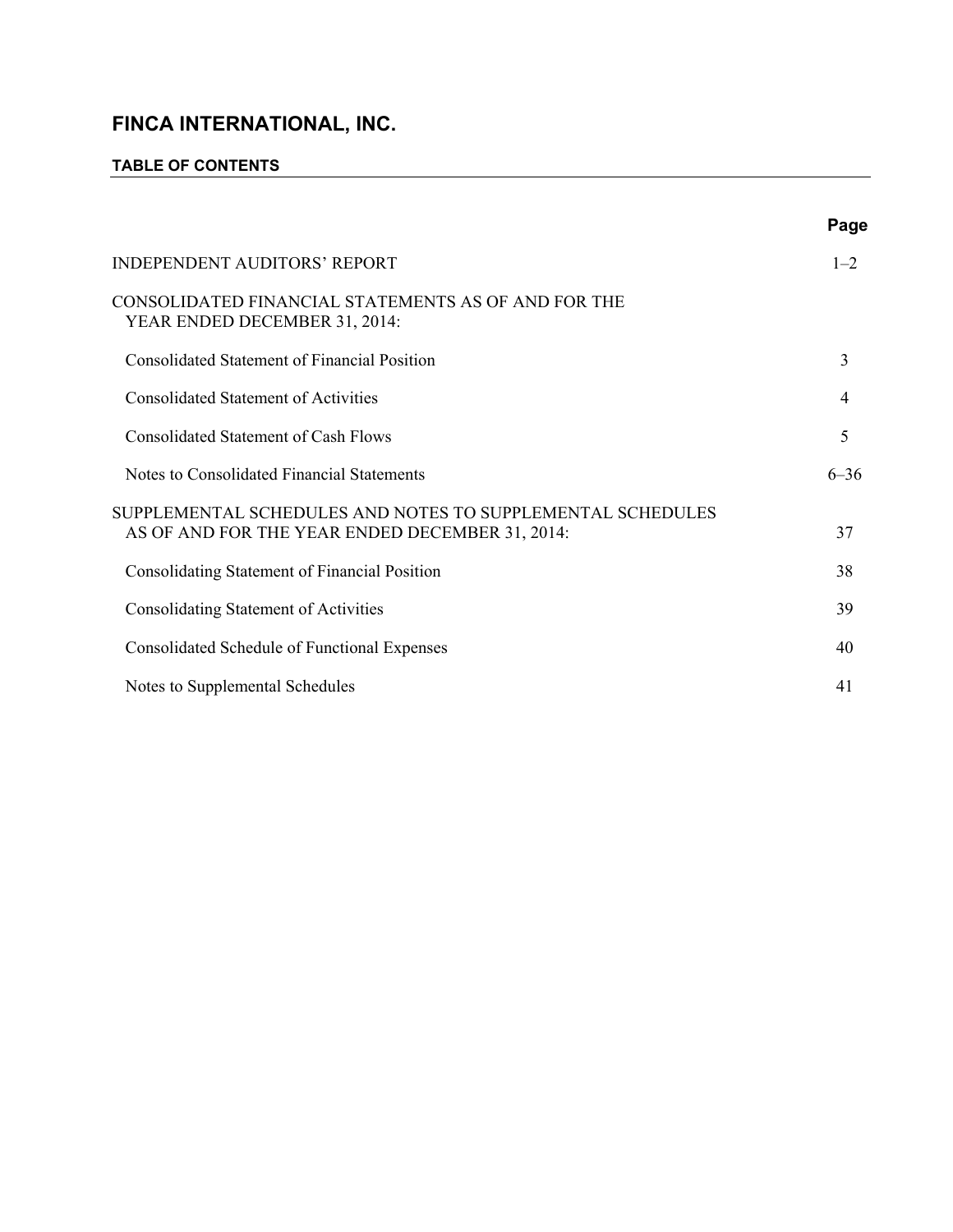

**Deloitte & Touche LLP** 7900 Tysons One Place Suite 800 McLean, VA 22102-5971 **TISA** 

Tel: +1 703 251 1000 www.deloitte.com

#### **INDEPENDENT AUDITORS' REPORT**

To the Board of Directors of FINCA International, Inc. Washington, DC

We have audited the accompanying consolidated financial statements of FINCA International, Inc. and its subsidiaries (the "Company"), which comprise the consolidated statements of financial position as of December 31, 2014 and the related consolidated statements of activities and cash flows for the years then ended, and the related notes to the consolidated financial statements.

#### **Management's Responsibility for the Consolidated Financial Statements**

Management is responsible for the preparation and fair presentation of these consolidated financial statements in accordance with accounting principles generally accepted in the United States of America; this includes the design, implementation, and maintenance of internal control relevant to the preparation and fair presentation of consolidated financial statements that are free from material misstatement, whether due to fraud or error.

#### **Auditors' Responsibility**

Our responsibility is to express an opinion on these consolidated financial statements based on our audit. We conducted our audit in accordance with auditing standards generally accepted in the United States of America. Those standards require that we plan and perform the audit to obtain reasonable assurance about whether the consolidated financial statements are free from material misstatement.

An audit involves performing procedures to obtain audit evidence about the amounts and disclosures in the consolidated financial statements. The procedures selected depend on the auditor's judgment, including the assessment of the risks of material misstatement of the consolidated financial statements, whether due to fraud or error. In making those risk assessments, the auditor considers internal control relevant to the Company's preparation and fair presentation of the consolidated financial statements in order to design audit procedures that are appropriate in the circumstances, but not for the purpose of expressing an opinion on the effectiveness of the Company's internal control. Accordingly, we express no such opinion. An audit also includes evaluating the appropriateness of accounting policies used and the reasonableness of significant accounting estimates made by management, as well as evaluating the overall presentation of the consolidated financial statements.

We believe that the audit evidence we have obtained is sufficient and appropriate to provide a basis for our audit opinion.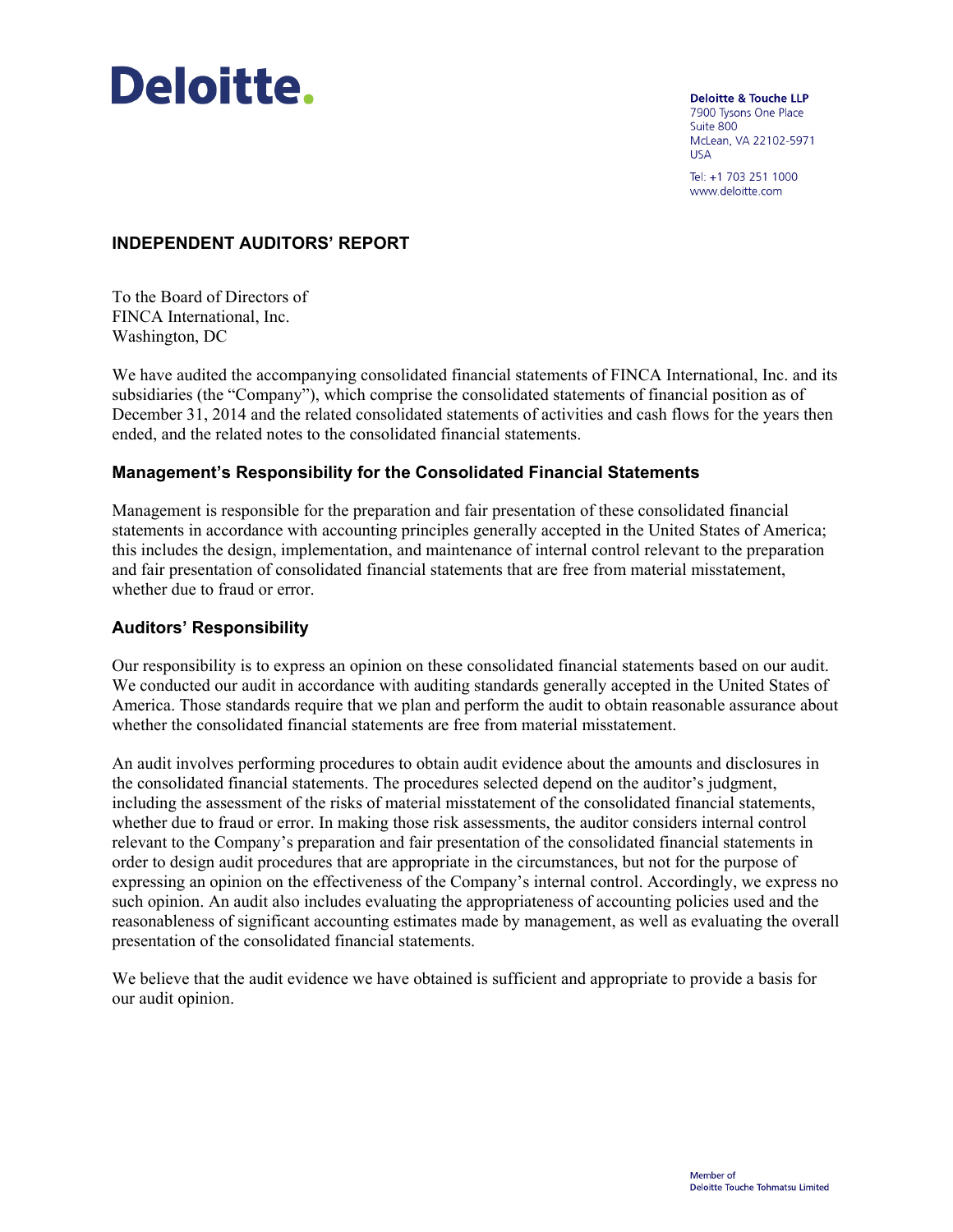#### **Opinion**

In our opinion, the consolidated financial statements referred to above present fairly, in all material respects, the financial position of the Company and its subsidiaries as of December 31, 2014 and the changes in their net assets and their cash flows for the years then ended in accordance with accounting principles generally accepted in the United States of America.

#### **Other Matters**

#### *Report on Consolidating Schedules and Other Supplemental Schedule*

Our audit was conducted for the purpose of forming an opinion on the consolidated financial statements as a whole. The supplemental consolidating schedules of financial position information and of activities information are presented for purposes of additional analysis of the consolidated financial statements rather than to present the financial position and changes in net assets of the individual entities and are not a required part of the consolidated financial statements. The consolidated schedule of functional expenses is presented for the purpose of additional analysis and is not a required part of the consolidated financial statements. Such schedules are the responsibility of FINCA's management and were derived from and relate directly to the underlying accounting and other records used to prepare the consolidated financial statements. Such schedules have been subjected to the auditing procedures applied in the audit of the consolidated financial statements and certain additional procedures, including comparing and reconciling such schedules directly to the underlying accounting and other records used to prepare the consolidated financial statements or to the consolidated financial statements themselves, and other additional procedures in accordance with auditing standards generally accepted in the United States of America. In our opinion, such schedules are fairly stated, in all material respects, in relation to the consolidated financial statements as a whole.

Deloitte + Touche LLP

June 8, 2015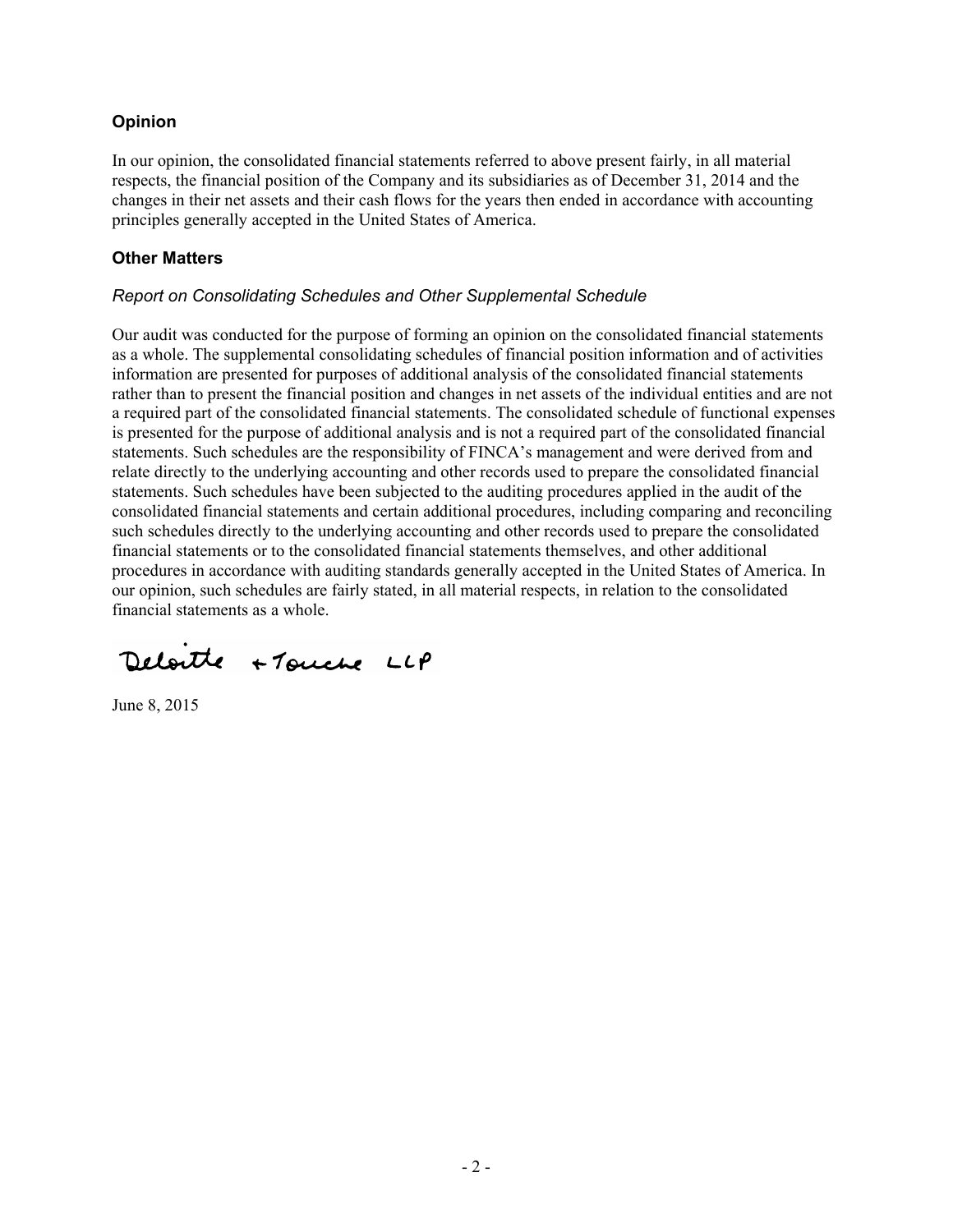#### **CONSOLIDATED STATEMENT OF FINANCIAL POSITION AS OF DECEMBER 31, 2014**

#### **ASSETS**

| CASH AND CASH EQUIVALENTS                                                                                                                                                                                                                                                                                               | \$<br>149,154,910                                                                                                              |
|-------------------------------------------------------------------------------------------------------------------------------------------------------------------------------------------------------------------------------------------------------------------------------------------------------------------------|--------------------------------------------------------------------------------------------------------------------------------|
| RESTRICTED CASH AND CASH EQUIVALENTS (Note 8)                                                                                                                                                                                                                                                                           | 23,856,725                                                                                                                     |
| SHORT-TERM INVESTMENTS (Note 6 and 9)                                                                                                                                                                                                                                                                                   | 34,451,845                                                                                                                     |
| <b>LOANS RECEIVABLE—Net (Note 10)</b>                                                                                                                                                                                                                                                                                   | 949, 333, 168                                                                                                                  |
| <b>GRANTS RECEIVABLE-Net</b>                                                                                                                                                                                                                                                                                            | 3,099,507                                                                                                                      |
| OTHER RECEIVABLES, PREPAIDS, AND OTHER ASSETS (Note 11)                                                                                                                                                                                                                                                                 | 23,792,506                                                                                                                     |
| PROPERTY AND EQUIPMENT—Net (Note 12)                                                                                                                                                                                                                                                                                    | 33,508,041                                                                                                                     |
| <b>INTANGIBLE ASSETS—Net (Note 13)</b>                                                                                                                                                                                                                                                                                  | 12,962,360                                                                                                                     |
| LONG-TERM INVESTMENTS AND OTHER ASSETS (Note 6 and 9)                                                                                                                                                                                                                                                                   | 10,664,015                                                                                                                     |
| GOODWILL (Note 20)                                                                                                                                                                                                                                                                                                      | 1,108,117                                                                                                                      |
| DEFERRED TAX ASSETS (Note 7)                                                                                                                                                                                                                                                                                            | 9,713,658                                                                                                                      |
| <b>TOTAL</b>                                                                                                                                                                                                                                                                                                            | \$1,251,644,852                                                                                                                |
| <b>LIABILITIES AND NET ASSETS</b>                                                                                                                                                                                                                                                                                       |                                                                                                                                |
| <b>LIABILITIES:</b><br>Accounts payable and other accrued liabilities (Note 14)<br>Client deposits (Note 15)<br>Bank deposits<br>Notes payable (Note 16)<br>Subordinated debt (Note 17)<br>Other liabilities (Note 6)<br>Deferred revenue (Note 18)<br>Deferred benefits (Note 19)<br>Deferred tax liabilities (Note 7) | \$<br>37,993,546<br>130,213,635<br>2,642,270<br>740,825,686<br>23,646,518<br>2,346,959<br>10,615,425<br>4,618,476<br>1,327,827 |
| Total liabilities                                                                                                                                                                                                                                                                                                       | 954,230,342                                                                                                                    |
| <b>NET ASSETS:</b><br>Unrestricted net assets-FINCA<br>Unrestricted net assets—non-controlling interest                                                                                                                                                                                                                 | 176,541,365<br>119,559,445                                                                                                     |
| Total unrestricted net assets                                                                                                                                                                                                                                                                                           | 296,100,810                                                                                                                    |
| Temporary restricted net assets (Note 23)                                                                                                                                                                                                                                                                               | 1,313,700                                                                                                                      |
| Total net assets                                                                                                                                                                                                                                                                                                        | 297,414,510                                                                                                                    |
| <b>TOTAL</b>                                                                                                                                                                                                                                                                                                            | \$1,251,644,852                                                                                                                |
|                                                                                                                                                                                                                                                                                                                         |                                                                                                                                |

See notes to consolidated financial statements.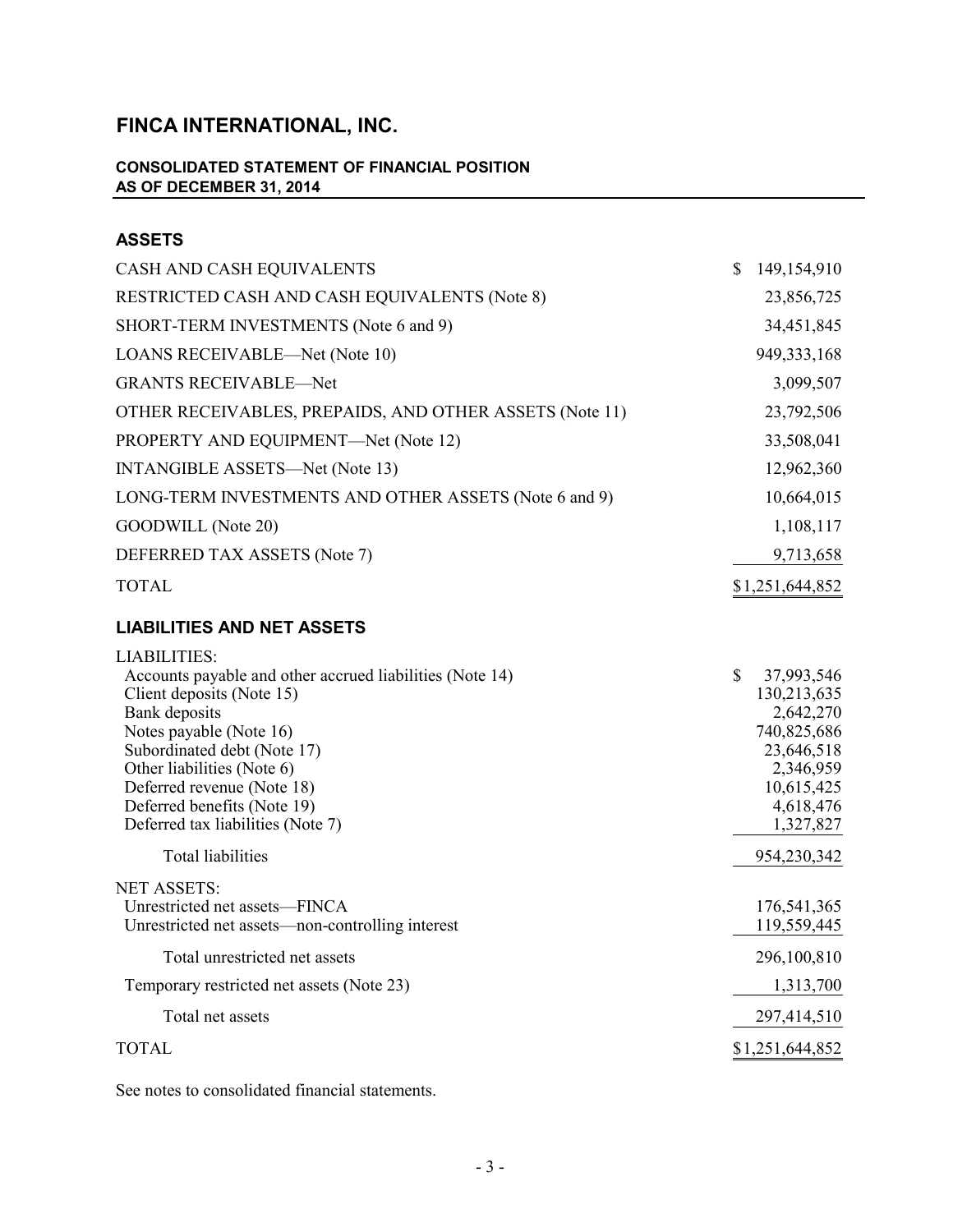#### **CONSOLIDATED STATEMENT OF ACTIVITIES FOR THE YEAR ENDED DECEMBER 31, 2014**

|                                                    | <b>Unrestricted</b> | <b>Temporary</b><br><b>Restricted</b> | <b>Total</b><br>2014 |
|----------------------------------------------------|---------------------|---------------------------------------|----------------------|
| <b>OPERATING REVENUES:</b>                         |                     |                                       |                      |
| Contributions:                                     |                     |                                       |                      |
| Corporate, foundation, and individual giving       | \$13,583,644        | \$1,456,054                           | \$15,039,698         |
| Services and gifts in kind                         | 4,116,700           |                                       | 4,116,700            |
| Program:                                           |                     |                                       |                      |
| Interest income<br>Grants and contracts, including | 368,723,713         |                                       | 368,723,713          |
| federal government                                 | 11,474,625          |                                       | 11,474,625           |
| Fees and other program income                      | 14,395,528          |                                       | 14,395,528           |
| Net assets released from restrictions              | 2,003,316           | (2,003,316)                           |                      |
| Total operating revenues                           | 414,297,526         | (547, 262)                            | 413,750,264          |
| <b>OPERATING EXPENSES:</b>                         |                     |                                       |                      |
| Program services                                   | 378,920,473         |                                       | 378,920,473          |
| Fundraising                                        | 3,622,825           |                                       | 3,622,825            |
| General and administrative                         | 12,163,580          |                                       | 12,163,580           |
| Total operating expenses                           | 394,706,878         |                                       | 394,706,878          |
| <b>INCOME TAX EXPENSE (Note 7)</b>                 | 9,160,312           |                                       | 9,160,312            |
| <b>CHANGE IN NET ASSETS BEFORE</b>                 |                     |                                       |                      |
| NON-OPERATING ITEMS                                | 10,430,336          | (547,262)                             | 9,883,074            |
| <b>INVESTMENT AND FOREIGN</b>                      |                     |                                       |                      |
| <b>EXCHANGE GAIN</b>                               | 23,647              |                                       | 23,647               |
| PENSION-RELATED CHANGES OTHER                      |                     |                                       |                      |
| THAN NET PERIODIC BENEFIT COST                     |                     |                                       |                      |
| GAIN (LOSS) (Note 19)                              | (1,216,239)         |                                       | (1,216,239)          |
| <b>TRANSLATION LOSSES OF</b>                       |                     |                                       |                      |
| <b>FOREIGN OPERATIONS</b>                          | (22,030,397)        |                                       | (22,030,397)         |
| <b>CHANGE IN NET ASSETS BEFORE</b>                 |                     |                                       |                      |
| NON-CONTROLLING INTERESTS                          | (12,792,653)        | (547,262)                             | (13,339,915)         |
| <b>ISSUE OF FMH INTERESTS TO</b>                   |                     |                                       |                      |
| NON-CONTROLLING SHAREHOLDERS                       | 1,700,489           |                                       | 1,700,489            |
| <b>CHANGE IN NET ASSETS</b>                        | (11,092,164)        | (547,262)                             |                      |
|                                                    |                     |                                       | (11,639,426)         |
| NET ASSETS—Beginning of year                       | 307,192,974         | 1,860,962                             | 309,053,936          |
| NET ASSETS-End of year                             | \$296,100,810       | \$1,313,700                           | \$297,414,510        |

See notes to consolidated financial statements.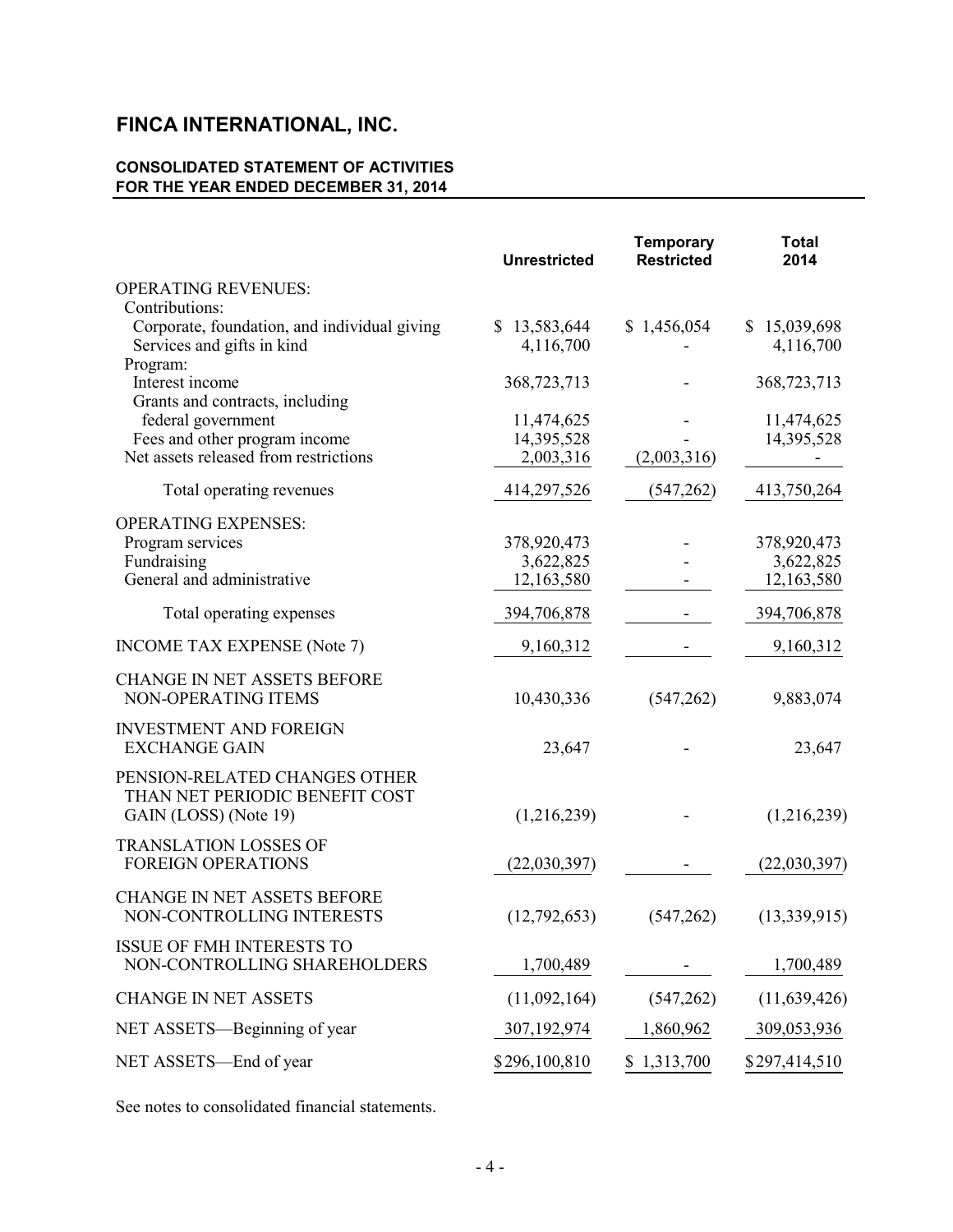#### **CONSOLIDATED STATEMENTS OF CASH FLOWS FOR THE YEAR ENDED DECEMBER 31, 2014**

| <b>CASH FLOWS FROM OPERATING ACTIVITIES:</b>                                                |                        |
|---------------------------------------------------------------------------------------------|------------------------|
| Change in net assets before non-controlling interest                                        | \$(13,339,915)         |
| Adjustments to reconcile change in net assets to net cash provided by operating activities: |                        |
| Foreign currency translation loss                                                           | 22,030,397             |
| Depreciation and amortization                                                               | 13,302,508             |
| Credit loss provision                                                                       | 24,894,600             |
| Loss on disposal of property and equipment                                                  | 229,912                |
| Foreign exchange gains                                                                      | (23, 647)              |
| Other assets impairment loss                                                                | 525,408                |
| Pension-related changes other than net periodic benefit cost                                | 1,489,341              |
| Other non-cash adjustments                                                                  | 9,530,883              |
| (Decrease) increase in cash and cash equivalents as a result of net changes in:             |                        |
| Accrued interest receivable and fees<br>Grants receivable                                   | (6,193,991)            |
| Other receivables, prepaid, and other assets                                                | 718,257<br>(7,664,750) |
| Accounts payable and other accrued liabilities                                              | 1,796,412              |
| Accrued interest payable and fees                                                           | 3,556,234              |
| Deferred revenue                                                                            | 2,913,351              |
| Deferred defined benefits                                                                   | 1,113,523              |
| Changes in deferred tax assets                                                              | (1,632,130)            |
| Changes in deferred tax liabilities                                                         | 82,408                 |
| Net cash provided by operating activities                                                   | 53,328,801             |
| <b>CASH FLOWS FROM INVESTING ACTIVITIES:</b>                                                |                        |
| Decrease in restricted cash and cash equivalents                                            | (1,197,332)            |
| Purchase of investments                                                                     | (19,513,339)           |
| Net change in loans to customers                                                            | (203, 721, 684)        |
| Purchase of property and equipment                                                          | (15,589,897)           |
| Purchase of intangible assets                                                               | (3,959,179)            |
| Proceeds from sales/disposal of fixed assets                                                | 328,338                |
| Net cash used in investing activities                                                       | (243, 653, 093)        |
| <b>CASH FLOWS FROM FINANCING ACTIVITIES:</b>                                                |                        |
| Proceeds from sale of ownership interests in a subsidiary                                   | 1,700,489              |
| Net change in customers' and other deposits                                                 | 55,149,887             |
| Proceeds from borrowings                                                                    | 431,798,297            |
| Repayment of borrowings to lenders                                                          | (297, 213, 058)        |
| Net cash provided by financing activities                                                   | 191,435,615            |
| NET INCREASE IN CASH AND CASH EQUIVALENTS                                                   | 1,111,323              |
| CASH AND CASH EQUIVALENTS:                                                                  |                        |
| Beginning of year                                                                           | 155,060,628            |
| Exchange losses on cash and cash equivalents                                                | (7,017,041)            |
| End of year                                                                                 | \$149,154,910          |
| SUPPLEMENTAL DISCLOSURES OF CASH FLOW INFORMATION:                                          |                        |
| Cash received for interest                                                                  | \$352,685,012          |
| Cash payments for interest                                                                  | (77, 486, 305)         |
| Cash payments for income taxes                                                              | (9,498,855)            |
|                                                                                             |                        |

See notes to consolidated financial statements.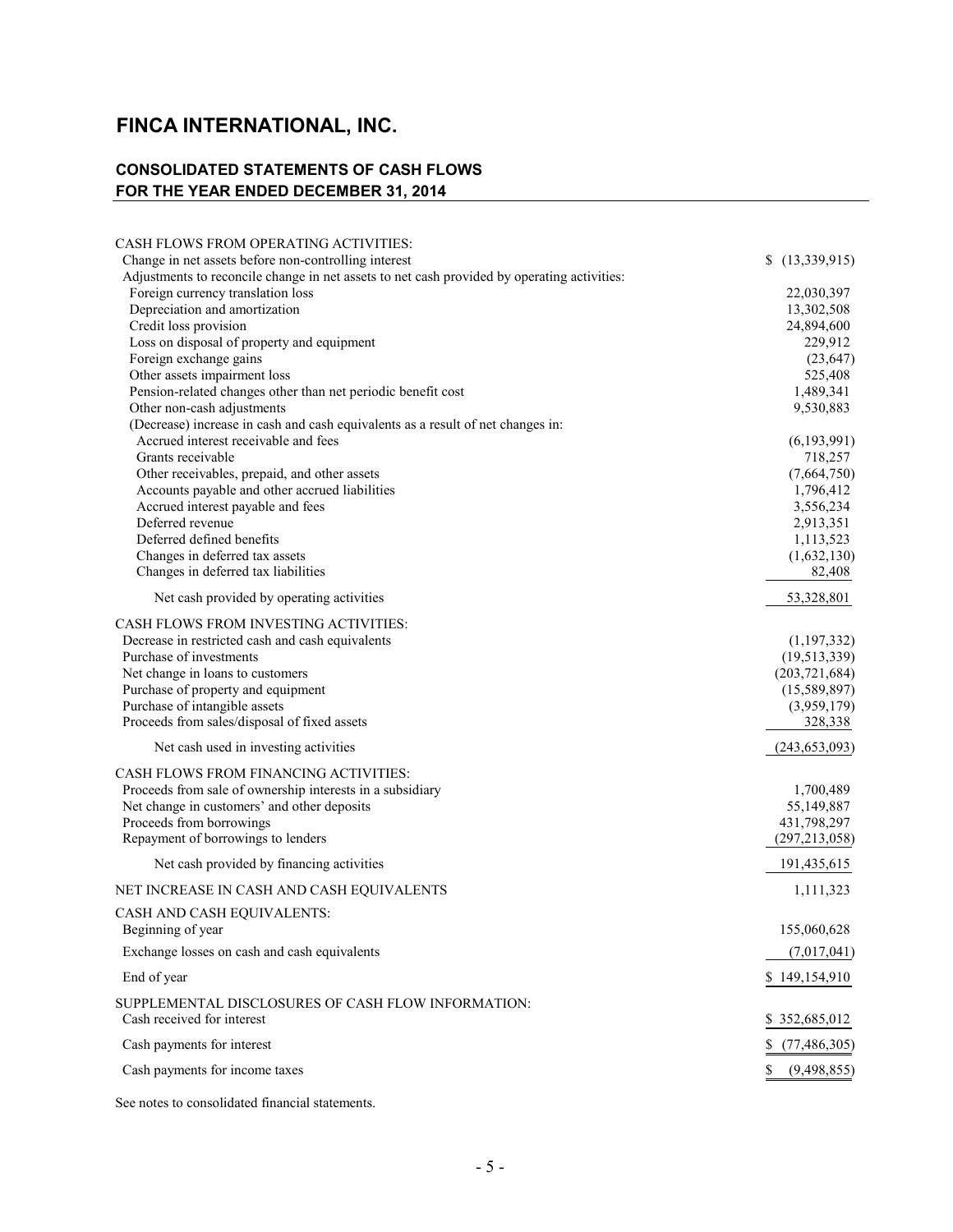#### **NOTES TO CONSOLIDATED FINANCIAL STATEMENTS AS OF AND FOR THE YEAR ENDED DECEMBER 31, 2014**

#### **1. NATURE OF ACTIVITIES**

FINCA International, Inc. ("FINCA" or "FINCA International") is a not-for-profit organization, incorporated in the state of New York, United States of America (USA), as a tax-exempt public charity under the Section 501(c)(3) of the United States Internal Revenue Code. Founded in 1984, FINCA provides financial services to the world's lowest-income entrepreneurs so they can create jobs, build assets, and improve their standard of living. FINCA's headquarters are located in Washington, D.C., USA.

FINCA is the majority shareholder (62.07%) of FINCA Microfinance Holding Company LLC (FMH) with minority positions held by social and development institutions led by International Finance Corporation (World Bank group), KfW (the German Development Bank), along with FMO (the Dutch Development Bank), responsAbility, Triple Jump, and Triodos Fair Share Fund and Triodos Microfinance Fund, represented by Triodos Investment Management, BV, three socially responsible investment funds located in Europe.

At present, FINCA, through FMH has microfinance operations in 23 developing countries in Latin America (Ecuador, El Salvador, Guatemala, Haiti, Honduras, Mexico, and Nicaragua), Africa (Democratic Republic of the Congo, Malawi, Tanzania, Uganda, Zambia, and Nigeria), Eurasia (Armenia, Azerbaijan, Georgia, Kosovo, Kyrgyzstan, Russia, and Tajikistan), and the Middle East (Afghanistan, Jordan, and Pakistan). FINCA operates local entities ("Subsidiaries") that are directly or indirectly owned or controlled by FINCA, including predominantly corporations and in some cases, nongovernmental organizations or branches of FINCA International.

Subsidiaries principally provide small loans to individuals and to groups of individuals that lack access to traditional financial institutions. In most cases, FINCA loans are made to groups of individuals referred to as "Village Banks." These groups consist of individuals that know each other, guarantee each other's loans, and provide a network of support for the group members. Individual loans, typically larger in size, are made where individual small businesses demonstrate adequate need and creditworthiness.

In addition to loans, FINCA provides, through a growing number of its Subsidiaries, other financial services needed by the working poor, including savings deposits, remittances, and micro insurance.

The majority of FINCA clients worldwide are generally women (by number of clients) who often lack the ability to secure employment and who, in many cultures, are the primary providers for a family. FINCA's loans are a renewable resource that can improve the economy of an entire community. FINCA operates on a twin bottom line approach of sustainability and social outreach.

FINCA has transformed all of its Subsidiaries, with the exception of FINCA Kosovo and FINCA Guatemala into commercial corporate forms, including banks or non-bank financial institutions, in order to provide the services mentioned above, as well as to enhance FINCA's ability to attract funding and support needed for growth and infrastructure development. In November 2014, FINCA Microfinance Bank in Nigeria, Africa obtained the state banking license and started its banking operations. As of December 31, 2014, the majority of the Subsidiaries are commercial corporate entities that are subject to financial regulation.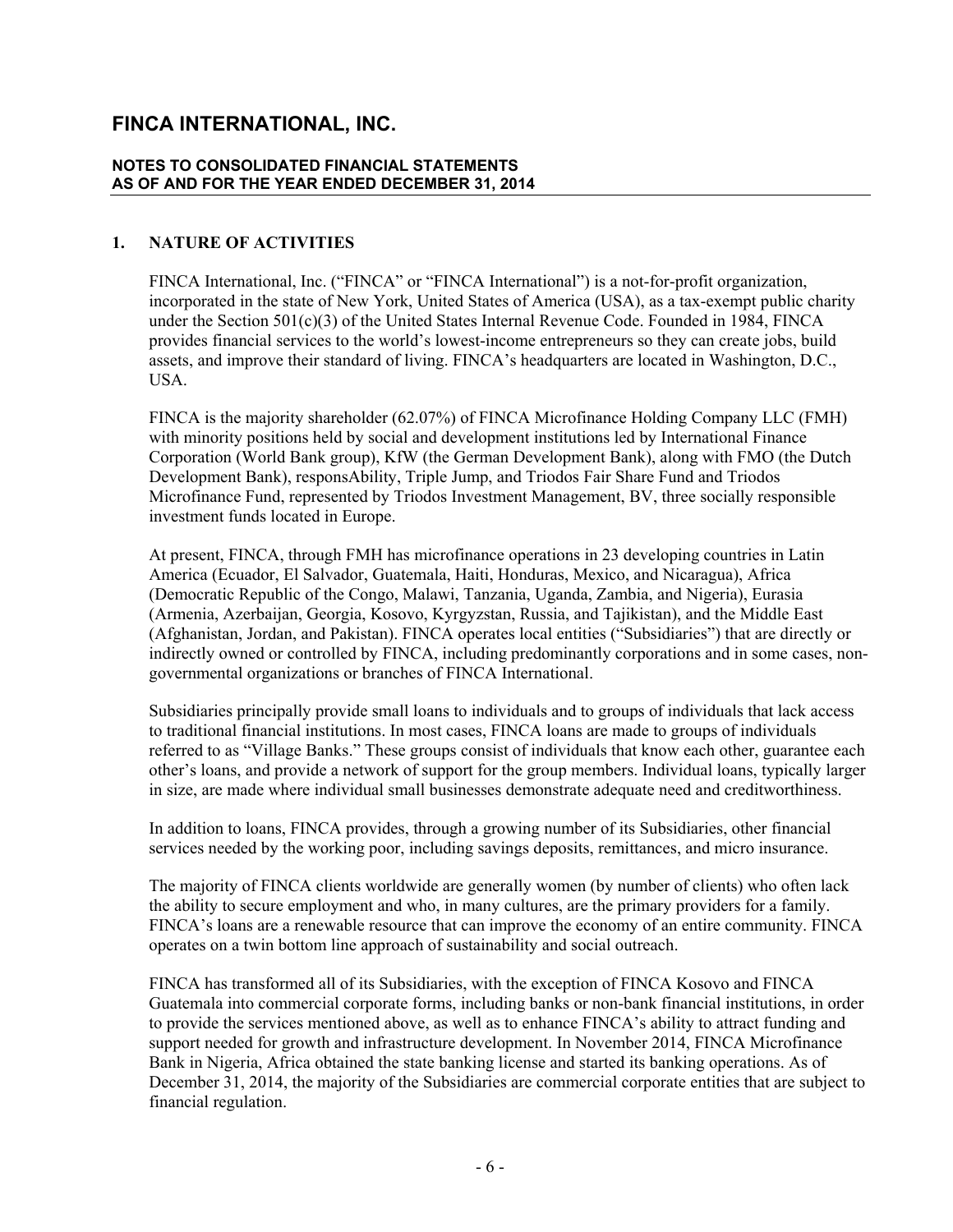#### **2. BASIS OF PREPARATION**

The accompanying consolidated financial statements have been prepared in accordance with accounting principles generally accepted in the United States of America ("US GAAP") and are presented in U.S. dollars, which is FINCA's functional currency.

The consolidated financial statements have been prepared on an accrual basis and under the historical cost convention, unless stated otherwise.

Net assets, revenues, gains, and losses are classified based on the existence or absence of donor-imposed restrictions. Accordingly, the net assets of FINCA and changes therein are classified and reported as follows:

*Unrestricted Net Assets*—Net assets that are not subject to any donor-imposed stipulations.

*Temporary Restricted Net Assets*—Net assets subject to donor-imposed restrictions on their use that may be met either by actions of FINCA or the passage of time.

#### **3. SUMMARY OF SIGNIFICANT ACCOUNTING POLICIES**

Management discussed with FINCA's Audit Committee the development, selection and disclosure of FINCA's critical accounting estimates and judgments, and the application of these policies and estimates.

All intragroup transactions and balances are eliminated in full upon consolidation.

#### **Revenue Recognition**

*Contributions*—Contributions, which include unconditional promises to give (pledges) are recognized as revenues in the period received or promised. Conditional contributions are recorded when conditions have been substantially met. Contributions are considered to be unrestricted, unless specifically restricted by the donor.

FINCA reports contributions in the temporary or permanently restricted net assets class if they are received with donor stipulations as to their use. When a donor restriction expires, that is, when a stipulated time restriction ends or purpose restriction is accomplished, temporary restricted net assets are released and reclassified to unrestricted net assets in the consolidated statement of activities. Donor restricted contributions are initially reported in the temporary restricted net assets, even if it is anticipated such restrictions will be met within the current reporting period.

Gains and losses on investments and other assets and liabilities are reported as increases or decreases in unrestricted net assets unless their use is restricted by explicit donor stipulation or by law.

*Contributed Services and Gifts*—Contributed services and gifts are reported at fair value in the consolidated statement of activities when these (1) create or enhance non-financial assets or (2) require specialized skills provided by individuals possessing these skills and are services, which would be typically purchased if not provided by donation. FINCA recorded contributed services and gifts revenue and related expense for the year ended December 31, 2014 of approximately \$4.1 million.

*Interest Income*—The revenue on interest-earning assets is recognized in the consolidated statement of activities using the effective interest method. The calculation of the effective interest rate includes using all fees received or paid on the basis of contractual future cash flows through the life of the loan.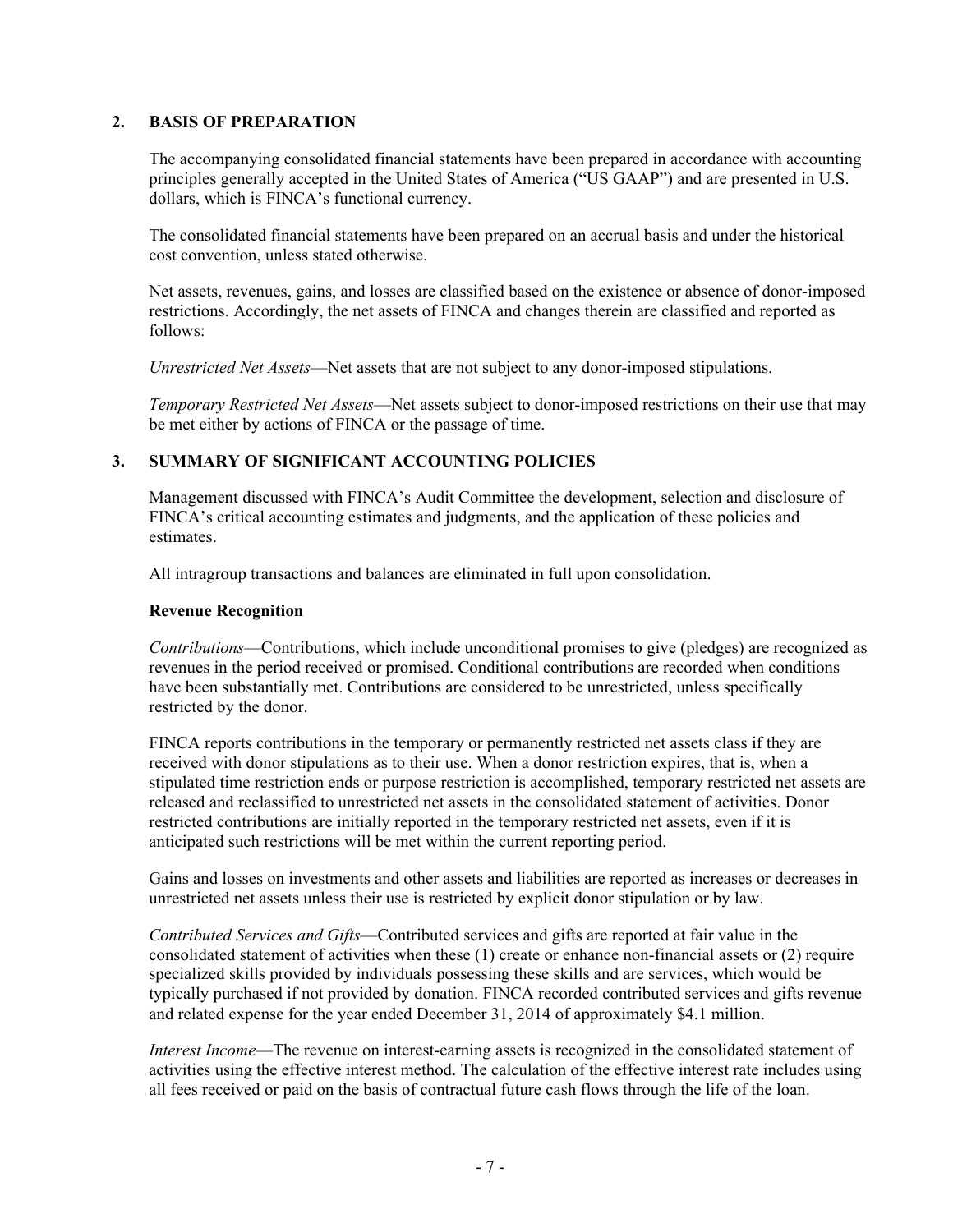Therefore, loan origination fees, direct loan origination costs, premiums, and discounts are deferred and the net fee or cost is amortized and recognized as an adjustment to the interest income using the effective interest rate over the contractual term of the loan.

*Fees and Other Program Income*—Fees and commission income are recognized on an accrual basis when the service has been provided.

**Expenses**—The cost of providing the program services and supporting services is summarized on a functional basis in the consolidated schedule of functional expenses. Certain costs are allocated among program and supporting services benefited.

#### **Foreign Currency**

*Foreign Currency Transactions and Balances*—Transactions in foreign currencies are translated to the respective functional currencies of FINCA foreign operations at exchange rates at the dates of the transactions. Assets and liabilities of these foreign operations are translated into U.S. dollars using the current exchange rates at the date of the consolidated statement of financial position.

Changes in net assets are translated using the average exchange rate for the fiscal year. Foreign currency differences arising on foreign currency transactions and translation at year-end are recognized in the consolidated statement of activities. Translation adjustments of foreign operations are reported under the non-operating section of the consolidated statement of activities.

With the exception of certain material transactions, the cash flows from FINCA's operations in foreign countries are translated at the weighted average rate for the applicable period in the consolidated statement of cash flows. The impact of material transactions generally are recorded at the applicable spot rates in the consolidated statement of activities and cash flows. The effects of exchange rates on cash balances held in foreign currencies are separately reported in FINCA's consolidated statement of cash flows.

**Acquisitions and Business Combinations**—FINCA includes the results of the business it has acquired in the FINCA's consolidated results as of the respective date of acquisition. FINCA allocates the fair value of the purchase consideration of its acquisition to the tangible assets acquired, liabilities assumed, and identifiable intangible assets acquired based on their estimated fair values. The excess of the fair value of purchase consideration over the fair values of these identifiable assets and liabilities is recorded as goodwill. Identifiable intangible assets other than goodwill are capitalized at fair value on the date of acquisition and are amortized over their respective estimated useful life in FINCA's consolidated statement of activities. Non-controlling interest is measured at fair value on the date of acquisition. FINCA does not expect to predominantly support the operations of the acquired company by contributions and returns on its investments. As a result and in accordance with Accounting Standards Codification (ASC) 958 (subtopic 805), *Business Combinations*, FINCA records the goodwill as an asset on the acquisition date.

Acquisition-related expenses and restructuring costs are recognized separately from the business combination and are expensed as incurred.

FINCA holds 62.07% interest on FMH, a holding company, initially established in 2011 with noncontrolling interest held by other investors. Subsequent changes of the ownership percentage in the controlled entity that do not result in the loss of control are counted for as equity transactions with no gain or loss in the consolidated statement of activities.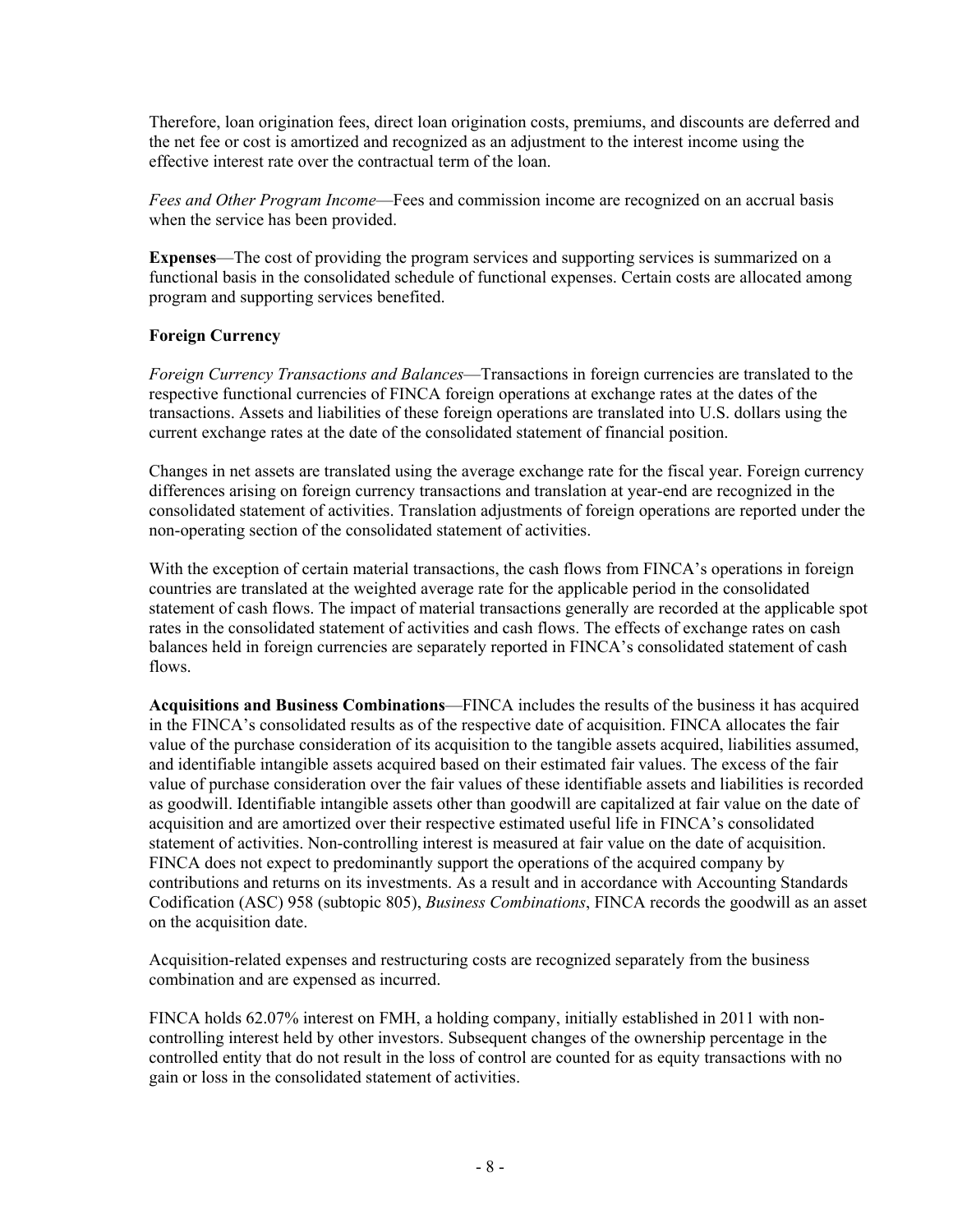**Non-Controlling Interest**—FINCA's subsidiary, FMH was formed with other investors for the purpose of raising capital to fund the assets growth of FINCA Subsidiaries. In 2014, FMH issued additional membership interests to its members, which resulted in the ownership of FINCA to change from 60.91% to 62.07% at December 31, 2014. The change did not result in the loss of control. The non-controlling interest reflects the net investment by non-controlling members in the consolidated Subsidiaries, along with their proportional share of earnings or losses. A reconciliation of non-controlling interest as of December 31, 2014 is summarized as follows:

|                                                                                                | <b>Changes in Unrestricted Net Assets Attributable to</b><br>FINCA International and Non-Controlling Interest |                                    |                                           |
|------------------------------------------------------------------------------------------------|---------------------------------------------------------------------------------------------------------------|------------------------------------|-------------------------------------------|
|                                                                                                | Total                                                                                                         | <b>FINCA</b><br>International Inc. | <b>Non-Controlling</b><br><b>Interest</b> |
| Beginning balance—January 1, 2014                                                              | \$309,053,936                                                                                                 | \$185,257,306                      | \$123,796,630                             |
| Membership interests issued to<br>non-controlling Members<br>Attributable change in net assets | 1,700,489<br>(13,339,915)                                                                                     | (7,402,241)                        | 1,700,489<br>(5,937,674)                  |
| Ending balance—December 31, 2014                                                               | \$297,414,510                                                                                                 | \$177,855,065                      | \$119,559,445                             |

**Goodwill and Purchased Intangible Assets**—Goodwill is not amortized but is tested for impairment at least annually. FINCA reviews goodwill for impairment in the fourth quarter and whenever events or changes in circumstances indicate that the carrying value of an asset may not be recoverable. For goodwill, FINCA performs a two-step impairment test once events and changes in circumstances indicate that carrying value of an asset may not be recoverable. In the first step, FINCA compares the fair value of the reporting unit to its carrying value. FINCA uses the income approach to determine the fair value of its reporting units, based on the present value of the estimated cash flows for a period of three years and the present value of the terminal value at the end of year three. Cash flows are based on FINCA's management estimates of revenue growths taking into consideration industry and market conditions. The discount rate used is based on the cost of capital adjusted for relevant risk associated with business-specific characteristics and the uncertainty related to the business's ability to execute on the projected cash flows. If the fair value of the reporting unit exceeds the carrying value of the net assets of the reporting unit, goodwill is not impaired and no further testing is required. If the fair value of the reporting unit exceeds the carrying value of the reporting unit, FINCA performs the second step to measure the amount of impairment. During this step, the reporting's unit fair value is allocated to all of the assets and liabilities of the reporting unit, including any unrecognized intangible assets, in a hypothetical analysis that calculates the implied fair value of goodwill in the same manner as if the reporting unit was being acquired in a business combination. If the implied fair value of the reporting unit's goodwill is less that its carrying value the difference is recorded as an impairment loss in the consolidated statement of activities. Impairment testing of goodwill recognized upon acquisition of FINCA Microfinance Bank Limited, Pakistan, did not result in any impairment loss.

**Income Tax Expense**—FINCA is a not-for-profit organization and is exempt from federal income tax, except on net income derived from unrelated business income. However, some of the foreign operations of the Subsidiaries are subject to local income tax in the jurisdictions where they operate, and certain cross-border payments are subject to foreign withholding taxes.

Income tax expense consists of current and deferred tax. Income tax expense is recognized in the consolidated statement of activities.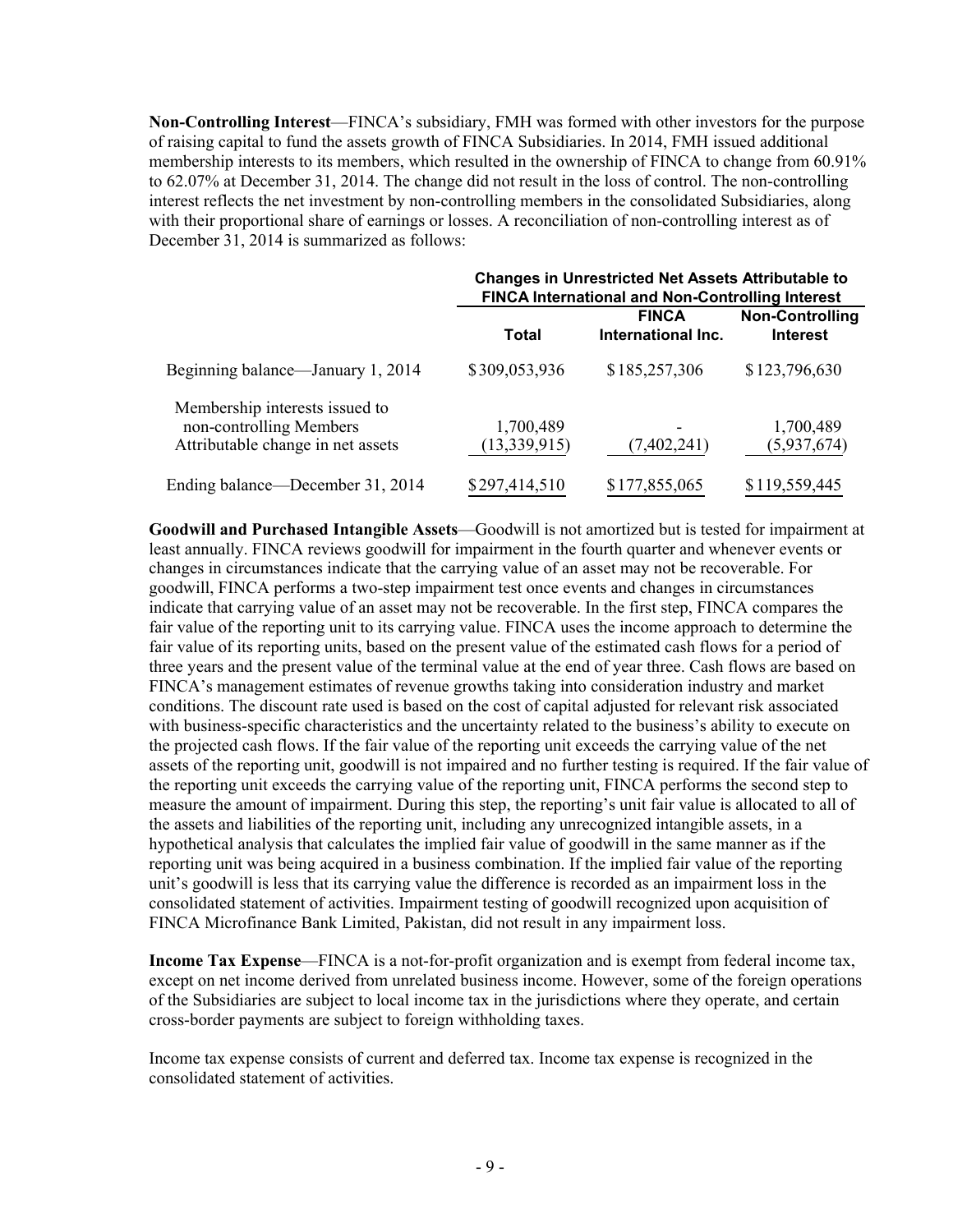Deferred taxes are determined based on the difference between the financial statement and tax basis of assets and liabilities using enacted tax rates. According to ASC 740, *Income Taxes*, all deferred tax assets are generally given full recognition for deductible temporary differences, operating loss carryforwards, and tax credit carryforwards. A valuation allowance is recognized when management believes that it is more likely than not that all or a portion of the deferred tax assets will not be realized. Deferred tax liabilities are generally recognized for taxable temporary differences.

FINCA records uncertain tax positions in accordance with ASC 740 on the basis of a two-step process whereby (1) it determines whether it is more likely than not that the tax positions will be sustained on the basis of the technical merits of the positions and (2) for those tax positions that satisfy the more likely than not recognition threshold, it recognizes the largest amount of tax benefit that is more than 50% likely to be realized upon settlement with the relevant tax authority. Positions are evaluated independently of each other without offset or aggregation. FINCA recognizes interest and penalties related to unrecognized tax benefits within the interest expense line and other expense line, respectively, in the accompanying consolidated statement of activities. Accrued interest and penalties are included within the related liability lines in the consolidated statement of financial position.

**Cash and Cash Equivalents**—FINCA considers all cash on hand and unrestricted balances held with banks, and highly liquid financial assets with original maturities of less than three months to be cash and cash equivalents. Amounts restricted by donors and designated for long-term purposes are excluded from cash and cash equivalents category.

**Restricted Cash and Cash Equivalents**—The restricted cash balances include undisbursed funds received from United States Department of Agriculture (USDA) and private sector grants. In addition, included in these balances are cash restricted for country-specific regulatory requirements, and pledged collateral related to local borrowings and deposits.

**Investments**—FINCA classifies its investments as short term when management intends to sell them in the near future. Short-term investments include current investments that are available for operations in the next fiscal year. Long-term investments include investments available for sale that are not available in the next fiscal year, or that management has no intention to trade in the next fiscal year.

Investments are reported at fair value in FINCA's consolidated financial statements with the exception of held to maturity investments. Held to maturity investments include investments in debt securities, for which management has the intention and the ability to hold to maturity. Held to maturity investments are reported at amortized cost in the consolidated statement of financial position. The fair values of marketable securities are based on readily determinable quoted market prices and exchange rates. The fair values of non-marketable equity investments are based on valuations of external investment managers. These investments are generally less liquid than other investments and the values reported may differ from the values that would have been reported, had a ready market for these securities existed. Other equity investments are accounted for either using the equity method or at cost, depending on FINCA's ownership interest in the investee and are reported under Long-term investments and other assets line item.

Investment income classified as operating revenue on the consolidated statement of activities consists of interest and dividend income. Any changes in fair values are reported as non-operating activities in the consolidated statement of activities.

At each reporting date, FINCA assesses the appropriate classification of its investment in the categories above, and in accordance with management intent, the investment may be reclassified from one category to the other. The transfer of the investment from one category to the other is accounted for at fair value.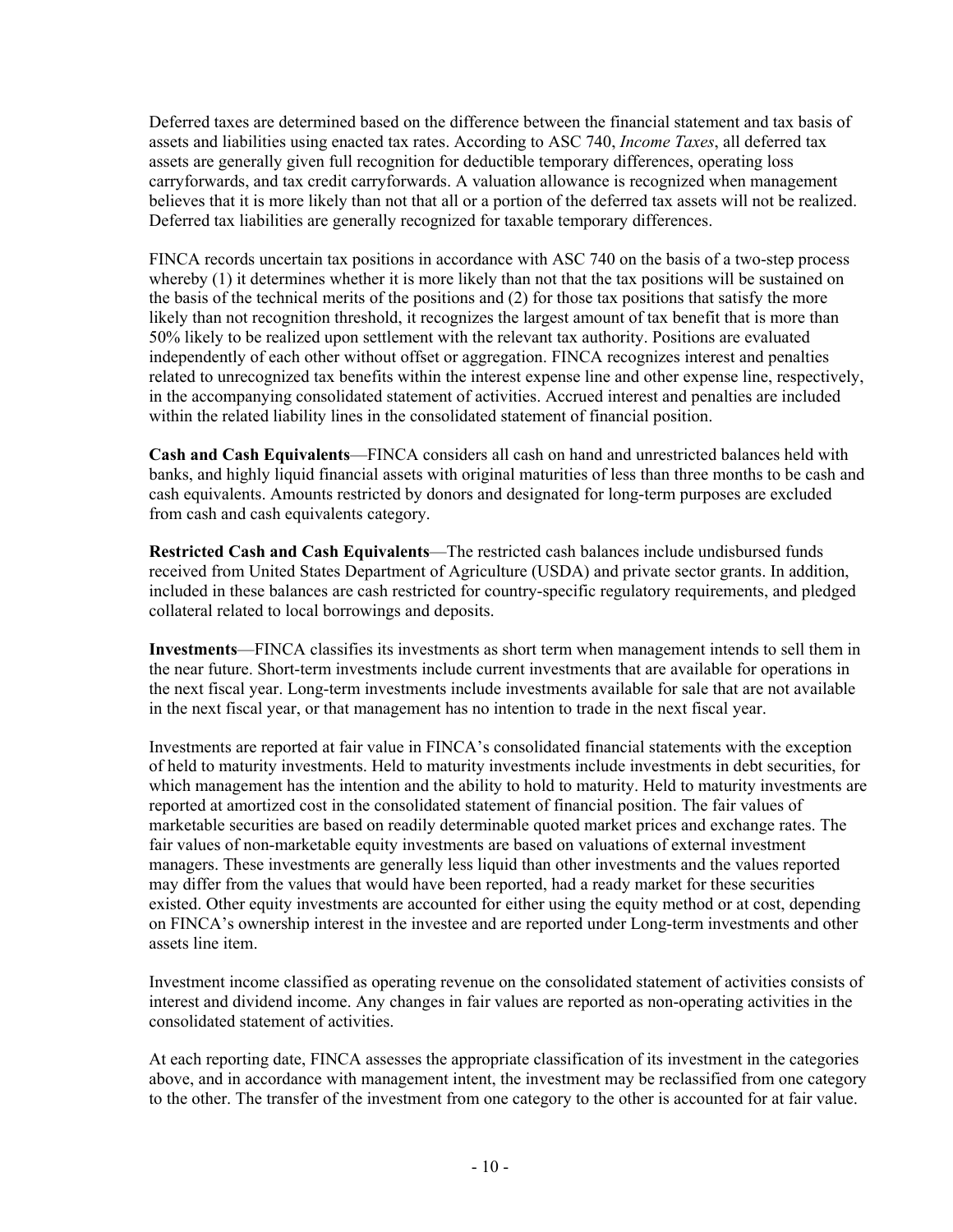**Impairment of Investments Available for Sale**—In accordance with ASC 320, *Investments—Debt and Equity Securities*, FINCA determines whether a decline in fair value below the cost basis of an investment has occurred and if it is other than temporary. FINCA considers all relevant evidence when determining if an investment has been other than temporarily impaired, such as:

- The length of time and the extent to which the fair value has been less than the cost basis
- Adverse conditions specifically related to the security, an industry, or geographic area
- The historical and implied volatility of the fair value of the debt security
- The payment structure of the debt security and the likelihood of the issuer being able to make payments that increase in the future
- Failure of the issuer of the security to make scheduled interest or principal payments
- Any changes to the rating of the security by a rating agency
- Recoveries or additional declines in fair value after the balance sheet date

ASC 320 outlines a three-step approach for identifying and accounting for an other than temporary impairment of an individual investment asset classified as available for sale that consists of (1) determining when an investment is considered impaired, (2) evaluating whether an impairment is other than temporary, and (3) measuring and recognizing an other than temporary impairment.

An investment is impaired when its fair value is less than its carrying cost. Under ASC 320, an impaired debt security will be considered other than temporarily impaired if (a) the entity has the intent to sell the impaired debt security, (b) it is more likely than not that the entity will be required to sell the impaired debt security before recovery, or (c) the entity does not expect to recover the entire cost basis of the security even if it does not intend to sell the security.

Impairment is measured as the difference between the present value of expected future cash flows discounted at the effective interest rate implicit in the debt security at the date of acquisition and the cost basis of the debt security. If an other than temporary impairment has occurred, the amount of the other than temporary impairment is recognized in the consolidated statement of activities under the nonoperating change in net assets.

Reversal of impairment losses attributed to credit losses is not permitted. Reversals attributed to losses other than credit losses are recorded under the non-operating change in net assets. In consideration of all the relevant evidence mentioned above, FINCA's management concluded that its investments available for sale were not impaired at December 31, 2014.

**Investment in Life Insurance**—Investments in life insurance policies are measured at their cash surrender value, which at December 31, 2014 was \$85 thousands.

**Currency Swap Agreement**—FINCA makes use of derivative financial instruments in order to mitigate certain currency risk exposures. Derivative financial instruments are recorded at fair value. Derivatives in an asset and liability position are offset against each other and reported in net investments in the consolidated statement of financial position.

Derivatives involve counterparty credit exposure. To minimize this exposure, FINCA carefully monitors counterparty credit risk and requires only uses those counterparties with strong credit ratings for these derivatives.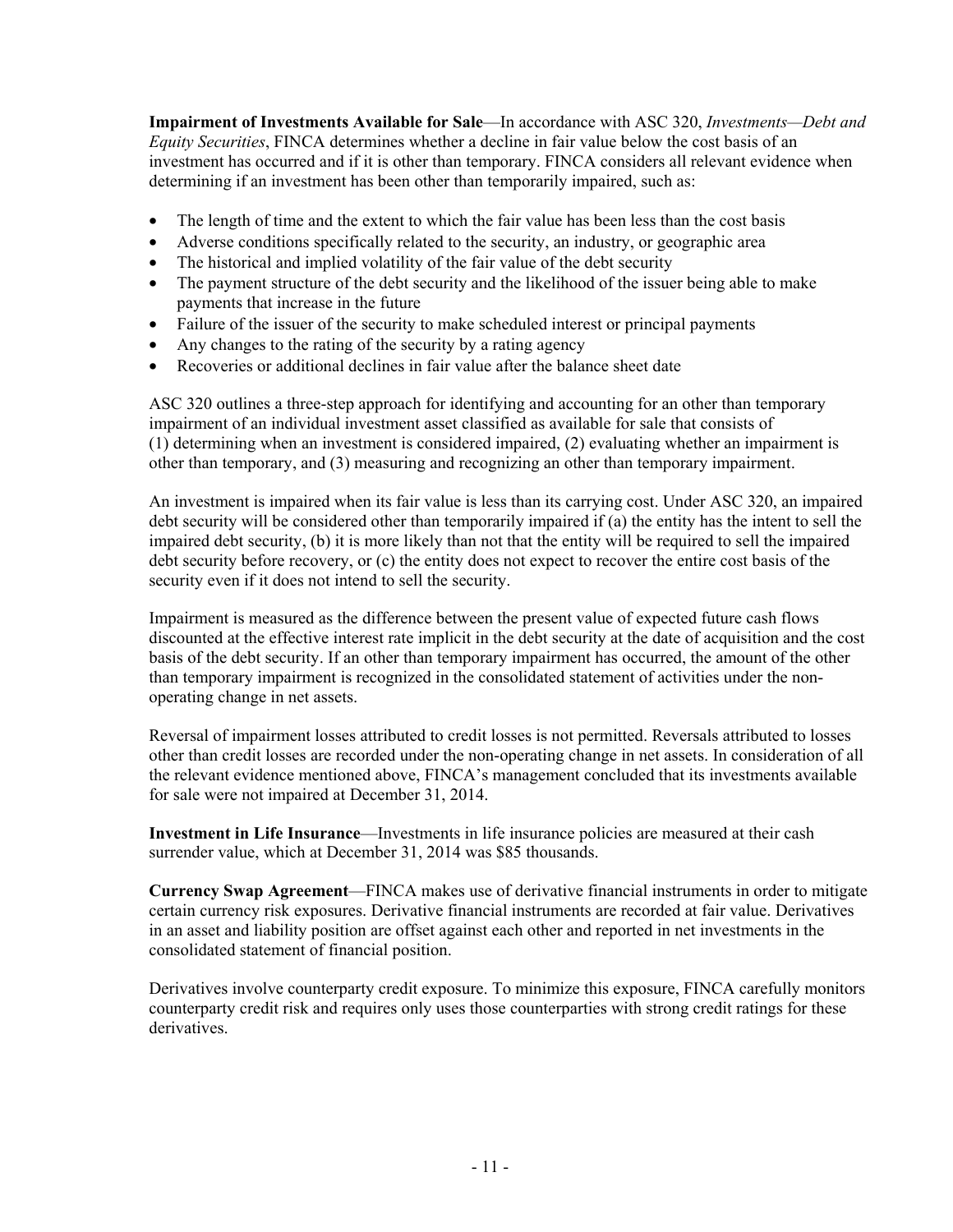**Fair Value Measurement**—FINCA applies the provisions of ASC 820, *Fair Value Measurement and Disclosures*, for fair value measurements of investments that are recognized and disclosed at fair value in the financial statement on a recurring basis. ASC 820 defines fair value as the exchange price that would be received for an asset or paid to transfer a liability (an exit price) in the principal or most advantageous market for the asset or the liability in an orderly transaction between market participants on the measurement date. ASC 820 also establishes a fair value hierarchy that requires FINCA to maximize the use of observable inputs when measuring fair value. Observable inputs reflect market data obtained from independent sources, while unobservable inputs reflect the organizations; market assumptions. The three levels of fair hierarchy are as follows:

*Level 1*—Quoted prices (unadjusted) for identical assets or liabilities in active markets

*Level 2*—Quoted prices for similar assets or liabilities in active markets, quoted prices for identical or similar assets or liabilities in markets that are not active, inputs other than quoted prices that are observable for the assets or liability, or market—corroborated inputs

*Level 3*—Unobservable inputs for the asset or liability that are supported by little or no market activity and that are significant to the fair value of the assets or liabilities

In certain cases, the inputs to measure fair value may result in an asset or liability falling into more than one level of fair value hierarchy. In such cases, the determination of the classification of an asset or liability within the fair value hierarchy is based on the least determinate input that is significant to the fair value measurement. FINCA's assessment of the significance of a particular input to the fair value measurement in its entirety requires judgment and considers factors specific to the asset or liability.

**Loans Receivable**—Loans receivable are financial instruments with fixed or determinable payments that FINCA intends to hold for the foreseeable future or until maturity or payoff. Loans receivable are measured at the outstanding principal balance adjusted for any charge-offs, the allowance for doubtful accounts, plus accrued interest and any net deferred origination fees, premiums, and discounts. These fees are recognized over the life of the loan as an adjustment to the interest income.

**Notes Payable**—Notes payable are financial instruments, initially recorded at the amount of cash proceeds received. Subsequent to initial recognition, notes payable are measured at amortized cost. Fees paid on the establishment of loan facilities are recognized as transaction costs of the facility, to the extent it has been determined that the note or the facility will be drawn down. In this case, the fee is deferred until the draw down occurs. To the extent there is no evidence that some or all of the facility will be drawn down, the fee is capitalized as a prepayment for liquidity services and amortized over the period of the facility to which it relates.

**Subordinated Debt**—Subordinated debt consists mainly of liabilities to other international financial institutions, which in the event of insolvency or liquidation are not repaid until all non-subordinated creditors have been satisfied. There is no obligation to repay early. Subsequent to initial recognition for the amount of cash proceeds, the subordinated debt is measured at amortized cost. Premiums and discounts are accounted for over the respective terms of the debt in the consolidated statement of activities using the effective interest method.

**Client Deposits**—Client deposits are initially recognized at the amount of proceeds received. Subsequently to initial recognition, client deposits are measured at amortized cost. Any difference between proceeds net of transaction costs and the redemption value is recognized in the consolidated statement of activities over the period of the deposit term using the effective interest rate method.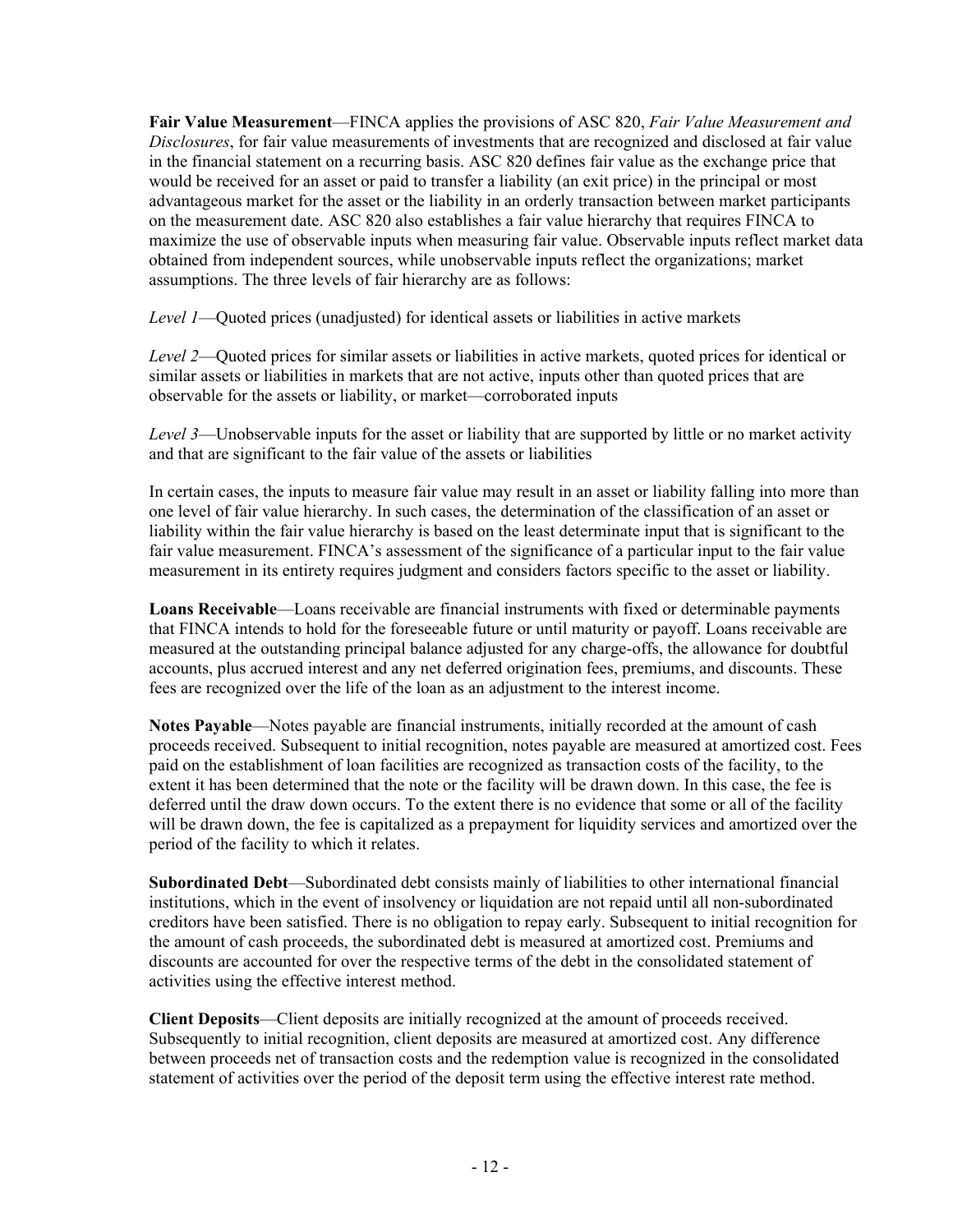#### **Allowance for Doubtful Accounts**

*Impaired Loans*—At each balance sheet date, FINCA assesses whether there is objective evidence of loan impairment. A loan is considered impaired when, based on current information and events it is probable that the principal and interest on the loan will not be paid in accordance with the contractual terms of the agreement. If there is objective evidence of impairment, a provision for loan losses is immediately recognized in the consolidated statement of activities. To assess whether objective evidence exists for a possible credit loss, i.e., any factors which might influence the client's ability to fulfill his contractual payment obligations FINCA considers:

- Delinquencies in contractual payments of interest or principal,
- Breach of covenants or conditions.
- Initiation of bankruptcy proceedings,
- Any specific information on the client's business (e.g., reflected by cash flow difficulties experienced by the client),
- Changes in the client's market environment, and
- The general economic situation.

Depending on the size of the credit exposure, such losses are either calculated on an individual credit exposure basis or are collectively assessment for a portfolio of credit exposures with similar risk characteristics. The carrying amount of the loan is reduced through the use of the allowance for doubtful account and the amount of the loss is recognized in the consolidated statement of activities under provision for loan losses.

*Individually Assessed Loans*—Credit exposures are considered individually significant if they have a certain size, partly depending on the individual Subsidiary. As a FINCA-wide rule, all credit exposures over a country specific threshold are individually assessed for a credit loss.

Additionally, the aggregate exposure to the client and the realizable value of collateral held are taken into account when deciding on the allowance for doubtful accounts. If there is objective evidence that an impairment has occurred, the amount of the loss is measured as the difference between the asset's carrying amount and the present value of its expected future cash flows discounted at the loan's effective interest rate. If a credit exposure has a variable interest rate, the discount rate for measuring the present value of expected future cash flows is the current effective interest rate determined under the contract. This policy is applied consistently for all loans whose contractual interest varies based on subsequent changes in an independent factor. The calculation of the present value of the contractual future cash flow of a collateralized loan reflects the cash flow that may result from foreclosure less costs for obtaining and selling the collateral. While not all products require collateral, and collateral requirements vary by country, FINCA utilizes several methods for clients to collateralize their loans, including mandatory savings, real estate, fixed assets or an additional guarantor.

*Collectively Assessed Loans*—The collective assessment for credit exposure losses is performed for large homogeneous group loans that have similar risk characteristics. In addition, individually assessed loans are included for collective assessment when specific characteristics of the individually assessed loan indicate that it is probable that there would be an incurred loss in a group of loans with those characteristics. The allowance for collectively assessed loan portfolio is determined under ASC 450, *Contingencies* using a statistical methodology, supplemented by FINCA's management judgment. Such determination is based on a quantitative analysis of historical default rates for loan portfolios with similar risk characteristics in the individual Subsidiary (migration analysis), grouped into geographical segments with a comparable risk profile. After a qualitative analysis of this statistical data, FINCA management approves appropriate rates as the basis for their collectively assessed loans. Deviations from this guideline were allowed, if necessitated by the specific situation of the Subsidiary.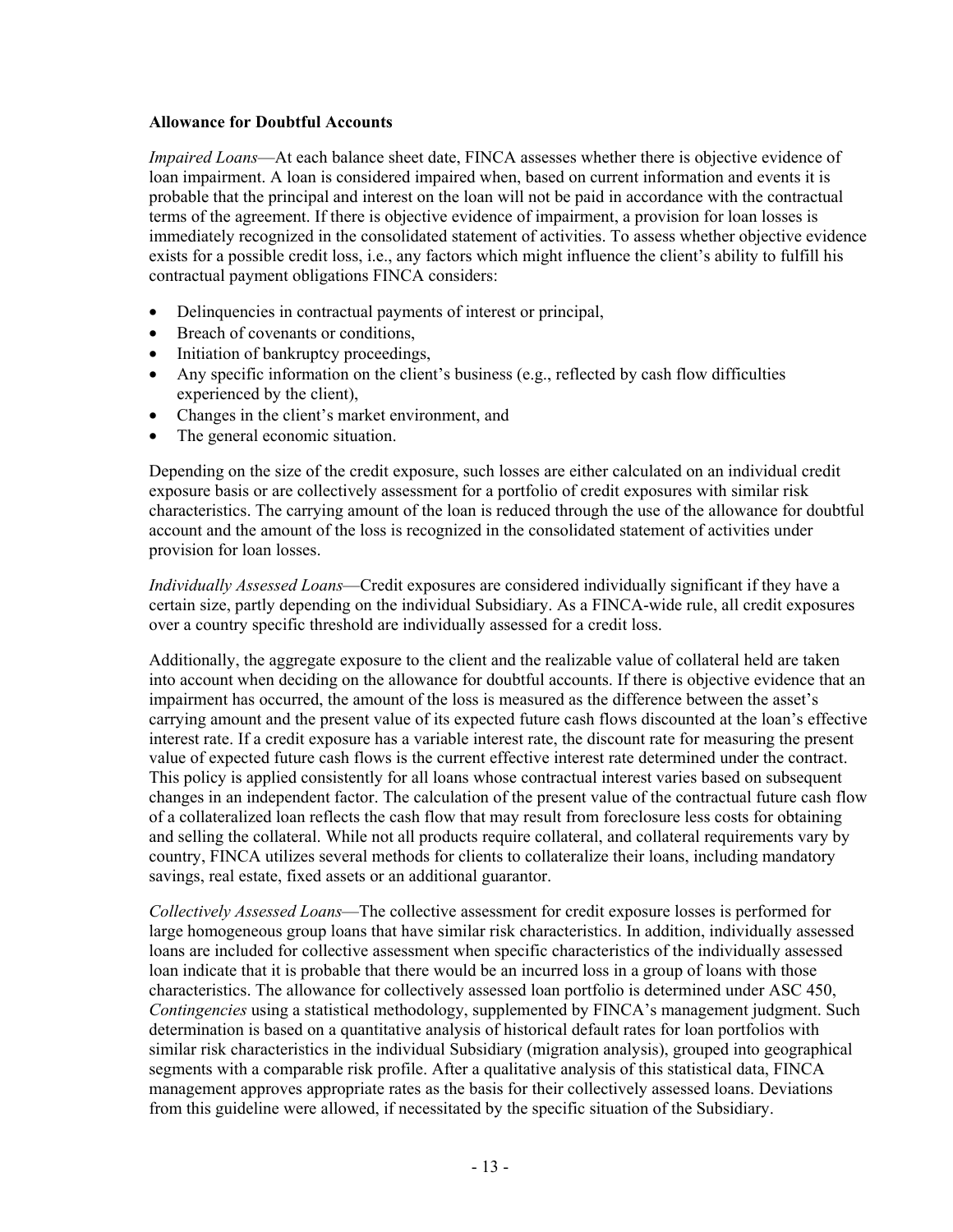Future cash flows in a group of loans that are collectively evaluated for loan losses are estimated based on the contractual cash flows of the assets in the group and historical loss experience for assets with credit risk characteristics similar to those in the group. Historical loss experience is adjusted based on current observable data to reflect the effects of current conditions that did not affect the period on which the historical loss experience is based and to remove the effects of conditions in the historical period that do not exist currently. The methodology and assumptions used for estimating future cash flows are reviewed regularly by FINCA to reduce any differences between loss estimates and actual loss experience.

*Writing Off Loans*—When a loan is determined uncollectible, it is written off against the related allowance for doubtful accounts. Such loans are written off after all the necessary procedures have been completed and the amount of the loss has been determined. Subsequent recoveries of amounts previously written off decrease the amount of the provision for credit losses in the consolidated statement of activities and are recorded when cash is received.

**Property and Equipment**—Items of property and equipment assets (long-lived assets) are measured at cost, less accumulated depreciation and recognized impairment losses.

Cost includes expenditures that are directly attributable to the acquisition, delivery to the intended location, and preparation for its productive use. The cost of self-constructed assets includes the cost of materials and direct labor, any other costs directly attributable to bringing the asset to a working condition for its intended use, and the costs of dismantling and removing the items and restoring the site on which they are located. Purchased software that is integral to the functionality of the related equipment is capitalized as part of that equipment.

The cost of replacing part of an item of property or equipment is recognized in the carrying amount of the item, to the extent that improvements increase the economic life of the asset and the costs of improvements can be reasonably measured. The costs of the day-to-day servicing of property and equipment are recognized in the consolidated statement of activities as incurred.

Depreciation is recognized in the consolidated statement of activities on a straight-line basis over the estimated useful lives of each part of an item of property and equipment:

| Buildings and offices          | $20 - 50$ years |
|--------------------------------|-----------------|
| Computer equipment             | $2-5$ years     |
| Furniture and office equipment | $5-7$ years     |
| Vehicles                       | $3-5$ years     |
| Other                          | $2-5$ years     |

Leasehold improvements are depreciated over the shorter of the lease term or their useful lives. When necessary, assets are componentized to address different useful lives of the component.

Depreciation methods, useful lives and residual values are reassessed at each reporting date. Changes in depreciation methods are counted for as changes in accounting estimates.

*Borrowing Costs*—FINCA does not incur any interest costs that qualify for capitalization under ASC 835-20, *Capitalization of Interest*.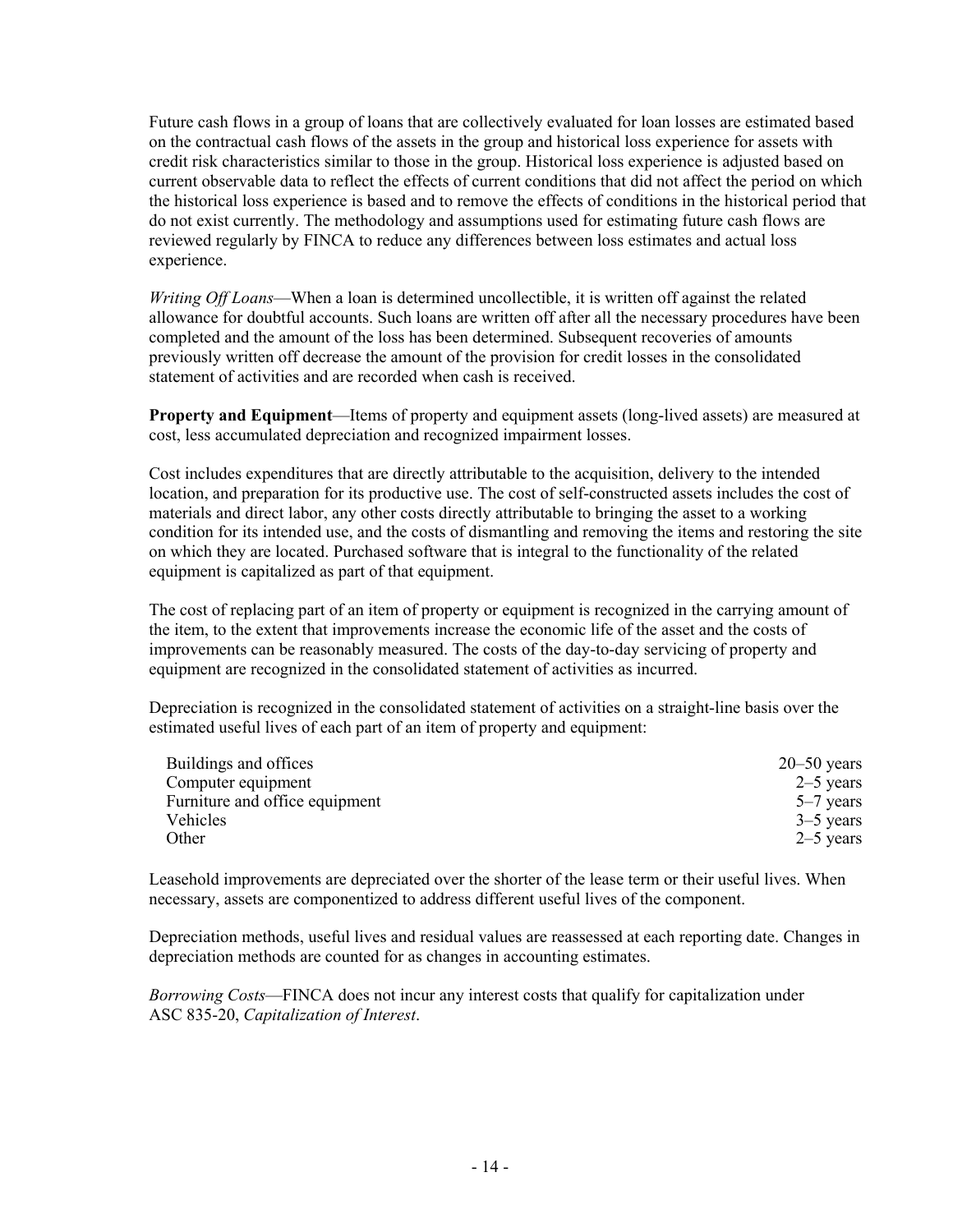**Intangible Assets**—Costs associated with maintaining computer software programs are recognized as an expense as incurred. Development costs that are directly attributable to the design and testing and after the completion of the preliminary stage of assessing alternatives of identifiable and unique software products controlled by FINCA are recognized as intangible assets when the following criteria are met:

- It is technically feasible and probable to complete the software product so that it will be available for use.
- The software will be used as intended.

Directly attributable costs that are capitalized as part of the software product include the external costs related to software development, direct employee costs and an appropriate portion of directly attributable overheads.

Other development expenditures that do not meet these criteria are recognized as an expense as incurred. Development costs previously recognized as an expense are not recognized as an asset in a subsequent period.

Computer software development costs recognized as assets are amortized over their useful lives, which is three to five years depending on facts and circumstances. Capital work-in-progress is represented by capitalized costs of information systems implementation in process. Capital work-in-progress is not amortized.

**Impairment of Long-Lived Assets**—The carrying amounts of FINCA's long-lived assets, such as property, plant, and equipment, are reviewed for impairment whenever events or changes in circumstances indicate that the carrying amount of an asset may not be recoverable. If any such indication exists, the asset's recoverable amount is estimated to determine the extent of the impairment loss (if any) and accounted for in accordance with ASC 360, *Property, Plant and Equipment*.

If circumstances require a long-lived asset be tested for possible impairment, FINCA first compares undiscounted cash flows expected to be generated by an asset to the carrying value of the asset. If the carrying value of the long-lived asset is not recoverable on an undiscounted cash flow basis, an impairment is recognized to the extent that the carrying value exceeds its fair value. Fair value is determined through various valuation techniques, including discounted cash flow models, quoted market values, and third-party independent appraisals, as considered necessary. The assessment is based on the carrying amount of the asset (asset group) at the date it is tested for recoverability, whether in use (or under development). If an asset is part of a group that includes other assets and liabilities not covered by ASC 360, the impairment testing applies to the entire group of assets. Impairment losses are recognized in the consolidated statement of activities.

Impairment losses recognized in prior periods are not reversed regardless of changes in facts and circumstances surrounding the asset or group of assets.

**Leased Assets**—Where at least one of the following criteria has been met, FINCA accounts for the asset acquired through the lease as an outright purchase or capitalized lease:

- The lease transfers ownership over asset by the end of the lease term
- The lease contains an option to purchase the leased property at a bargain price
- The lease term is equal or greater than 75% of the estimated economic life of the asset economic life
- The present value of the minimum lease payments equals or exceeds 90% of the fair value of the leased property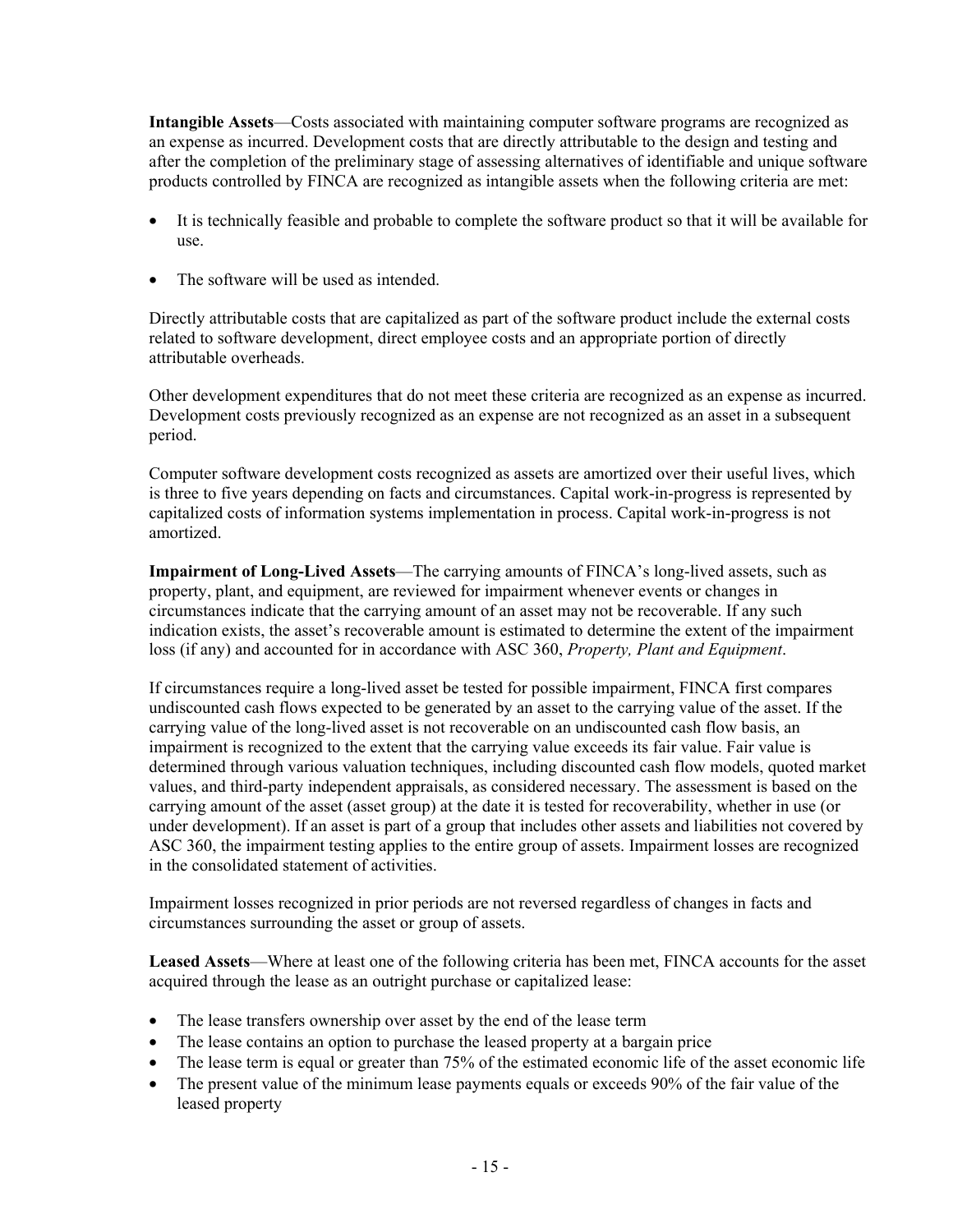The amount initially recognized as an asset is the lower of the fair value of the leased property and the present value of the minimum lease payments payable over the term of the lease. The corresponding lease commitment is shown as a liability. Lease payments are analyzed between capital and interest. As of December 31, 2014 had no finance leases.

Leases that fail to meet the criteria above are classified as operating leases and the total rentals payable under the lease are charged to the consolidated statement of activities on a straight-line basis over the lease term. The aggregate benefit of lease incentives is recognized as a reduction of the rental expense over the lease term on a straight-line basis.

#### **Benefit Plans**

*Deferred Contribution Benefit Plan*—FINCA follows statutory and regulatory requirements with regard to establishing employee benefit plans in both the international jurisdictions it operates and in United States.

FINCA has established an employee contribution plan that allows employees to defer compensation up to a maximum amount as permitted by the Internal Revenue Code. FINCA makes contributions to the plan as a discretionary employer match.

*Deferred Defined Benefit Plan*—In addition, FINCA has established a nonqualifed defined senior executive retirement plan for certain officers and directors, which provides benefits payable upon retirement. FINCA's net obligation in respect of benefit plans is calculated by estimating the amount of future benefit that plan participants have earned in return for their service in the current and prior periods; that benefit is discounted to determine its present value. The discount rate is the yield at the reporting date approximating the terms of FINCA's obligations. The calculation is performed by a qualified actuary using the projected unit credit method.

When the benefits of a plan are improved, the portion of the increased benefit relating to past service by employees is recognized in the consolidated statement of activities on a straight-line basis over the average period until the benefits become vested. To the extent that the benefits vest immediately, the expense is recognized immediately in the consolidated statement of activities.

With respect to actuarial gains and losses that arise in calculating FINCA's obligation in respect of a plan, to the extent that any cumulative unrecognized actuarial gain or loss exceeds 10% of the greater of the present value of the benefit obligation at the beginning of the year, that portion is recognized in the consolidated statement of activities over the expected average remaining working lives of the employees participating in the plan.

When the calculation results in a benefit to FINCA, the recognized asset is limited to the net total of any unrecognized actuarial losses and past service costs and the present value of any future refunds from the plan or reductions in future contributions to the plan.

Settlements are recorded for irrevocable transactions that relieve FINCA of the primary responsibility for the benefit obligation and significant risks related to the obligation and assets used to affect the settlement. Curtailments are recorded for events that significantly reduce the expected years of future service of present employee(s) or eliminate for a significant number of employee(s) the accrual of defined benefits for some or all of their future services.

*Other Benefits*—FINCA provides other benefits to its employees, which are measured on an undiscounted basis and are expensed as the related service is provided.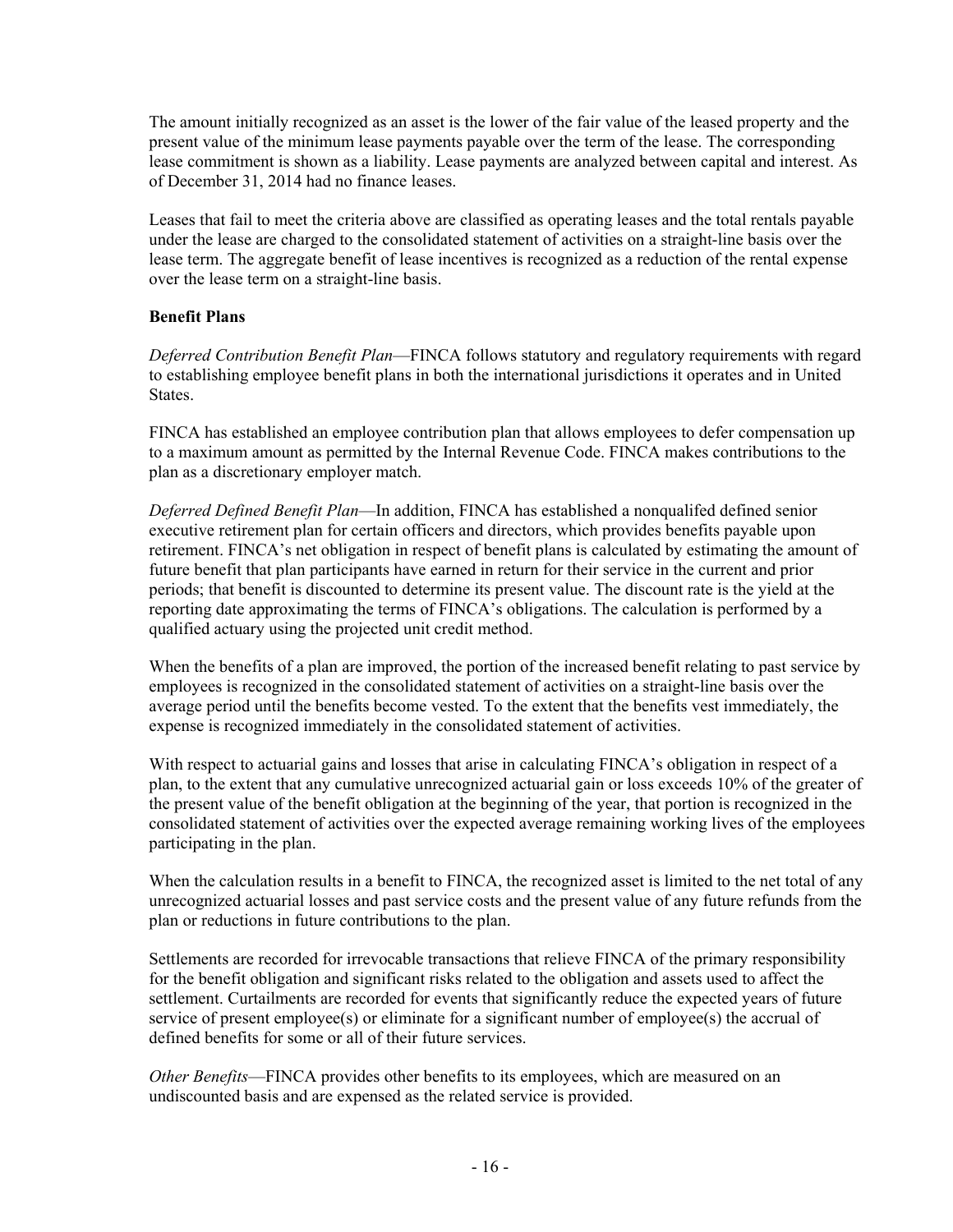A provision is recognized for the amount expected to be paid under short-term cash bonus, or if FINCA has a present legal or constructive obligation to pay this amount as a result of past service provided by the employee and the obligation can be reasonably estimated.

**Deferred Revenue**—FINCA defers award revenues from federal agencies and other donors to the extent they exceed expenses incurred for the purposes specified under the award and contract restrictions. All proceeds from monetization of commodities inventory are reported as deferred revenues. To the extent of expenses incurred the corresponding revenue is recognized in the consolidated statement of activities as program income. When donor contributions are used to purchase assets, the assets are recognized in the consolidated statement of financial position. Another liability is recognized to reflect the obligation to use the funds for restricted purposes. The deferred revenue is recognized on the consolidated statement of activities at which time expenses are incurred for program activities.

**Contingency Provisions**—Contingency provisions, including claims and legal actions arising in the course of business, are recorded as liabilities when the likelihood of loss is probable and an amount or range of loss can be reasonably estimated. Provisions are not recognized for future operating losses.

Provisions are measured at the present value of the expenditures expected to be required to settle the obligation using a pretax rate that reflects current market assessments of the time value of money and the risks specific to the obligation.

#### **New Standards and Interpretations**

*(a) FINCA has adopted the following new standards, amendments, and interpretations effective on January 1, 2014, which are relevant to its operations:* 

Accounting Standards Update (ASU) No. 2014-17—*Business Combinations (Topic 805) Pushdown Accounting.* The amendments in this update provide an acquired entity with an option to apply pushdown accounting in its separate financial statements upon occurrence of an event in which an acquirer obtains control of the acquired entity. An acquired entity may elect the option to apply pushdown accounting in the reporting period in which the change-in-control event occurs. An acquired entity should determine whether to elect to apply pushdown accounting for each individual change-incontrol event in which an acquirer obtains control of the acquired entity. The update is effective on November 18, 2014. The adoption of this update does not have any impact on these consolidated financial statements. FINCA and its Subsidiaries have not made an election of applying the push down accounting on respective separate financial statements.

Accounting Standards Update (ASU (2014-15)—*Presentation of Financial Statements – Going Concern (Subtopic 205-40).* The update requires that the management of an entity to evaluate whether there are reasonable known and relevant conditions or events that raise substantial doubt about the entity's ability to continue as going concern within one year of the date of issuance of financial statements. Upon identification of such events, management should consider if its plans to mitigate these conditions can alleviate the substantial doubt. If the management plans do not alleviate any substantial doubt about the entity's ability to continue as going concern, the management should include a statement in the footnotes indicating that there is significant doubt about the ability of the entity to continue as going concern. The update is effective for the annual reporting period ending after December 15, 2016. Early adoption is permitted. FINCA has elected early adoption of this update. FINCA management has not identified any conditions or events that pose substantial doubt to FINCA's ability to continue as going concern within a year of the issuance date of these consolidated financial statements.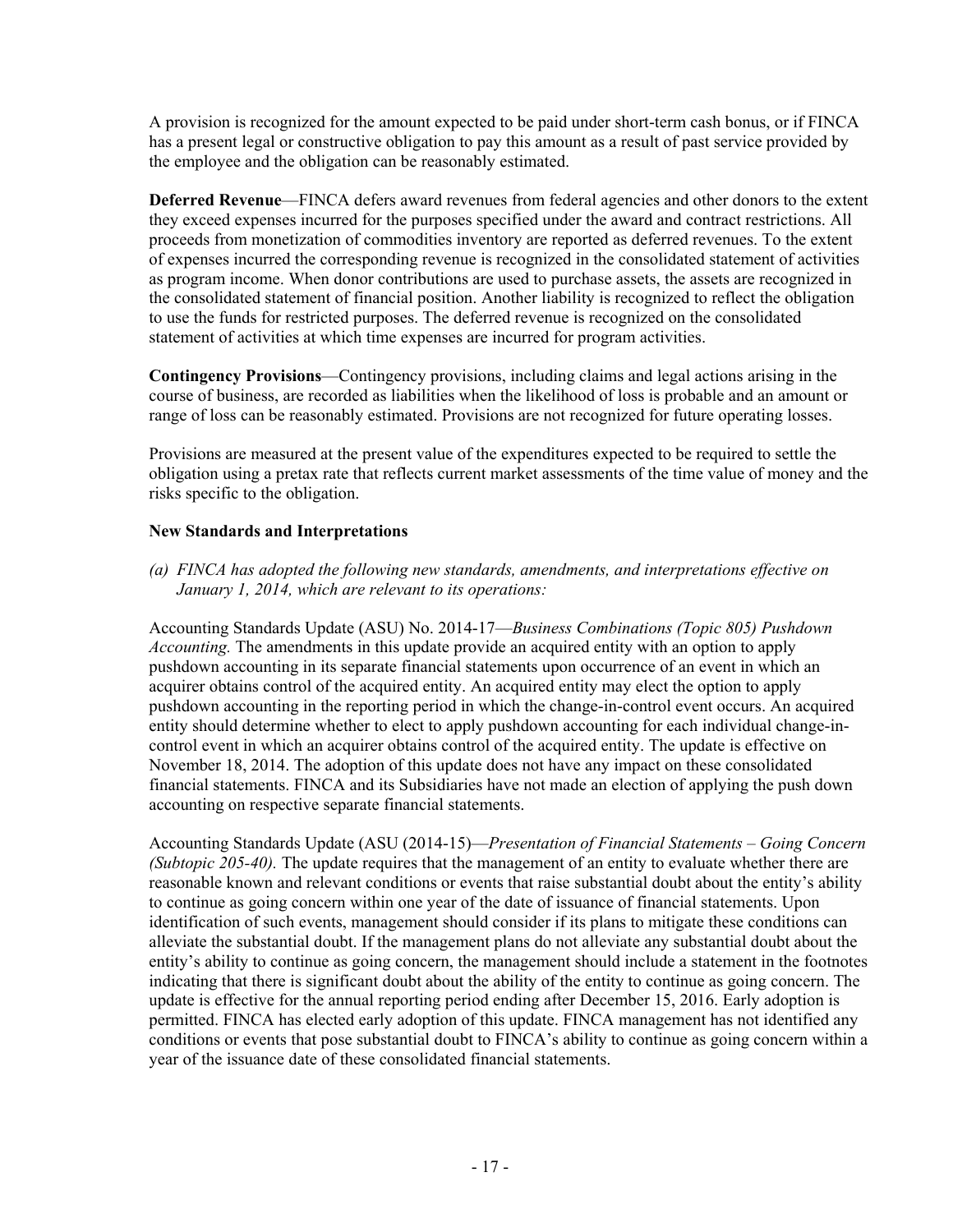Accounting Standards Update No. 2013-11—*Income Taxes (Topic 740): Presentation of an Unrecognized Tax Benefit When a Net Operating Loss Carryforward, a Similar Tax Loss, or a Tax Credit Forward Exists*. This update requires that an unrecognized tax benefit should be presented in the financial statements as a reduction to a deferred tax asset for a net operating loss carryforward, a similar tax loss, or a tax credit carryforward. To the extent a net operating loss carryforward, a similar tax loss, or a tax credit carryforward is not available at the reporting date under the tax law of the applicable jurisdiction, to settle any additional income taxes that would result from the disallowance of a tax position or the tax law of the applicable jurisdiction does not require the entity to use, and the entity does not intend to use, the deferred tax asset for such purpose, the unrecognized tax benefit should be presented in the financial statements as a liability and should not be combined with deferred tax assets. For nonpublic entities, the amendment is effective for fiscal years beginning after December 15, 2014. FINCA has implemented the amendment from January 1, 2014.

*(b) Standards, amendments, and interpretations to existing standards that are not yet effective and have not been early adopted by FINCA are as follows:* 

Accounting Standards Update (ASU) No. 2014-09—*Revenue from Contracts with Customers (Topic 606).* The core principle of the update is that an entity should recognize revenue to depict the transfer of promised goods or services to customers in an amount that reflects the consideration to which the entity expects to be entitled in exchange for those goods or services. To achieve that core principle, an entity should apply the following steps:

- 1. Identify the contract(s) with a customer.
- 2. Identify the performance obligations in the contract.
- 3. Determine the transaction price.
- 4. Allocate the transaction price to the performance obligations in the contract.
- 5. Recognize revenue when (or as) the entity satisfies a performance obligation.

The update is effective for the annual reporting period ending after December 15, 2017. Early application is permitted, however, not earlier than reporting period ending after December 15, 2016. The update must be applied retrospectively to each prior reporting period presented or retrospectively with cumulative effect of initially applying this update recognized at the date of the initial application. FINCA will evaluate the impact of the update on its consolidated financial statement and will consider the early adoption of the update.

Accounting Standards Update (ASU) No, 2014-08—*Presentation of Financial Statements and Property Plant, and Equipment (Topic 360). Reporting Discontinued Operations and Disclosures of Disposals of Components of an Entity.* The update requires that an entity reports the disposal of a component or a group of components in discontinued operations if the disposal represents a strategic shift that has (or will have) a major effect on the entity's operations. Examples of a strategic shift that has (or will have) a major effect on an entity's operations and financial results could include a disposal of a major geographical area, a major line of business, a major equity method investment, or other major parts of an entity. The update will be implemented prospectively and for disposals that occur within annual periods on or after December 15, 2014 and within annual periods on or after December 15, 2015. Early adoption is permitted, but only for disposals that have not been reported in financial statements previously issued. FINCA has implemented the update for disposals that occurred after December 15, 2014. Since no disposals within the scope of the update took place after December 15, 2014 and the reporting date of December 31, 2014, the implementation of the update had no impact on these consolidated financial statements.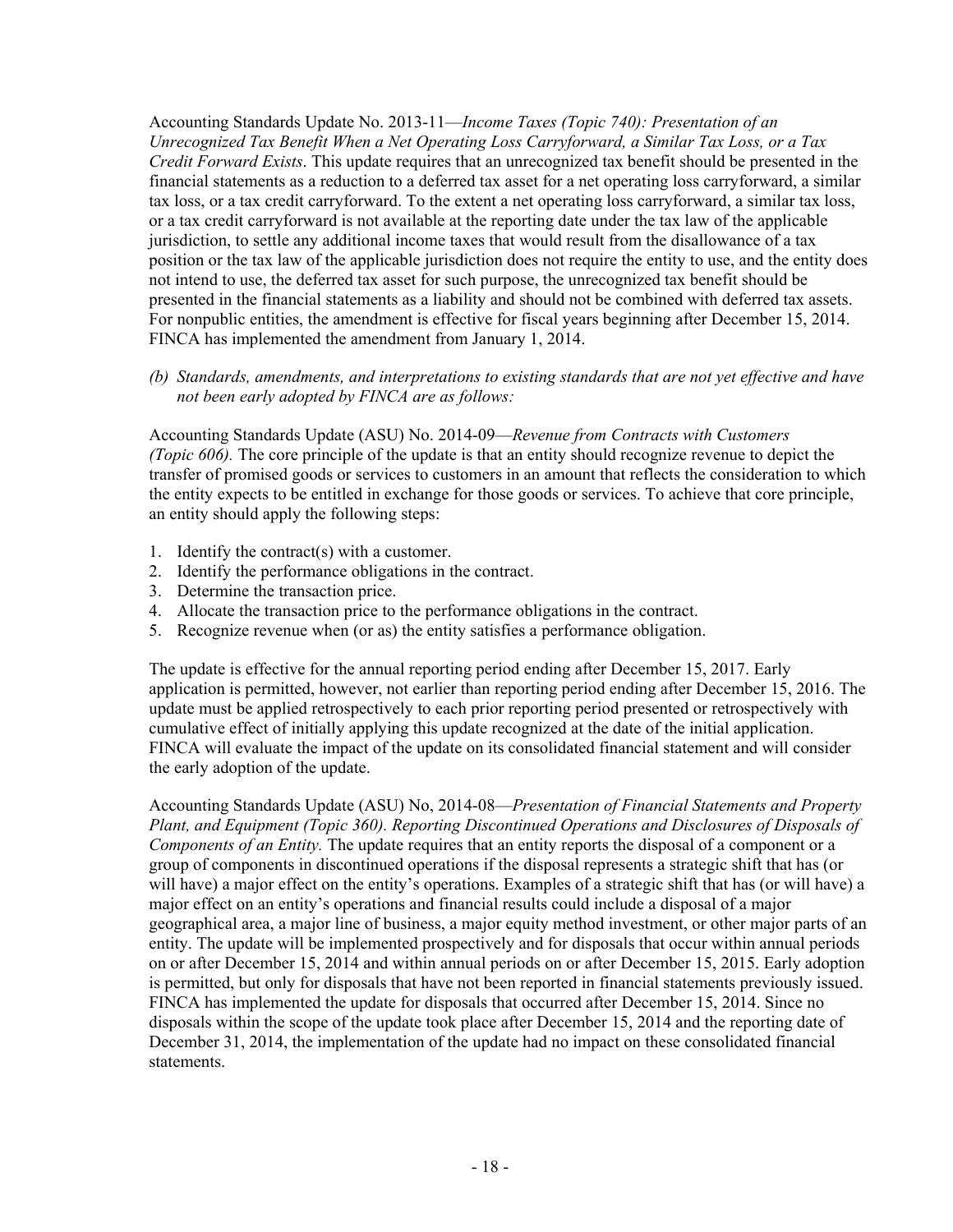#### **4. USE OF ESTIMATES**

The preparation of the consolidated financial statements in conformity with accounting principles generally accepted in the United States of America requires management to make estimates and assumptions that affect the reported amounts of assets and liabilities in the consolidated financial statements. Estimates and assumptions may also affect disclosures of contingent assets and liabilities at the date of the consolidated financial statements, and the reported amount of revenues and expenses. Actual expenses could differ from management estimates.

#### **5. CAPITAL REQUIREMENTS**

Capital requirements are individually addressed at each subsidiary in accordance with respective countries' laws that prescribe certain regulatory capital requirements. At December 31, 2014, the majority of FINCA's Subsidiaries were not subject to any regulatory capital requirements.

#### **6. FAIR VALUES OF FINANCIAL INSTRUMENTS**

Financial instruments that are measured at fair value on a recurring basis at December 31, 2014 are as follows:

| Level 1     | Level <sub>2</sub> | Level 3 | December 31,<br>2014 |
|-------------|--------------------|---------|----------------------|
|             |                    |         |                      |
| \$4,456,913 | \$                 | \$      | \$4,456,913          |
|             | 22,241,062         |         | 22,241,062           |
|             | 7,710,303          |         | 7,710,303            |
|             |                    |         |                      |
|             | 2,295,470          |         | 2,295,470            |
|             | 5,469,159          |         | 5,469,159            |
|             | 85,064             |         | 85,064               |
| \$4,456,913 | \$37,801,058       |         | \$42,257,971         |
|             |                    |         |                      |
| $\mathbf S$ | (2,220,005)        | \$      | (2,220,005)          |
|             | (126, 954)         |         | (126, 954)           |
|             | \$ (2,346,959)     |         | \$ (2,346,959)       |
|             |                    |         |                      |

**Fair Value Assumptions**—The fair value of treasuries is determined based on quoted bid prices of securities in open active market as of December 31, 2014.

The fair value of certificates of deposits is derived from inputs other than quoted prices in active markets and indirectly from prices of other similar financial instruments.

Currency swap agreements are valued at the net present value of cash flows attributable to the difference between the contractual rates of the pertinent currencies affecting the swap. FINCA used significant other observable inputs as the valuation date (Level 2), including prices of instruments with similar maturities and characteristics, currency yield curves, and measures of currency volatility. The value was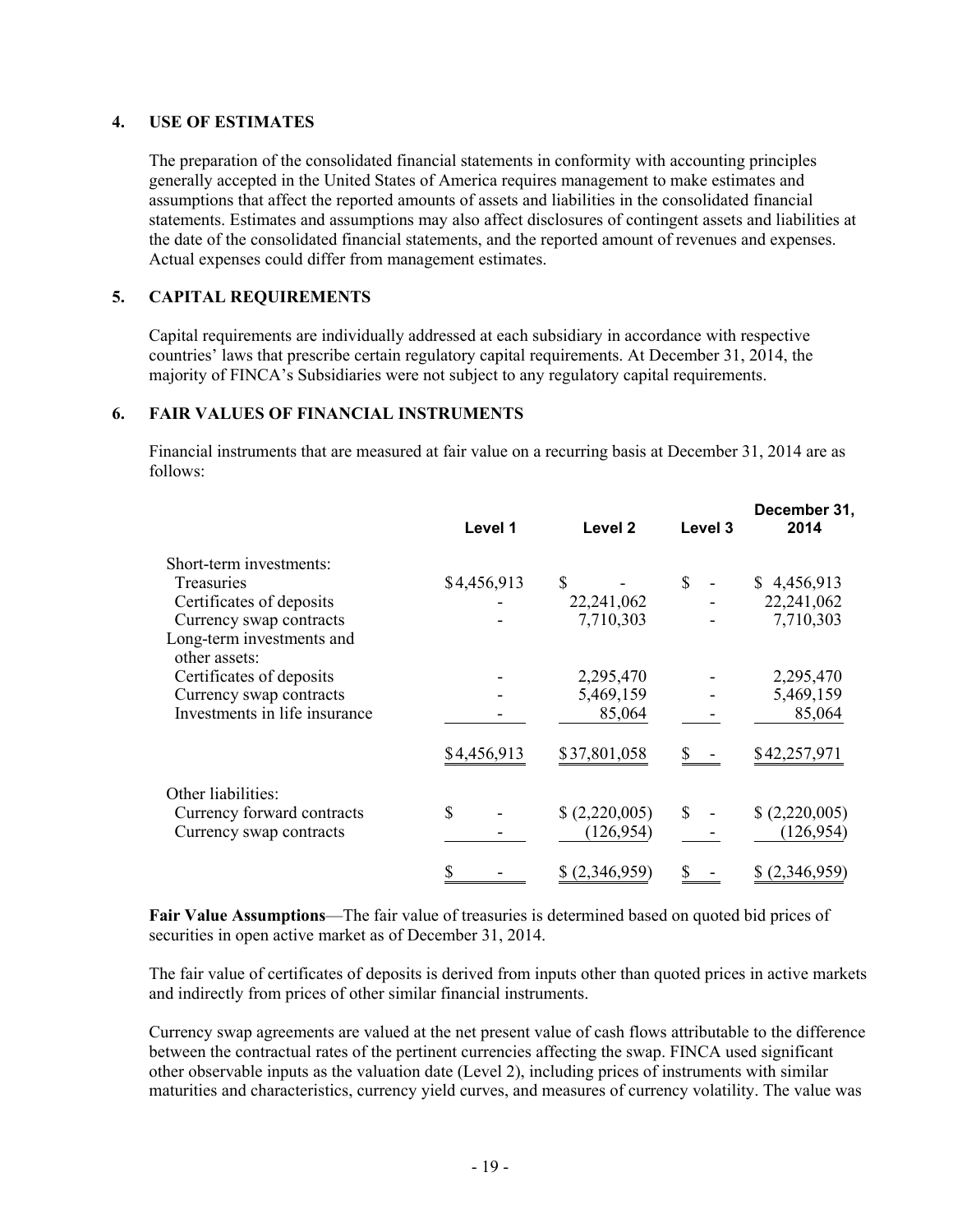determined and adjusted to reflect non-performance risk of both the counterparty and FINCA. Negative market values of currency swap agreements are presented under "Other liabilities" line item on the consolidated statement of financial position. At December 31, 2014, the balance of this line item consists of solely the negative market value of the currency swaps and forward contracts.

The fair value of the investment in life insurance policies is measured at the cash surrender value using observable inputs other than quoted prices in active markets and indirectly from prices of other similar financial instruments.

Management concluded that the estimation of the fair value of the investment in its debt security is impractical; therefore, the investment in the Microfinance Fund is measured at amortized cost, which at December 31, 2014 was \$1.1 million. The accrued interest at December 31, 2014 was \$0.2 million. On each balance sheet date, management tests the value of the investment for other-than-temporary impairment. As of December 31, 2014, management concluded that the investment has not experienced any other-than-temporary impairment.

FINCA recognizes transfers between fair value hierarchy levels at the approximate date or change in circumstances that cause the transfer. There were no transfers between fair value hierarchy levels during the year ended December 31, 2014.

For disclosure purposes, the estimated fair value of FINCA's financial instruments at December 31, 2014 is summarized as follows:

|                                  |                              | 2014                         |  |
|----------------------------------|------------------------------|------------------------------|--|
| <b>Financial Assets</b>          | Carrying<br><b>Amount</b>    | <b>Fair Value</b>            |  |
| Loans receivable                 | \$949,333,168                | \$962,354,417                |  |
| <b>Financial Liabilities</b>     |                              |                              |  |
| Client deposits<br>Notes payable | \$130,213,635<br>740,825,686 | \$130,180,275<br>747,697,354 |  |

Except as detailed above, FINCA considers the carrying amount of other financial instruments recognized in the consolidated financial statement approximate their fair values.

#### **7. INCOME TAX EXPENSE**

This item includes all taxes on income. Income tax expense for the year ended December 31, 2014 was as follows:

| Current tax expense      | \$11,515,838 |
|--------------------------|--------------|
| Deferred tax benefit     | (2,355,526)  |
| Total income tax expense | \$9,160,312  |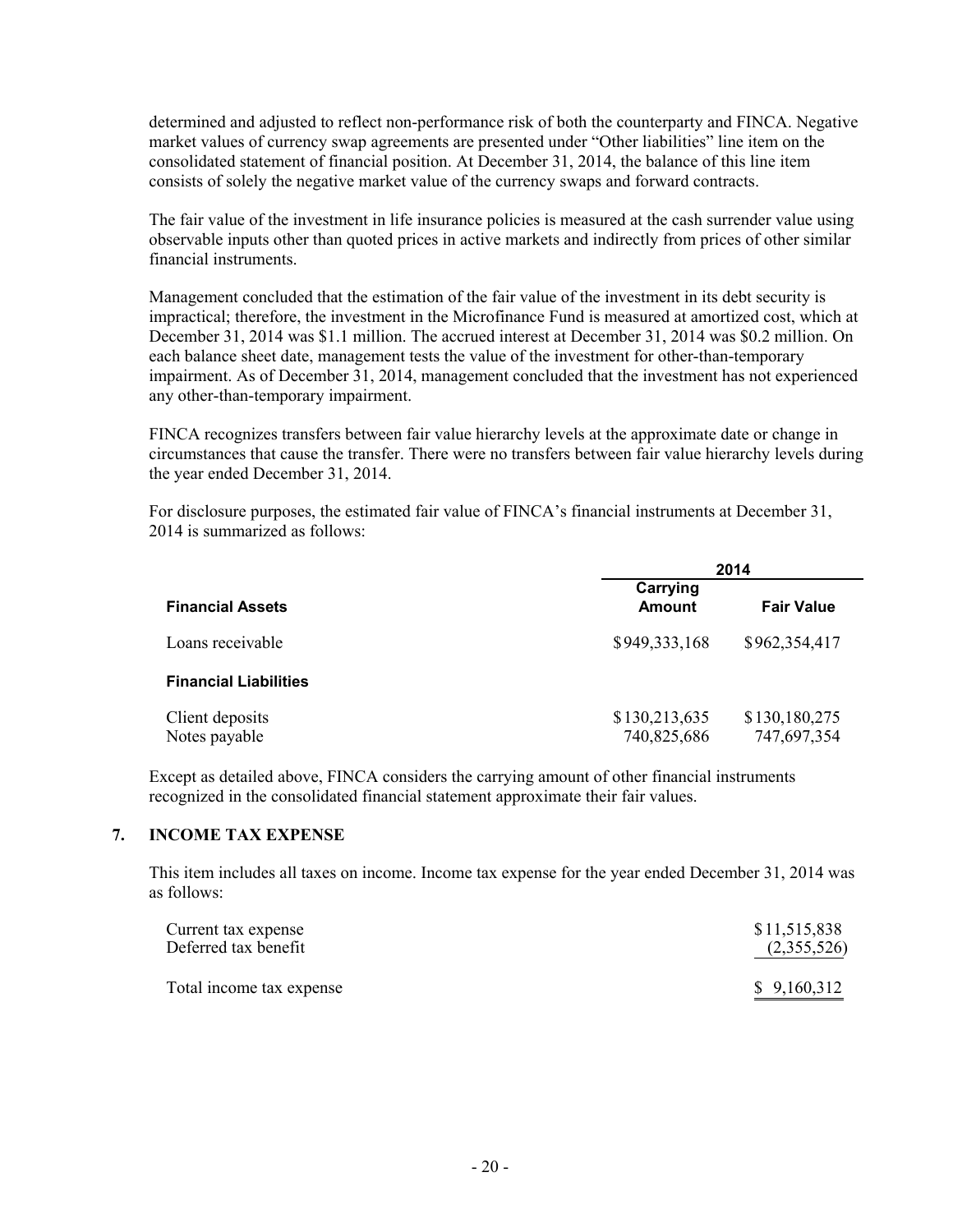In calculating both the current tax and the deferred tax, the respective country-specific tax rates are applied. The total income tax expense includes local country income taxes for the Subsidiaries and foreign withholding taxes on certain cross-border payments. The average actual income tax rate for the Subsidiaries in 2014 was 26.3%. FINCA is exempt from taxes on income, except for unrelated business income, under the provision of Section  $501(c)(3)$  of the United States Internal Revenue Code and the applicable income tax regulations of the District of Columbia. In 2014, FINCA recorded federal and state income tax expense of \$11 thousands on the unrelated business income.

| Tax rate using domestic tax rate of FINCA (exempt on taxes on income) |             |
|-----------------------------------------------------------------------|-------------|
| Foreign income tax (taxable Subsidiaries) at local statutory rates    | 5,937,406   |
| Expenses not deductible for tax purposes                              | 4,247,421   |
| Tax exempt income                                                     | (5,295,963) |
| Recognition of previously unrecognized tax losses                     | (2,092,098) |
| Adjustments for under provision in previous periods                   | (318, 491)  |
| Foreign withholding taxes                                             | 3,520,608   |
| Valuation allowance for unrecognized deferred tax assets              | 2,982,647   |
| Other                                                                 | 178,782     |
| Total income tax expense                                              | \$9,160,312 |

**Deferred Income Taxes**—Deferred income taxes are calculated on temporary differences arising between the tax base of assets and liabilities and their carrying amounts, using the enacted tax rate as stipulated by the tax legislation of the respective countries. The movements in deferred tax assets and liabilities (the balances are offset within the same jurisdiction as permitted by ASC 740 *Income Taxes*, and shown on a net basis by Subsidiaries) and the details of the deferred tax assets and liabilities are shown below.

In 2014, FINCA recorded \$0.3 million of income tax expense on \$10.2 million of temporary differences related to the excess of the amount for financial reporting over the tax basis of the investments in Subsidiaries expected to reverse in the foreseeable future. At December 31, 2014, FINCA recorded a deferred tax liability of \$0.5 million on temporary differences related to the investments in Subsidiaries expected to reverse in the foreseeable future.

Foreign withholding taxes have not been recognized on the temporary differences related to the excess of the amount for financial reporting over the tax basis of investments in Subsidiaries that are essentially permanent in duration. This amount becomes taxable upon a repatriation of assets from a subsidiary or a sale or liquidation of a subsidiary. At December 31, 2014, the amount of such temporary differences totaled \$103.9 million. At December 31, 2014, the amount of the unrecognized deferred income tax liability on these temporary differences was approximately \$4.6 million.

ASC 740 generally requires that deferred tax assets be given full recognition, subject to the possible provision of an allowance when it is determined that this asset is unlikely to be realized. The valuation allowance is provided for the portion of the deferred tax assets for which it has been determined that it is more likely than not that the reported asset will not be realized. At December 31, 2014, FINCA has a valuation allowance of \$7.1 million against its deferred tax assets as it believes that it is more likely than not that this portion of its deferred tax assets will not be realized. The principal components of the deferred tax assets for which a valuation allowance has been established include certain foreign country operating loss carryforwards, foreign provisions for credit losses on loans, and foreign tax credits that cannot be realized in the foreseeable future.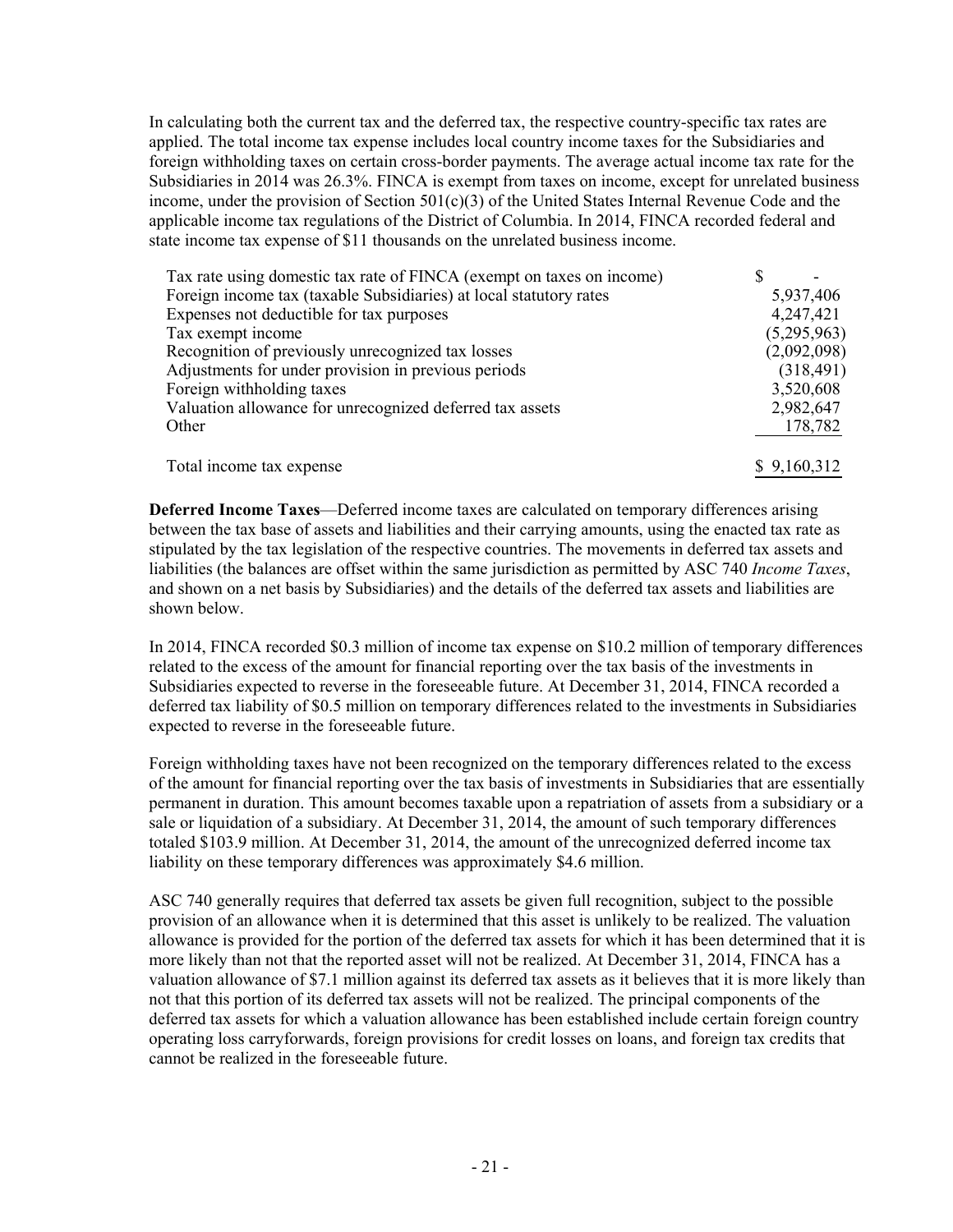**Deferred Tax Assets**—At December 31, 2014, deferred tax assets were recognized by the Subsidiaries in the following jurisdictions: Armenia, Azerbaijan, Georgia, Tajikistan, Honduras, Mexico, Tanzania, Uganda, Zambia, DRC, Pakistan, USA, Afghanistan, Haiti, Nigeria, Russia, and the Netherlands as follows:

**Assets**

|                                                      | A55615       |
|------------------------------------------------------|--------------|
| Property, equipment, and software                    | S.<br>99,771 |
| Provision for credit losses on loans                 | 3,281,272    |
| Cash flow hedges                                     | 444,001      |
| Deferred income/accrued interest                     | 1,596,516    |
| Tax loss carryforwards                               | 7,899,511    |
| Other                                                | 2,178,020    |
| Total deferred tax assets                            | 15,499,091   |
| Valuation allowance                                  | (5,785,433)  |
| Total deferred tax assets—net of valuation allowance | \$9,713,658  |

**Deferred Tax Liabilities**—At December 31, 2014, deferred tax liabilities are recorded by FMH and FINCA Subsidiaries in the Netherlands, Kyrgyzstan, Ecuador, Nicaragua, and Malawi as follows:

|                                                                                                                                                                                              | <b>Assets (Liability)</b>                                                          |
|----------------------------------------------------------------------------------------------------------------------------------------------------------------------------------------------|------------------------------------------------------------------------------------|
| Property, equipment, and software<br>Provision for credit losses on loans<br>Deferred income/accrued interest<br>Tax loss carryforwards<br>Future distribution of retained earnings<br>Other | S<br>(80, 652)<br>(579, 333)<br>(41, 315)<br>1,543,139<br>(535, 219)<br>(277, 366) |
| Total deferred tax liabilities                                                                                                                                                               | 29,254                                                                             |
| Valuation allowance                                                                                                                                                                          | (1,357,081)                                                                        |
| Net tax liabilities                                                                                                                                                                          | \$(1,327,827)                                                                      |

**Unrecognized Tax Benefits**—FINCA records unrecognized tax benefits as liabilities in accordance with ASC 740 and adjusts these liabilities when its judgment changes as a result of the evaluation of new information not previously available. Because of the complexity of some of these uncertainties, the ultimate resolution may result in a payment that is materially different from our current estimate of the unrecognized tax benefit liabilities. These differences will be reflected as increases or decreases to income tax expense in the period in which new information is available. At December 31, 2014, FINCA did not record any unrecognized tax benefits. FINCA believes that it is not reasonably possible that any unrecognized tax benefits will significantly increase or decrease within 12 months of the reporting date.

At December 31, 2014, the estimated interest and penalties of \$0.2 million related to the unrecognized tax benefit on the transfer of a foreign subsidiary as part of FINCA's 2011 reorganization are not included in the income tax expense line item, but are accrued in the other operating expenses under general and administrative expenses in the consolidated statement of activities. Accrued interest and penalties are included within the related accrued liabilities line in the consolidated statement of financial position.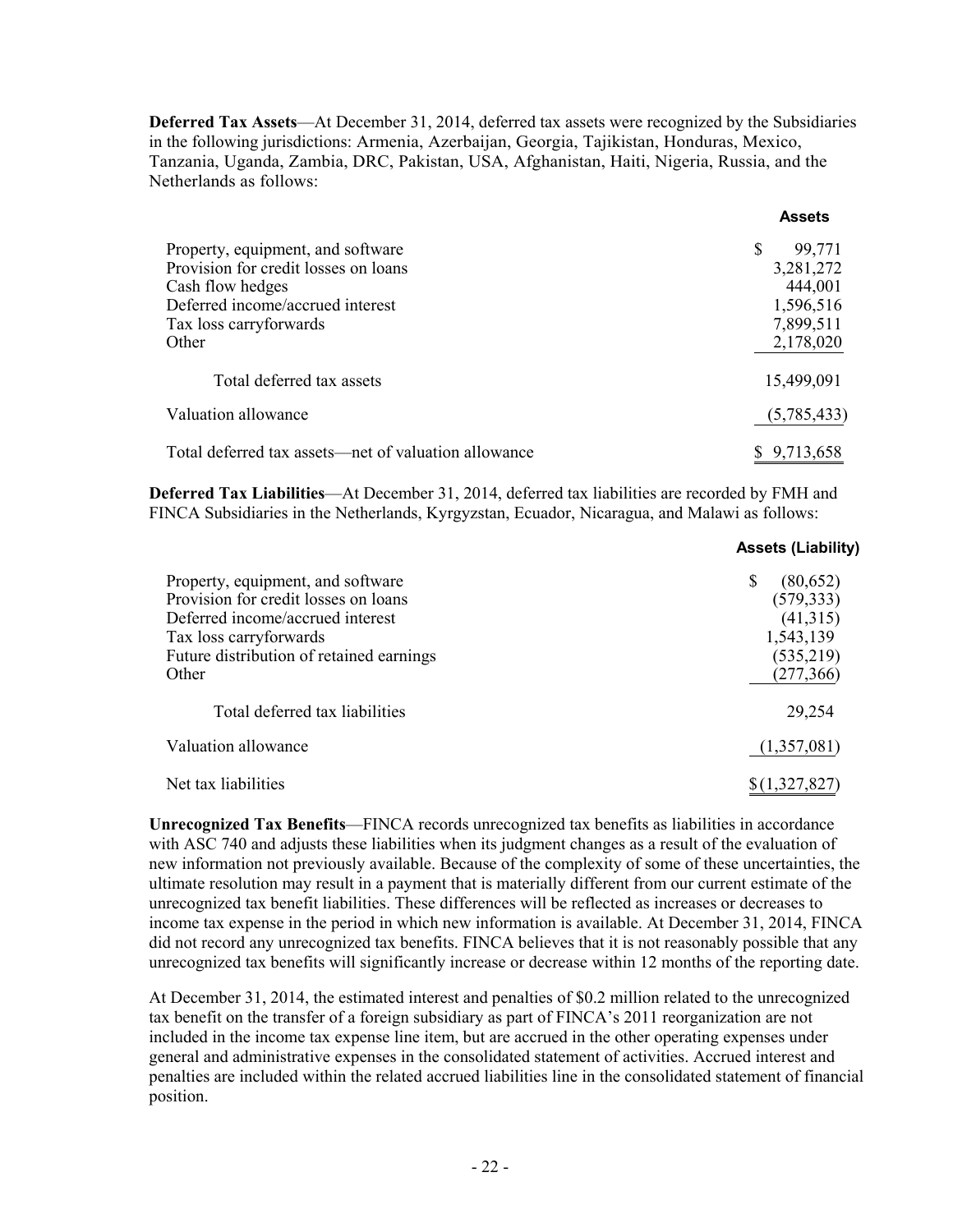FINCA is subject to taxation in the United States and various states and foreign jurisdictions. As of December 31, 2014, FINCA's tax years 2008–2014 are subject to examination by the tax authorities.

#### **8. RESTRICTED CASH**

Restricted cash balances of \$23.9 million as of December 31, 2014 consist of undisbursed grant funds to be used in lending and operations, cash balances for country-specific regulatory requirements, and pledged collateral related to local borrowings and deposits, all of which can be contractually released within 12 months.

#### **9. INVESTMENTS AND OTHER ASSETS**

FINCA's investments and other assets at December 31, 2014, consist of the following:

| Short-term investments:                          |              |
|--------------------------------------------------|--------------|
| Certificates of deposits                         | \$22,241,062 |
| Treasuries                                       | 4,456,913    |
| Current portion of held to maturity investments  | 43,567       |
| Currency swap contracts                          | 7,710,303    |
| Long-term investments and other assets:          |              |
| Certificates of deposits                         | 2,295,470    |
| Investments in life insurance                    | 85,064       |
| Investment in FINCA Microfinance Fund            | 1,100,000    |
| Investment in MFX Solutions                      | 200,000      |
| Long term portion of held to maturity investment | 1,339,322    |
| Currency swap contracts                          | 5,469,159    |
| Other equity investments                         | 175,000      |
|                                                  |              |

Currency swap agreements are used by FINCA to mitigate risk of changes in exchange rates of indebtedness denominated in a currency different from the functional currency of a subsidiary. At December 31, 2014, the aggregate notional principal amount under the currency swap agreements was \$95.4 million.

\$45,115,860

#### **10. LOANS RECEIVABLE―NET**

Loans receivable at December 31, 2014 consist of the following:

| Current gross loans to clients<br>Non-current gross loans to clients | \$720,540,441<br>246, 326, 359 |
|----------------------------------------------------------------------|--------------------------------|
| Total gross loans to clients                                         | 966,866,800                    |
| Allowances for doubtful accounts                                     | (17, 533, 632)                 |
| Loans receivable—net                                                 | \$949,333,168                  |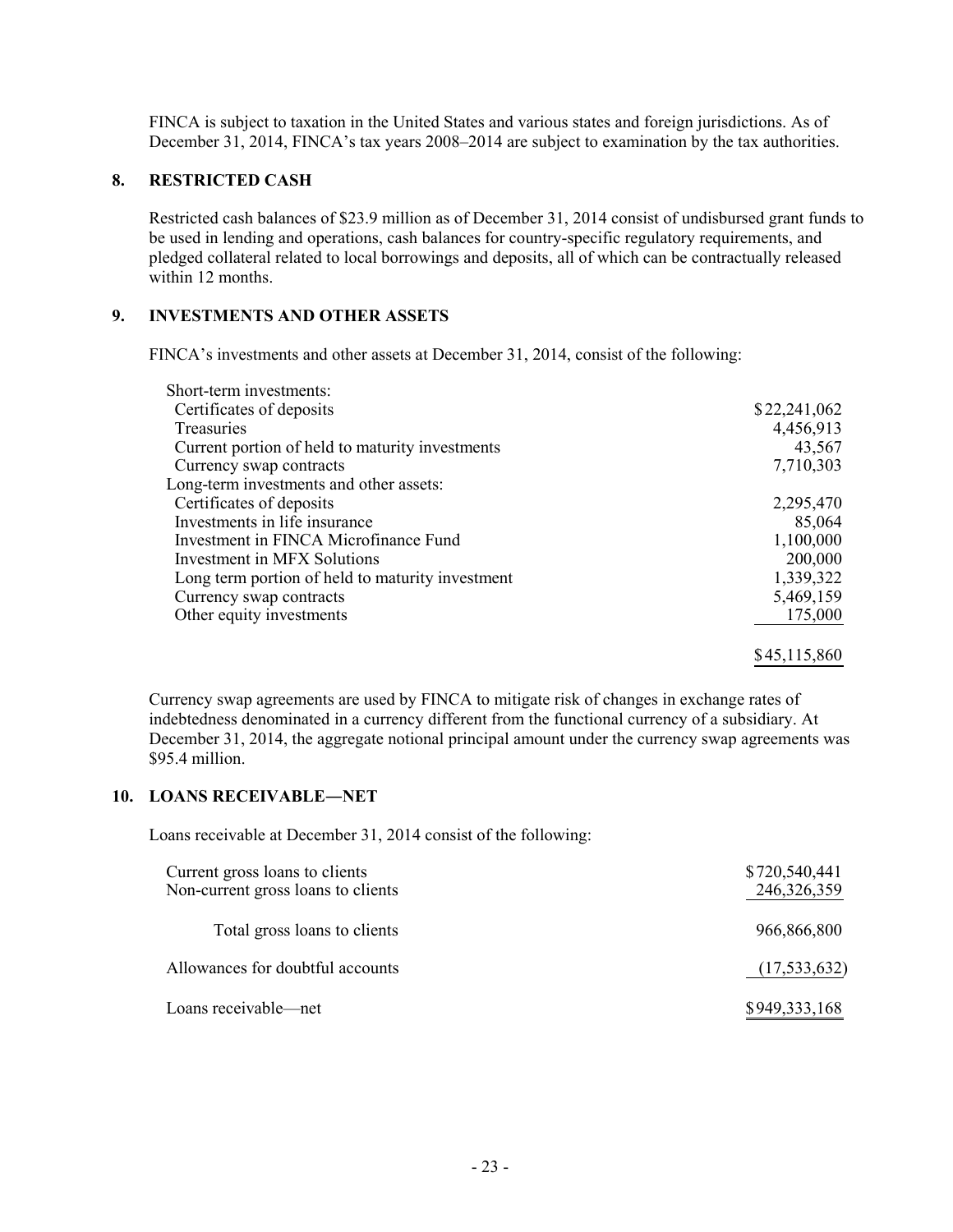| Allowances for doubtful accounts:    |                |
|--------------------------------------|----------------|
| Balance—January 1                    | \$11,836,732   |
| Credit loss provision for the year:  |                |
| Charge for the year                  | 24,894,600     |
| Amounts written off—net of recovery  | (17, 587, 487) |
| Effect of foreign currency movements | (1,610,213)    |
| Balance—December 31                  | \$17,533,632   |

A summary of balances per loan portfolio segments at December 31, 2014 is summarized as follows:

| 2014                | Total<br>Loans<br><b>Principal</b> | <b>Allowance</b><br>for Loan<br><b>Losses</b> | <b>Interest and</b><br><b>Deferred Costs</b><br>Capitalized | <b>Ending</b><br><b>Balance</b> |
|---------------------|------------------------------------|-----------------------------------------------|-------------------------------------------------------------|---------------------------------|
| Less than $$1,000$  | \$251,985,564                      | (6,369,554)<br>S.                             | \$2,598,597                                                 | \$248,214,607                   |
| $$1,001 - $5,000$   | 472,346,637                        | (7,208,392)                                   | 109,865                                                     | 465,248,110                     |
| $$5,001 - $10,000$  | 119,532,959                        | (2,018,944)                                   | 294,530                                                     | 117,808,545                     |
| More than $$10,001$ | 119,548,672                        | (1,936,742)                                   | 449,976                                                     | 118,061,906                     |
| Total               | \$963,413,832                      | \$(17,533,632)                                | \$3,452,968                                                 | \$949,333,168                   |

Activity in allowance for loan losses by segment at December 31, 2014 is summarized as follows:

| 2014                                    | <b>Beginning</b><br><b>Balance</b> | <b>Charge-offs</b><br>Net of<br><b>Recoveries</b> | <b>Provision</b><br>for the<br>Year | Foreign<br><b>Currency</b><br><b>Movements</b> | <b>Ending</b><br><b>Balance</b> |
|-----------------------------------------|------------------------------------|---------------------------------------------------|-------------------------------------|------------------------------------------------|---------------------------------|
| Less than $$1,000$                      | 4,767,394<br>S.                    | (7, 287, 908)<br>S.                               | \$9,374,062                         | (483,994)<br>S.                                | 6,369,554<br>S.                 |
| $$1,001 - $5,000$<br>$$5,001 - $10,000$ | 5,112,781<br>1,166,334             | (6,968,892)<br>(1,635,195)                        | 9,897,316<br>2,691,631              | (832, 813)<br>(203, 826)                       | 7,208,392<br>2,018,944          |
| More than $$10,001$                     | 790,223                            | (1,695,492)                                       | 2,931,591                           | (89, 580)                                      | 1,936,742                       |
| Total                                   | \$11,836,732                       | \$(17, 587, 487)                                  | \$24,894,600                        | \$(1,610,213)                                  | \$17,533,632                    |

**Credit Risk**—Credit risk is the potential for financial loss resulting from the failure of a client or counterparty to honor its financial or contractual obligations. Credit risk arises from FINCA's microfinance activities.

FINCA's loan portfolio is made up entirely of loans made to individuals and groups of individuals for a specific purpose.

At December 31, 2014, FINCA's aggregate loan portfolio was \$966.9 million and the respective total allowances for impairment totaled \$17.5 million, providing a coverage ratio of 1.8% of total loan portfolio amount. FINCA conducts biannual historical loan-loss migration analysis across its Subsidiary network in order to determine the probability of default, defined as all loans in arrears in excess of 180 days, as well as an examination of other current observable factors (e.g., macroeconomic, operational, policy and systems changes, and political risk) in order to establish subsidiary credit reserves. In addition, FINCA conducts quarterly vintage loan analysis.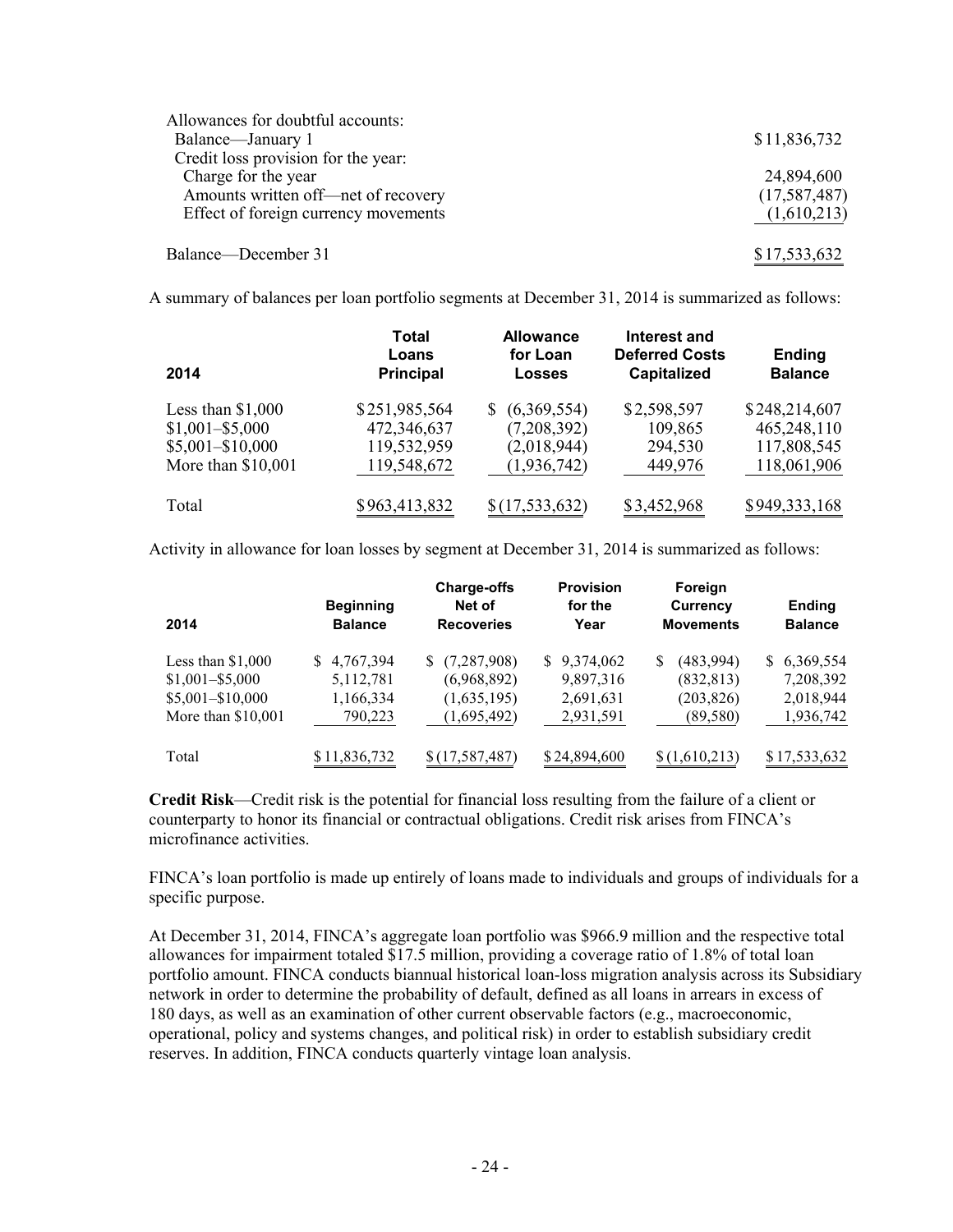Exposure to credit risk at December 31, 2014, is as follows:

*Impaired Loans*—Impaired loans are loans for which FINCA determines that it is probable that it will be unable to collect all principal and interest due according to the contractual terms of the loan agreement.

*Past Due but Not Impaired Loans*—Past due but not impaired loans are loans where contractual interest or principal payments are past due, but FINCA believes that a credit loss provision is not appropriate on the basis of the level of collateral available and/or the stage of collection of amounts owed to FINCA.

*Loans with Renegotiated Terms*—Loans with renegotiated terms are loans that have been restructured due to deterioration in the client's financial position, and where FINCA has made concessions that it would not otherwise consider. Once the loan is restructured, it remains in this category independent of satisfactory performance after restructuring.

*Allowances for Doubtful Accounts*—FINCA establishes an allowance for doubtful accounts that represents the best estimate of probable or expected losses in its loan portfolio. The main components of this allowance are a specific loss component that relates to individually significant exposures, and a collective loan loss allowance established for groups of homogeneous assets with respect to losses that have been incurred but have not been identified on loans subject to individual assessment for credit loss provision.

The allowance for doubtful accounts is considered by FINCA as adequate to cover probable losses in the loan portfolio as of the balance sheet date. However, no assurance can be given that FINCA, in any particular period, will not sustain loan losses that exceed the allowance, or that subsequent valuation of the loan portfolio, in light of then-prevailing factors, including economic conditions, credit quality of the assets comprising the portfolio, and the ongoing evaluation process, will not require significant changes to the allowance for the doubtful accounts. Additions to the allowance are made through the provision for loan losses. Loan losses are deducted from the allowance and subsequent recoveries are added.

*Write-Offs*—FINCA writes off a loan (and any related allowances for doubtful accounts) when FINCA's Credit Committees and Subsidiaries' Audit Committees determine that the loans are uncollectible. This determination is reached after considering information such as the occurrence of significant changes in a client's financial position, such that the client can no longer pay the obligation, or that proceeds from collateral, if any, will not be sufficient to pay back the entire exposure. For smaller balance standardized loans, charge-off decisions are generally based on a product-specific past due status.

FINCA monitors the credit risk for its client loan portfolio though the past due status of portfolio. Aging of loans receivable as of December 31, 2014 is summarized as follows:

| 2014               | 31-60 Days<br><b>Past Due</b> | 61-90 Days<br><b>Past Due</b> | Greater<br>than 90 Days<br><b>Past Due</b> | Total<br><b>Past Due</b> | <b>Current</b> | Total<br>Loans<br>Receivable |
|--------------------|-------------------------------|-------------------------------|--------------------------------------------|--------------------------|----------------|------------------------------|
| Less than          |                               |                               |                                            |                          |                |                              |
| \$1,000            | \$1,473,468                   | \$1,351,866                   | 4,167,908<br>S.                            | 6,993,242<br>S.          | \$247,590,919  | \$254,584,161                |
| $$1,001 - $5,000$  | 2,179,198                     | 1,512,504                     | 4,378,680                                  | 8,070,382                | 464,386,120    | 472,456,502                  |
| $$5,001 - $10,000$ | 465,444                       | 384.222                       | 896,361                                    | 1,746,027                | 118,081,462    | 119,827,489                  |
| More than          |                               |                               |                                            |                          |                |                              |
| \$10,000           | 519,481                       | 311,662                       | 730,924                                    | 1,562,067                | 118,436,581    | 119,998,648                  |
|                    |                               |                               |                                            |                          |                |                              |
| Total              | \$4,637,591                   | \$3,560,254                   | \$10,173,873                               | \$18,371,718             | \$948,495,082  | \$966,866,800                |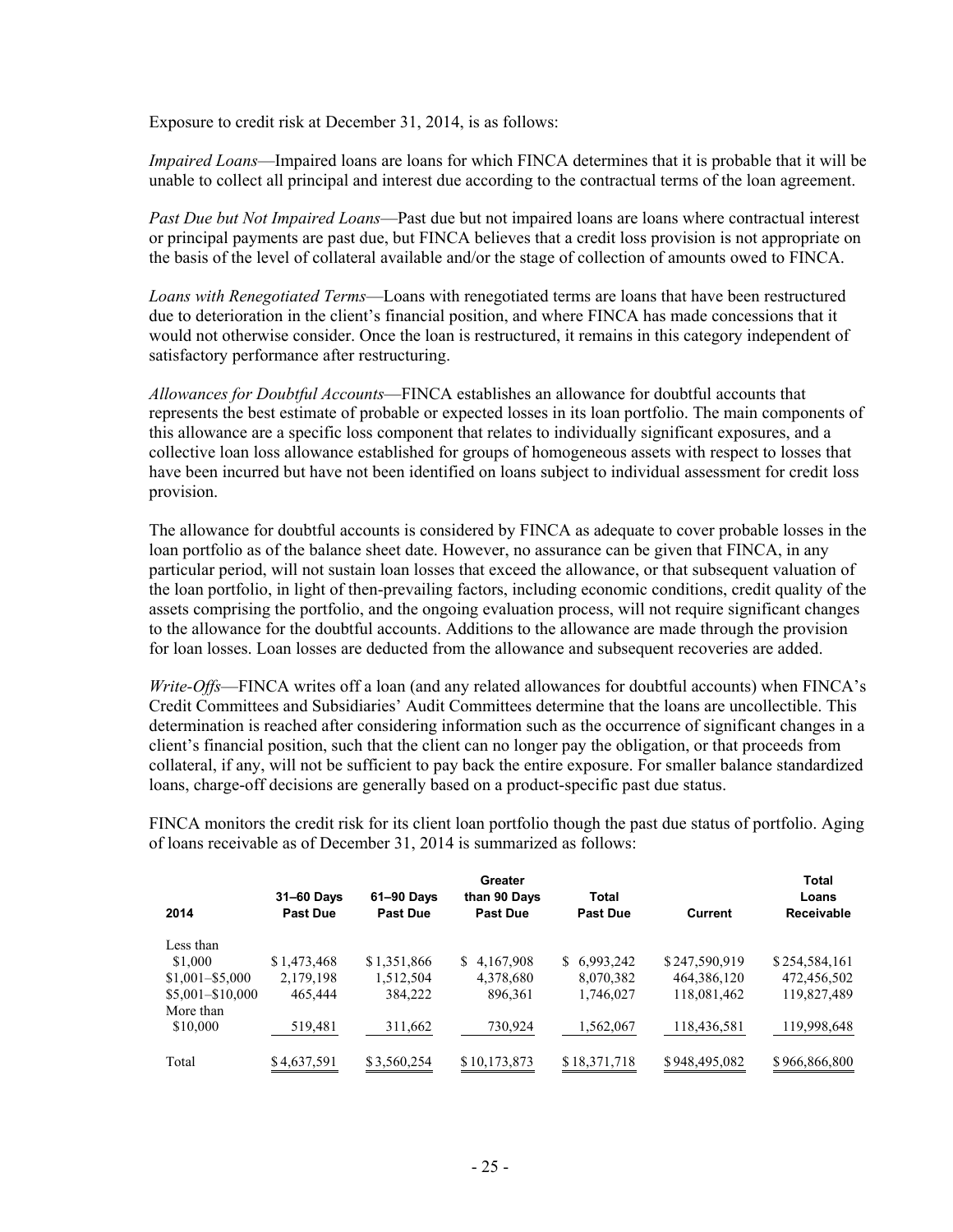#### **11. OTHER RECEIVABLES, PREPAIDS, AND OTHER ASSETS**

The balances representing other receivables, prepaids, and other assets at December 31, 2014 are summarized as follows:

| Receivable from money remittance and other agencies                | S<br>615,676 |
|--------------------------------------------------------------------|--------------|
| Prepaid/overpaid income tax                                        | 1,682,326    |
| Receivable commissions, rebates, and refunds from banks            | 2,016,797    |
| Deposit with Internal Revenue Service and other fiduciary agencies | 705,913      |
| Financial assets other than cash and cash equivalents              |              |
| and loans receivable                                               | 5,020,712    |
| Prepaid rent                                                       | 3,674,041    |
| Taxes                                                              | 964,448      |
| Prepayment for fixed assets                                        | 749,905      |
| Office supplies                                                    | 838,687      |
| Employee advances and loans                                        | 813,660      |
| Prepaid repair and maintenance expenses                            | 318,395      |
| Prepaid insurance                                                  | 369,720      |
| Encumbered account                                                 | 8,516,809    |
| Other debtors                                                      | 2,526,129    |
|                                                                    | \$23,792,506 |

All accounts receivable, prepaids, and other assets have a maturity of no more than 12 months from the balance sheet date.

The funds in the line 'Encumbered account' relate to a FINCA Subsidiary bank account, under a pending investigation for an international inward transfer. Management believes that access to this account will be restored in due course and is currently undertaking action in this respect. Therefore, management considered it appropriate to create a new line item called 'Encumbered account'. In the consolidated cash flow statements, the encumbered account is included with the change in other receivables, prepaids, and other assets.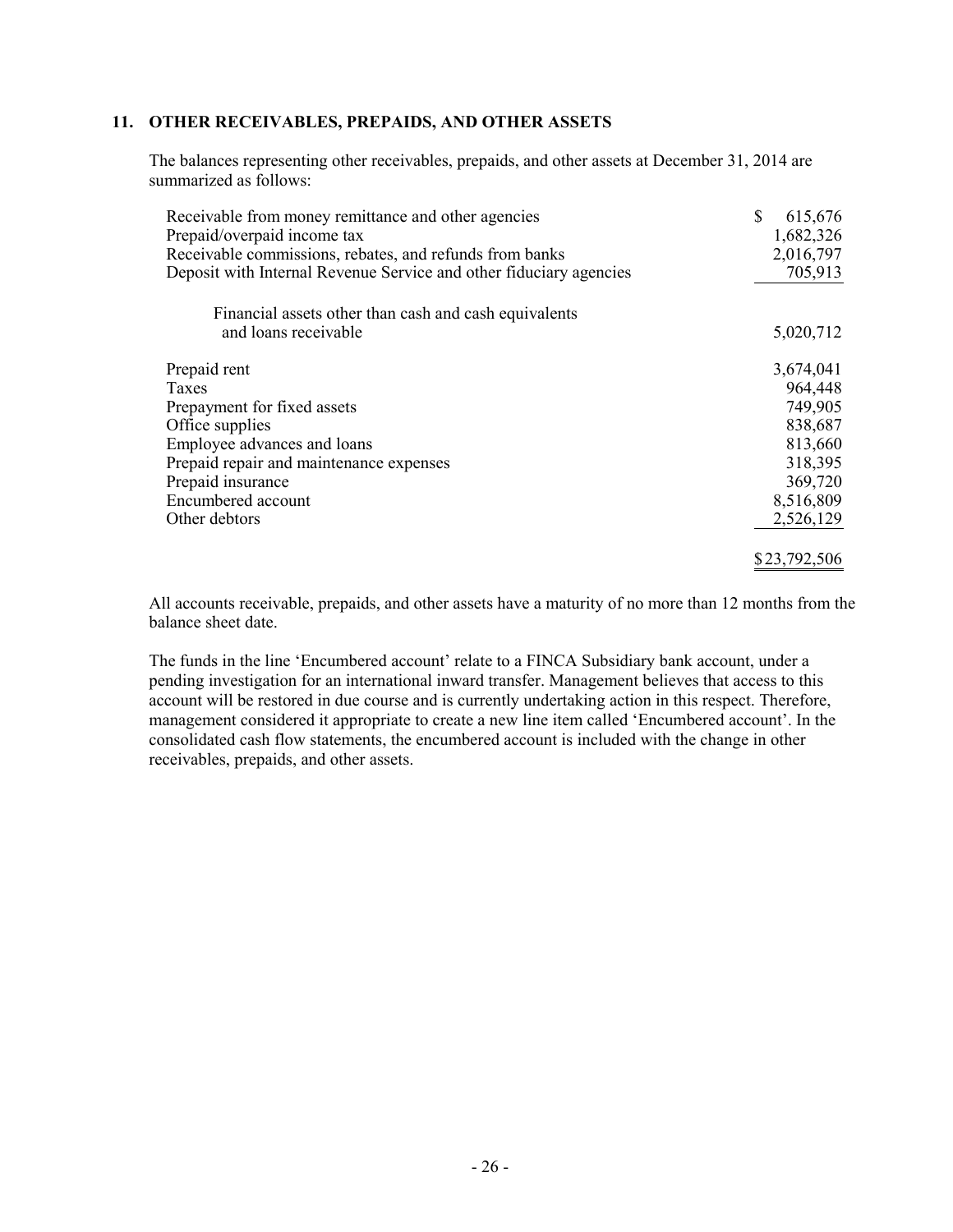#### **12. PROPERTY AND EQUIPMENT**

Property and equipment assets at December 31, 2014 are summarized as follows:

| Cost                                                                      | <b>Total</b>                             | <b>Buildings and</b><br><b>Offices</b> | <b>Construction</b><br>in Progress       | Leasehold<br><b>Improvements</b>       | Computer<br><b>Equipment</b>          | <b>Furniture and</b><br>Office<br><b>Equipment</b> | <b>Vehicles</b>                     | Other                                 |
|---------------------------------------------------------------------------|------------------------------------------|----------------------------------------|------------------------------------------|----------------------------------------|---------------------------------------|----------------------------------------------------|-------------------------------------|---------------------------------------|
| Balance—January 1, 2014                                                   | \$56,745,828                             | \$3,770,965                            | \$3,108,866                              | \$11,234,377                           | \$16,879,583                          | \$12,692,781                                       | \$5,508,434                         | \$3,550,822                           |
| Acquisitions<br>Disposals<br>Currency translation                         | 16,301,750<br>(3,673,390)<br>(4,138,277) | 1,890,635<br>(436)<br>(223, 979)       | 1,481,933<br>(711, 853)<br>(369, 430)    | 3,203,936<br>(1,036,199)<br>(792, 890) | 3,979,105<br>(521, 173)<br>(960, 323) | 3,473,863<br>(283, 349)<br>(1,086,622)             | 559,840<br>(801, 407)<br>(452, 787) | 1,712,438<br>(318, 973)<br>(252, 246) |
| Balance—December 31, 2014                                                 | \$65,235,911                             | \$5,437,185                            | \$3,509,516                              | \$12,609,224                           | \$19,377,192                          | \$14,796,673                                       | \$4,814,080                         | \$4,692,041                           |
| <b>Depreciation and Impairment Losses</b>                                 |                                          |                                        |                                          |                                        |                                       |                                                    |                                     |                                       |
| Balance—January 1, 2014                                                   | \$27,610,604                             | 978,010<br>S.                          | $\mathbb{S}$<br>$\overline{\phantom{a}}$ | \$4,620,149                            | \$9,453,672                           | \$8,097,601                                        | \$3,701,901                         | \$<br>759,271                         |
| Depreciation and amortization<br><b>Disposals</b><br>Currency translation | 8,774,508<br>(2,403,288)<br>(2,253,954)  | 397,939<br>(10, 414)<br>(26,701)       |                                          | 1,910,410<br>(1,037,850)<br>(424,985)  | 3,053,626<br>(367, 338)<br>(716, 604) | 2,298,076<br>(241, 209)<br>(633, 274)              | 728,261<br>(670, 887)<br>(352, 651) | 386,196<br>(75,590)<br>(99, 739)      |
| Balance-December 31, 2014                                                 | \$31,727,870                             | \$1,338,834                            | \$                                       | \$5,067,724                            | \$11,423,356                          | \$9,521,194                                        | \$3,406,624                         | 970,138<br>S.                         |
| <b>Net Carrying Amounts</b>                                               |                                          |                                        |                                          |                                        |                                       |                                                    |                                     |                                       |
| Balance—January 1, 2014                                                   | \$29,135,224                             | \$2,792,955                            | \$3,108,866                              | \$6,614,228                            | \$7,425,911                           | \$4,595,180                                        | \$1,806,533                         | \$2,791,551                           |
| Balance—December 31, 2014                                                 | \$33,508,041                             | \$4,098,351                            | \$3,509,516                              | \$7,541,500                            | \$7,953,836                           | \$5,275,479                                        | \$1,407,456                         | \$3,721,903                           |

Depreciation and amortization expense charged for the year ended December 31, 2014 was \$8.8 million.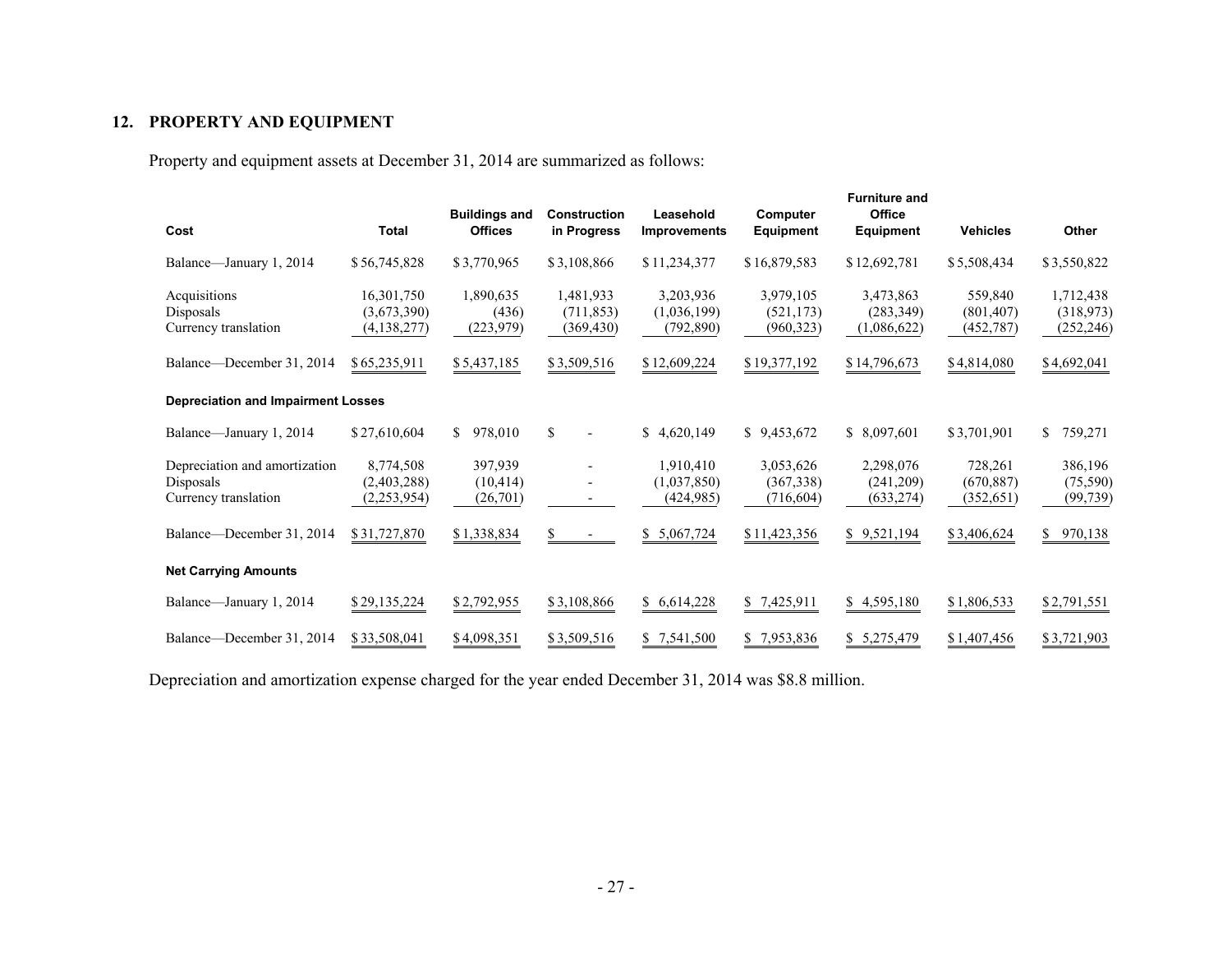#### **13. INTANGIBLE ASSETS**

Intangible assets at December 31, 2014 are summarized as follows:

| Costs                                                          | Total                                     | Capitalized<br><b>Software</b>         | <b>Capital Work-</b><br><b>In-Progress</b> | <b>Other</b> |
|----------------------------------------------------------------|-------------------------------------------|----------------------------------------|--------------------------------------------|--------------|
| Balance—January 1, 2014                                        | \$22,655,160                              | \$17,002,371                           | \$4,901,415                                | \$751,374    |
| Acquisition<br>Disposals<br>Currency translation               | 9,921,958<br>(6, 594, 413)<br>(1,354,221) | 7,610,032<br>(420, 653)<br>(1,325,945) | 2,311,926<br>(6,173,760)<br>(28, 276)      |              |
| Balance—December 31, 2014                                      | \$24,628,484                              | \$22,865,805                           | \$1,011,305                                | \$751,374    |
| <b>Amortization and Impairment</b>                             |                                           |                                        |                                            |              |
| Balance—January 1, 2014                                        | \$7,693,710                               | \$<br>7,522,238                        | \$                                         | \$171,472    |
| Amortization for the year<br>Disposals<br>Currency translation | 4,528,000<br>(106, 225)<br>(449, 361)     | 4,234,000<br>(106, 225)<br>(449, 361)  |                                            | 294,000      |
| Balance—December 31, 2014                                      | \$11,666,124                              | \$11,200,652                           | \$                                         | \$465,472    |
| <b>Net Carrying Amounts</b>                                    |                                           |                                        |                                            |              |
| Balance—January 1, 2014                                        | \$14,961,450                              | 9,480,133<br>$\mathbb{S}$              | \$4,901,415                                | \$579,902    |
| Balance-December 31, 2014                                      | \$12,962,360                              | \$11,665,153                           | \$1,011,305                                | \$285,902    |

Amortization expense for the year ended December 31, 2014 was \$4.5 million.

#### **14. ACCOUNTS PAYABLE AND OTHER ACCRUED LIABILITIES**

Accounts payable and other accrued liabilities at December 31, 2014 are summarized as follows:

| Current:                                       |              |
|------------------------------------------------|--------------|
| Accrued salaries and benefits                  | \$11,964,885 |
| Payroll and other non-income taxes             | 4,698,670    |
| Deferred rent                                  | 156,189      |
| Accounts payable and accrued expenses          | 7,915,719    |
| Professional services                          | 2,812,991    |
| Interest refundable to clients                 | 1,421,668    |
| Office supplies                                | 512,482      |
| Legal provision                                | 319,081      |
| Insurance                                      | 915,440      |
| Current income tax                             | 4,333,561    |
|                                                | 35,050,686   |
| Non-current-deferred rent                      | 2,942,860    |
| Total accounts payable and accrued liabilities | \$37,993,546 |

The non-current portion of deferred rent has an amortization term of 11 years. All other accounts payable and accrued liabilities have a maturity of no more than 12 months from the balance sheet date.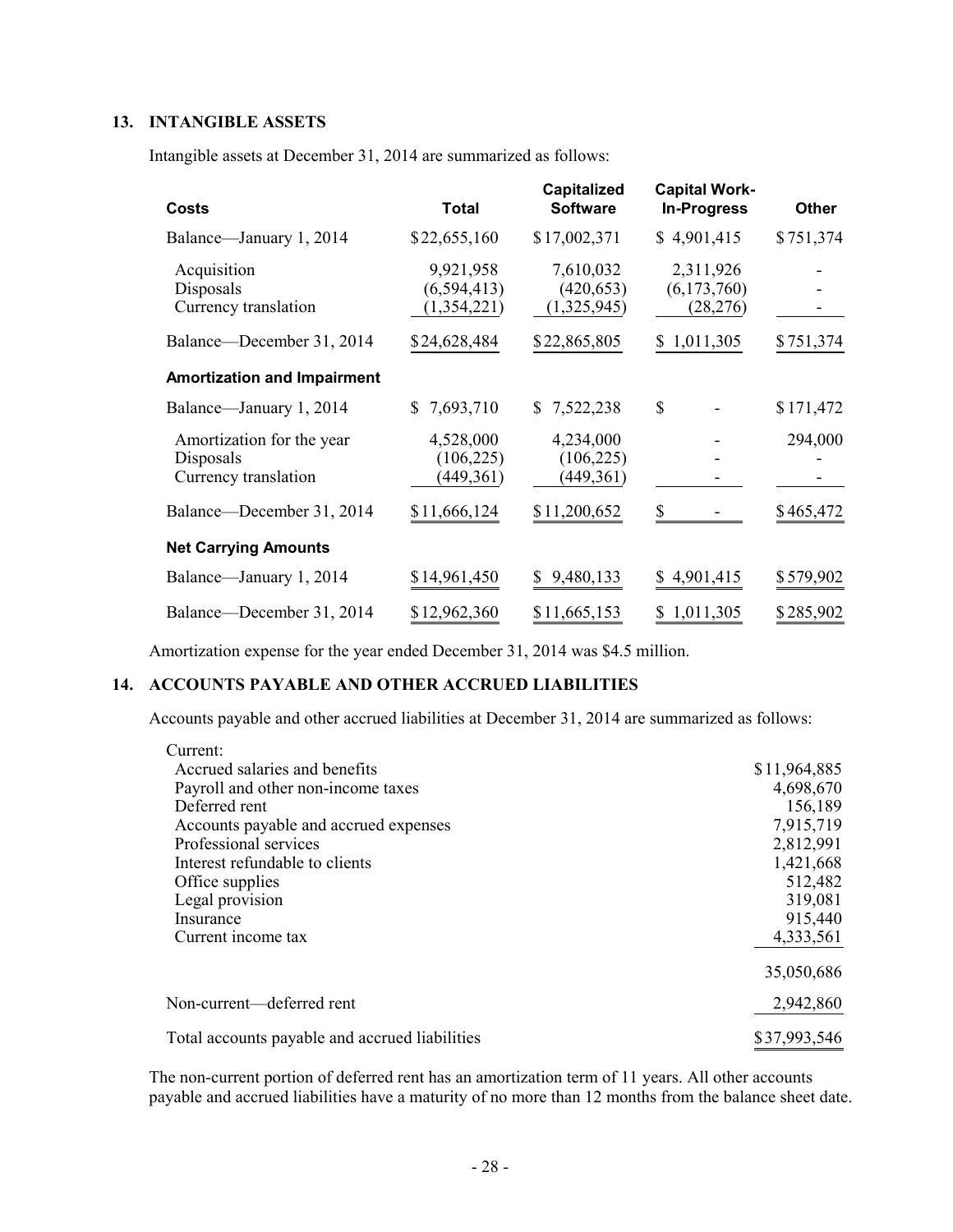#### **15. CLIENT DEPOSITS**

FINCA accepts and maintains savings deposits from clients in Subsidiary operations. FINCA has been pursuing a strategy to increase client savings in Subsidiary operations eligible to accept voluntary deposits, offering clients access to banking services while receiving lower-cost funding in return.

These voluntary deposits represent the majority of FINCA's savings deposits. Additionally, certain loan products are structured to require a deposit at the time the loan is made, representing an additional source of client deposits maintained by FINCA.

| Compulsory savings/cash collateral | 8,527,273     |
|------------------------------------|---------------|
| Voluntary savings:                 |               |
| Saving accounts                    | 53,888,390    |
| Term deposit accounts              | 63,692,271    |
| Other voluntary savings            | 2,311,824     |
| Total voluntary savings            | 119,892,485   |
| Accrued interest                   | 1,793,877     |
| Total deposits from clients        | \$130,213,635 |

#### **16. NOTES PAYABLE**

FINCA and its Subsidiaries have two broad categories of debt: charitable and commercial. The majority of FINCA loans are sourced from international financial institutions supporting microfinance, but FINCA has also borrowed from private sources. Interest rates paid by Subsidiaries range from six-month libor + 375 bps up to 36% floating and up to 32% fixed in local currencies for commercial loans in countries with high perceived risk or with depreciating currencies. In some situations, FINCA, as the parent company, may be directly liable or may offer support for loans provided to Subsidiaries without adequate credit standing, which may be in the form of a direct guarantee, letter of credit, comfort letter, or another form of credit enhancement. As of the balance sheet date, some Subsidiaries have breached covenants contained in financing agreements underlying these obligations. Management believes that these breaches are primarily due to recent global economic conditions that have affected microfinance, or in some cases due to local political and economic developments. A breach of a loan covenant could permit a lender to accelerate payment of the loan, but would not permit a cross-default beyond the particular Subsidiary. Management has obtained either formal waivers of these breaches or assurances from lenders that the covenants will not be enforced. However, no assurance can be provided that these waivers will be extended indefinitely or that all performance can be brought into full compliance. As of December 31, 2014, Subsidiaries in Azerbaijan, Kosovo, Kyrgyzstan, Russia, Ecuador, Mexico, Nicaragua, Tanzania, Zambia, and Afghanistan were in breach of financial covenants regarding loans from international financial institutions amounting to \$50.4 million. Prior to the date of issuance of these consolidated financial statements, the Subsidiaries had obtained formal waivers for these breaches of covenants amounting to \$27.7 million. All loans for which no formal waivers are obtained are classified as current in the maturity table below.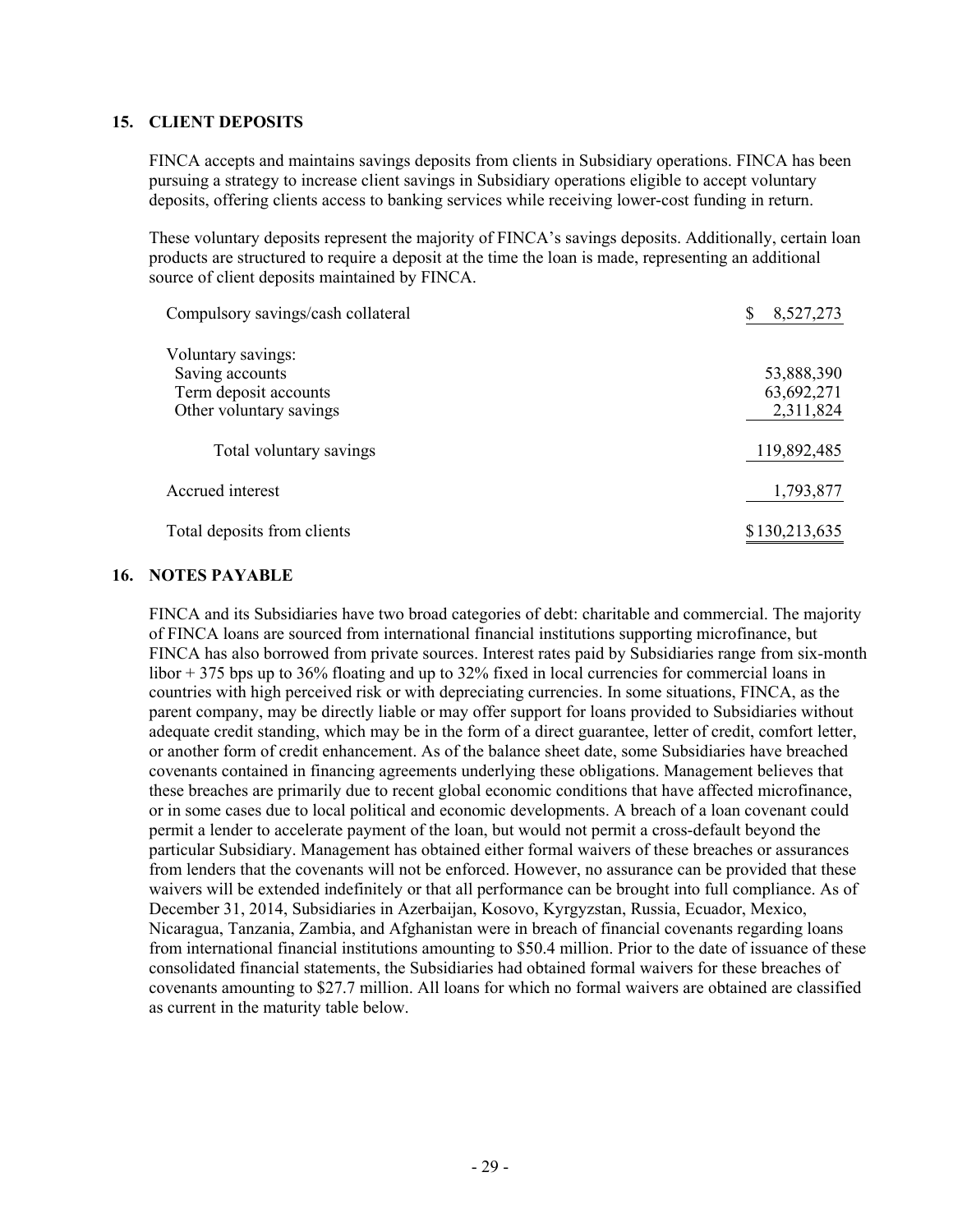Notes payable at December 31, 2014 are summarized as follows:

| Overdraft                          | 282,023<br>S  |
|------------------------------------|---------------|
| Notes payable:<br>Principal amount | 732,411,449   |
| Accrued interest                   | 8,132,214     |
|                                    | \$740,825,686 |

Current and non-current book values of notes payable at December 31, 2014 are summarized as follows:

| Current:                  |               |
|---------------------------|---------------|
| Overdrafts                | \$<br>282,023 |
| Notes payable:            |               |
| Secured                   | 39,810,219    |
| Unsecured                 | 312,850,040   |
| Collateralized borrowings | 255,546       |
|                           |               |
|                           | 353, 197, 828 |
| Non-current:              |               |
| Notes payable:            |               |
| Secured                   | 36,235,315    |
| Unsecured                 | 349,768,445   |
| Collateralized borrowings | 1,624,098     |
|                           | 387,627,858   |
|                           |               |
| Total notes payable       | \$740,825,686 |

Maturities of principal amounts on notes payable due in future fiscal years is as follows:

| 2015       | \$345,065,616 |
|------------|---------------|
| 2016       | 235,558,190   |
| 2017       | 84, 823, 717  |
| 2018       | 8,164,818     |
| 2019       | 25,333,920    |
| Thereafter | 33,747,211    |
|            | \$732,693,472 |

#### **17. SUBORDINATED DEBT**

The balance is mainly represented by subdebt that was received in 2009 by seven Subsidiaries from the Microfinance Fund of which \$19.5 million was outstanding at December 31, 2014. This debt matures on September 20, 2016, and the effective interest rate varies from 12.8% to 16.2%. Subordinated debt agreements with Subsidiaries contain the following key provisions: no early redemption and the principal of the subordinated debt are junior in right of repayment to holders of senior debt.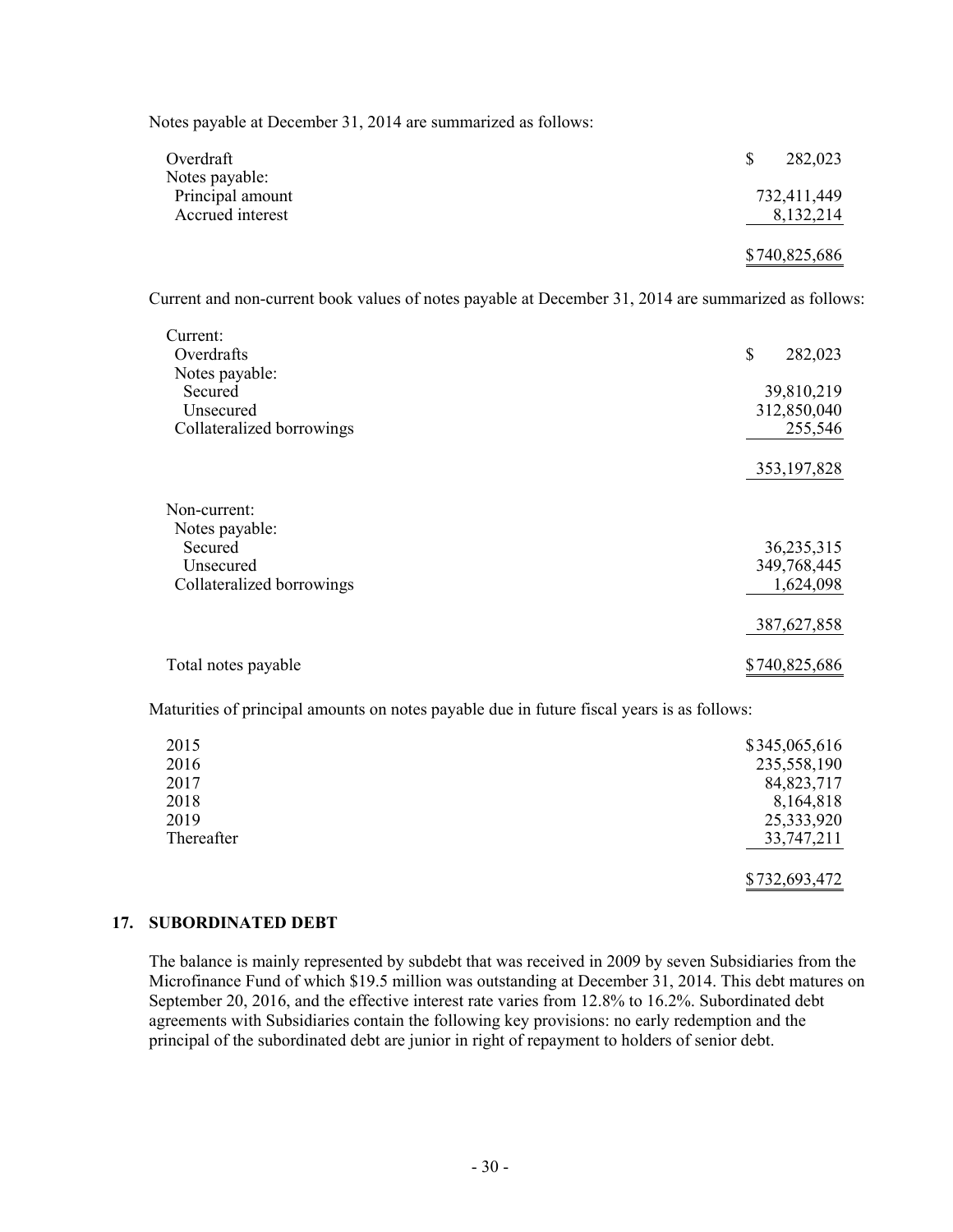#### **18. DEFERRED REVENUE**

FINCA receives awards from U.S. government and other agencies for various purposes. Awards not yet received are accrued to the extent unreimbursed expenses have been incurred for the purposes specified by an approved award. FINCA defers award revenue received under approved awards, to the extent they exceed expenses incurred for the purposes specified under the awards' restrictions. Proceeds from the monetization of commodities inventory are also reported as refundable advances until proceeds are used for program expenses.

The balance of deferred revenue at December 31, 2014 is summarized as follows:

| United States Department of Agriculture | \$4,855,160  |
|-----------------------------------------|--------------|
| Others                                  | 5,760,265    |
|                                         | \$10,615,425 |

#### **19. EMPLOYEE BENEFITS**

**Pension Plan Deferred Compensation**—FINCA has implemented an employee retirement plan (the "Plan") under Internal Revenue Code Section 403(b). Under the Plan, qualified employees may defer compensation up to the maximum amount permitted by the Internal Revenue Code. The elective deferral and catch-up limits for the year 2014 were \$17,500 and \$5,500, respectively. FINCA may make contributions to the Plan as a discretionary employer match. FINCA's contributions to the Plan during the year ended December 31, 2014 were \$0.4 million.

**Defined Benefit Agreement**—FINCA also maintains a nonqualified defined senior executive retirement plan agreement (the "Agreement") for certain officers and directors, which provides benefits payable upon retirement from FINCA (no sooner than at age 65). In addition, a death benefit is payable to a surviving spouse or named beneficiary in the event of the death of the eligible officer/director. The Agreement is offered at the sole discretion of FINCA's board of directors. Currently, several key employees are enrolled in the Agreement. In 2014, one plan participant reached the vesting period. In accordance with the plan agreement, FINCA made payments of \$0.5 million resulting in a settlement of the plan liability. No other amendments were made to the plan in 2014.

The net liability of FINCA's defined benefit plan recognized at December 31, 2014 is summarized as follows:

| Benefit obligation—beginning of year | \$3,504,764 |
|--------------------------------------|-------------|
| Service cost                         | 89,168      |
| Interest cost                        | 139,167     |
| Actuarial loss                       | 1,489,636   |
| Settlement                           | (480,092)   |
| Net employer benefits paid           | (124, 167)  |
| Unrecognized prior service cost      |             |
| Benefit obligation—end of year       | \$4,618,476 |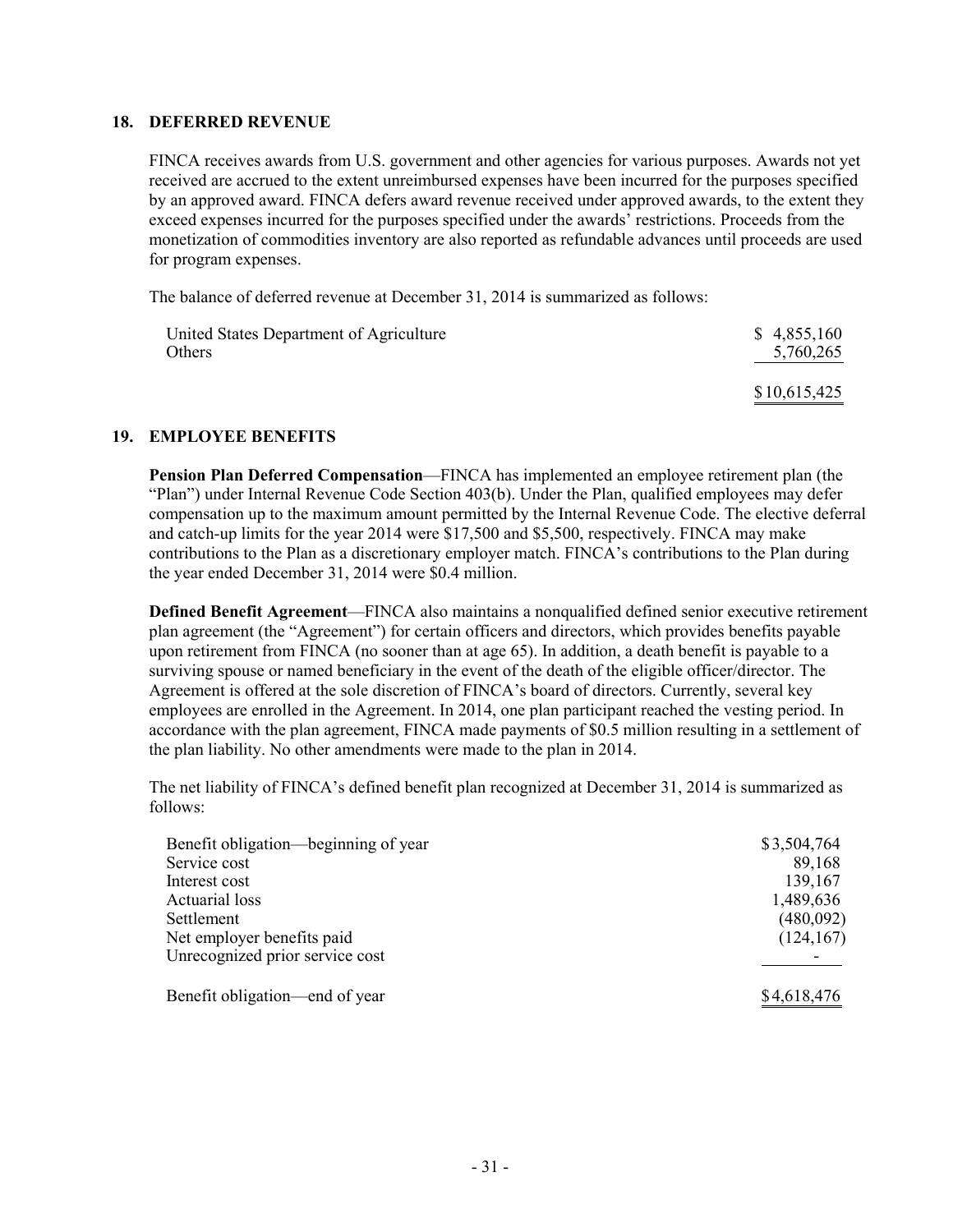The change in plan assets at December 31, 2014 is summarized as follows:

| Fair value of assets—beginning of year |            |
|----------------------------------------|------------|
| Employee contributions                 |            |
| <b>Employer contributions</b>          | 604,259    |
| Settlements                            | (480,092)  |
| Benefits paid                          | (124, 167) |
| Fair value of assets—end of year       |            |

The funded status of FINCA's defined benefit at December 31, 2014 is summarized as follows:

| Benefit obligation—end of year                                                        | \$(4,618,476)                       |
|---------------------------------------------------------------------------------------|-------------------------------------|
| Funded status<br>Unrecognized prior service cost<br>Unrecognized net actuarial losses | (4,618,476)<br>720,684<br>1,415,976 |
| Accrued benefit cost                                                                  | \$(2,481,816)                       |

The amount of net periodic cost at December 31, 2014 is summarized as follows:

| Service cost<br>Interest cost                                                                                                | \$89,168<br>139,167 |
|------------------------------------------------------------------------------------------------------------------------------|---------------------|
| Amortization of actuarial loss (10% corridor)<br>Settlement of pension obligation loss<br>Amortization of prior service cost | 147,191<br>126,206  |
| Total net periodic cost                                                                                                      | \$501,732           |

Components other than net periodic cost included in the consolidated statement of activities for the year ended December 31, 2014 are summarized as follows:

| Net actuarial loss                                 | \$1,342,445 |
|----------------------------------------------------|-------------|
| Prior service (credit)                             | (126,206)   |
| Total related credits other than net periodic cost | \$1,216,239 |

Items not yet recognized as components of net periodic pension cost at December 31, 2014 are summarized as follows:

| Unrecognized prior service cost                         | \$ 720,684  |
|---------------------------------------------------------|-------------|
| Unrecognized net actuarial losses                       | 1,415,976   |
| Total unamortized pension prior service cost and losses | \$2,136,660 |

Weighted-average assumptions used to determine benefit obligations at December 31, 2014 are as follows:

| Discount rate | 3.30% |
|---------------|-------|
| Salary scale  | N/A   |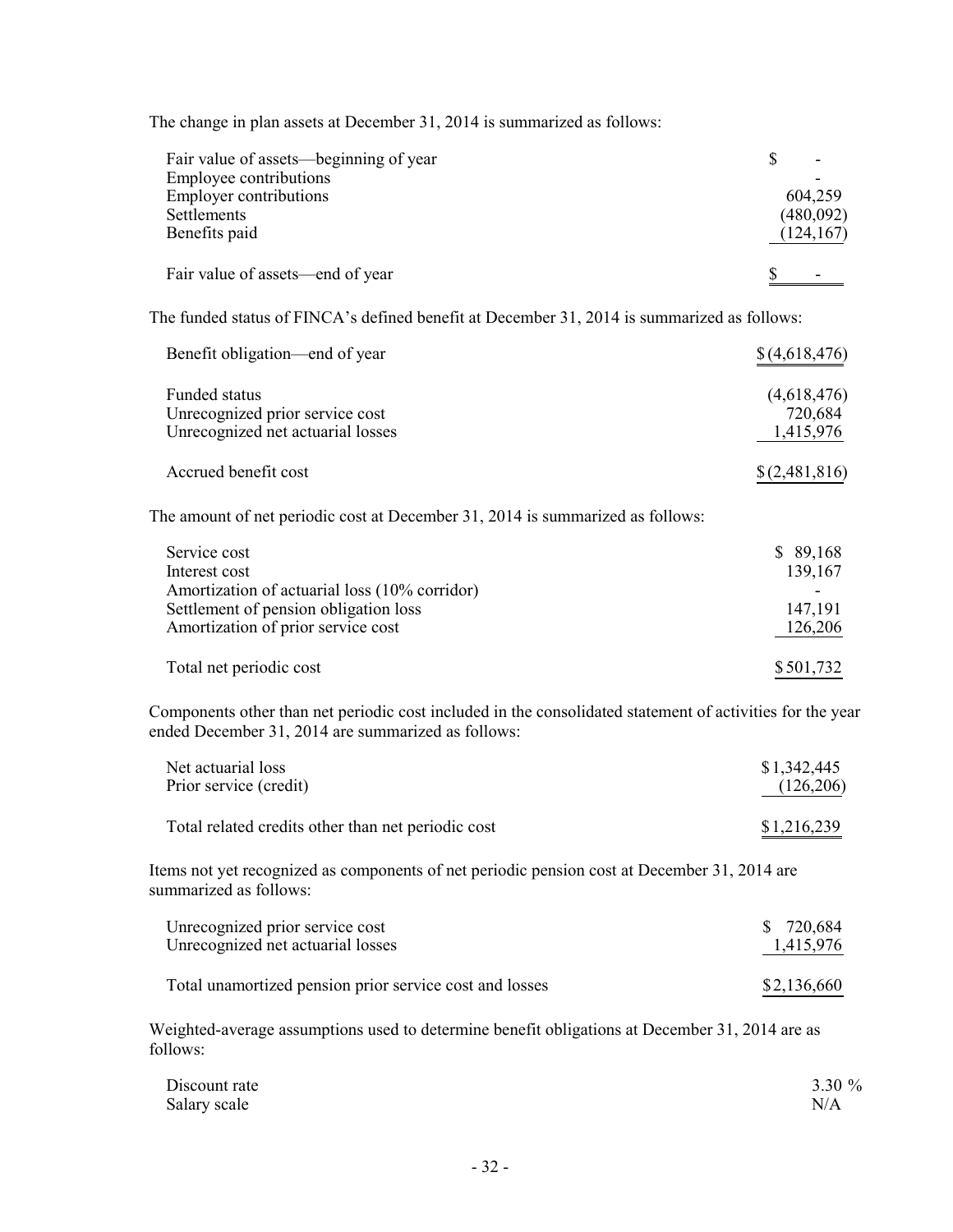Weighted-average assumptions used to determine net period pension cost for the year ended December 31, 2014 are as follows:

| Discount rate | 4.20 $%$ |
|---------------|----------|
| Salary scale  | N/A      |

Based upon the assumptions used to measure pension obligations, FINCA expects to make the following benefit payments:

#### **Years Ended December 31**

| 2015                                          | 204,167<br>S. |
|-----------------------------------------------|---------------|
| 2016                                          | 204,167       |
| 2017                                          | 204,167       |
| 2018                                          | 204,167       |
| 2019                                          | 204,167       |
| In aggregate for five fiscal years thereafter | 2,291,015     |
|                                               |               |

#### **20. ACQUISITION**

No acquisitions were undertaken in 2014.

**Goodwill and Purchased Intangibles**—At December 31, 2014, FINCA had \$1.1 million of goodwill and \$0.75 million of purchased intangible assets representing core deposits and loan customer relationships.

*Goodwill*—FINCA reviews goodwill for impairment annually and whenever events or changes in circumstances indicate the carrying value of goodwill may not be recoverable. During the performance of the first step of goodwill impairment testing which consist of comparing the fair value of the reporting unit to its carrying value, the fair value exceeded its carrying value, therefore, goodwill was not impaired and no further testing was required. At December 31, 2014, the book value of goodwill was \$1.1 million

*Purchased Intangibles*—At December 31, 2014, the carrying book values of the purchased intangible assets were as follows:

|                                                                                                      | <b>December 31, 2014</b>                 |                      |                                    |                     |  |
|------------------------------------------------------------------------------------------------------|------------------------------------------|----------------------|------------------------------------|---------------------|--|
|                                                                                                      | Amortization<br><b>Period</b><br>(Years) | Cost<br><b>Basis</b> | <b>Accumulated</b><br>Amortization | Carrying<br>Value   |  |
| Intangible assets subject to amortization<br>Core deposit relationship<br>Loan customer relationship | 5<br>2                                   | \$272,453<br>478,921 | \$ 86,276<br>379,196               | \$186,177<br>99,725 |  |
|                                                                                                      |                                          | \$751,374            | \$465,472                          | \$285,902           |  |

Amortization expense relating to intangible assets subject to amortization for the remainder of the term is estimated to be as follows:

|                      | 2015 | 2016                                     | 2017 | 2018 |
|----------------------|------|------------------------------------------|------|------|
| Amortization expense |      | $$154,215$ $$54,490$ $$54,490$ $$22,707$ |      |      |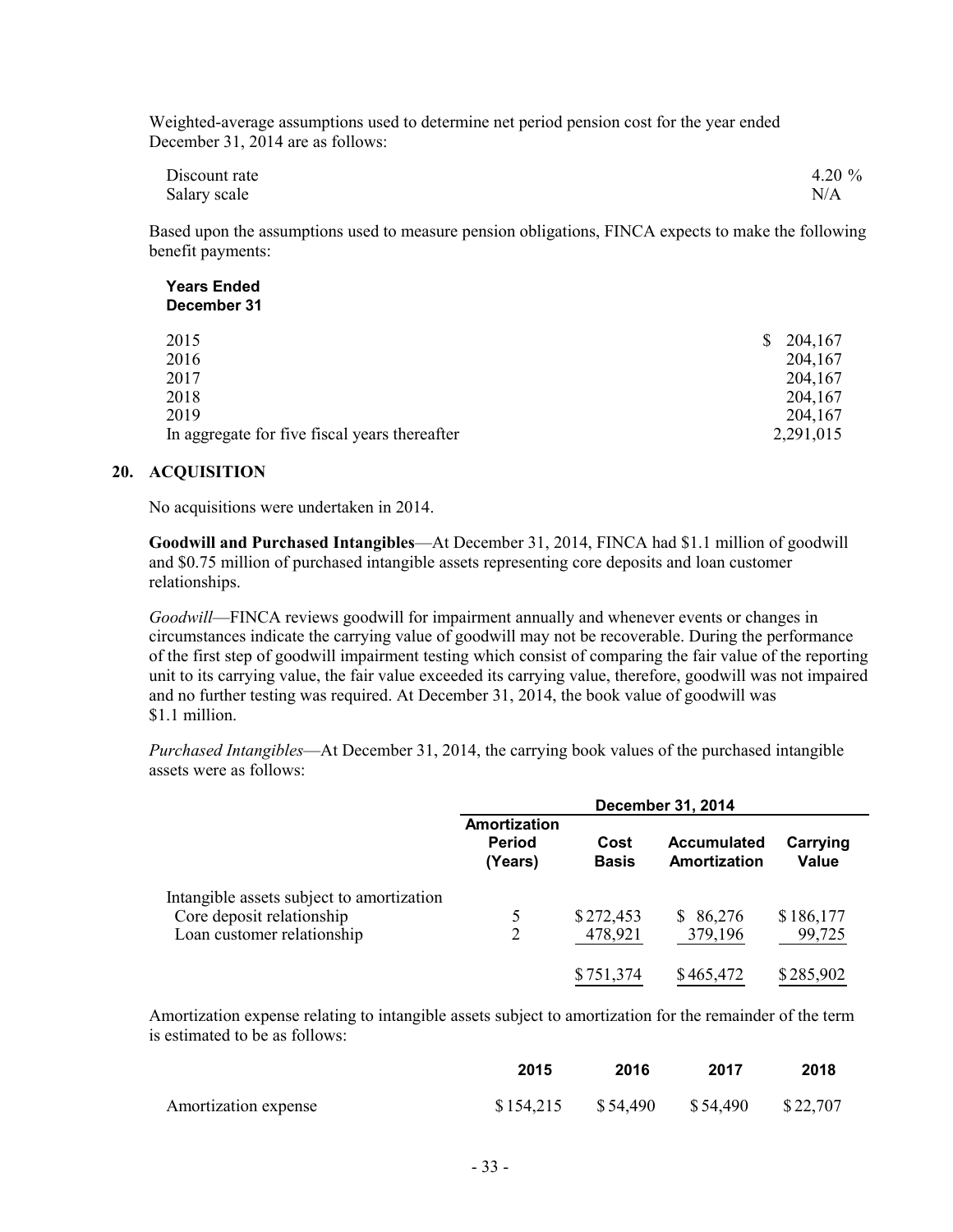#### **21. COMMITMENTS AND CONTINGENCIES**

At December 31, 2014, FINCA was obligated under a number of operating leases for premises used primarily for branch operations and office purposes. In a significant portion of the business locations where FINCA operates, the operating lease agreements are negotiated on a month-to-month or year-by-year basis and are in line with general rental market conditions.

Future minimum lease payments under existing lease contracts are due, in dollars, as follows:

| Less than one year         | \$5,664,107 |
|----------------------------|-------------|
| Between one and five years | 22,784,338  |
| More than five years       | 7,955,278   |
|                            |             |

\$36,403,723

At December 31, 2014, there are no contingent assets, contingent liabilities, and any capital commitments. As discussed in Note 24, FINCA issued guarantees to the third parties on behalf of its Subsidiaries.

#### **22. FINCA ENTITIES**

Through its headquarters, foreign representative offices and branches, controlled Subsidiaries and affiliates, FINCA operates in 27 countries. All Subsidiaries and affiliates are controlled by FINCA directly or through FMH (see Note 1). The significant operating Subsidiaries and controlled affiliates of FINCA are listed below:

#### **Americas**

| Ecuador<br>El Salvador | Banco para la Asistencia Comunitaria, FINCA S.A. Joint Stock Company<br>Asociación de Fomento Integral Comunitaria de El Salvador Not for profit<br>Association<br>FINCA S.A. de C.V. |
|------------------------|---------------------------------------------------------------------------------------------------------------------------------------------------------------------------------------|
| Guatemala              | Fundación Internacional para la Asistencia Comunitaria de Guatemala<br>Foundation<br>FINCA S.A.                                                                                       |
| Haiti                  | FINCA HAITI Non-Governmental Organization                                                                                                                                             |
| Honduras               | Sociedad Financiera FINCA Honduras, S.A. Joint Stock Company<br>Fundación Internacional para la Asistencia Comunitaria de Honduras<br>Not-for-profit Organization                     |
| Mexico                 | <b>SOFOM</b><br>Mexico SAPI<br>Fundación Integral Comunitaria, A.C. Civil Association                                                                                                 |
| Nicaragua              | Financiera FINCA Nicaragua, S.A. Joint Stock Company<br>Fundación Internacional para la Asistencia Comunitaria de Nicaragua<br>Not-for-profit Foundation                              |

(Continued)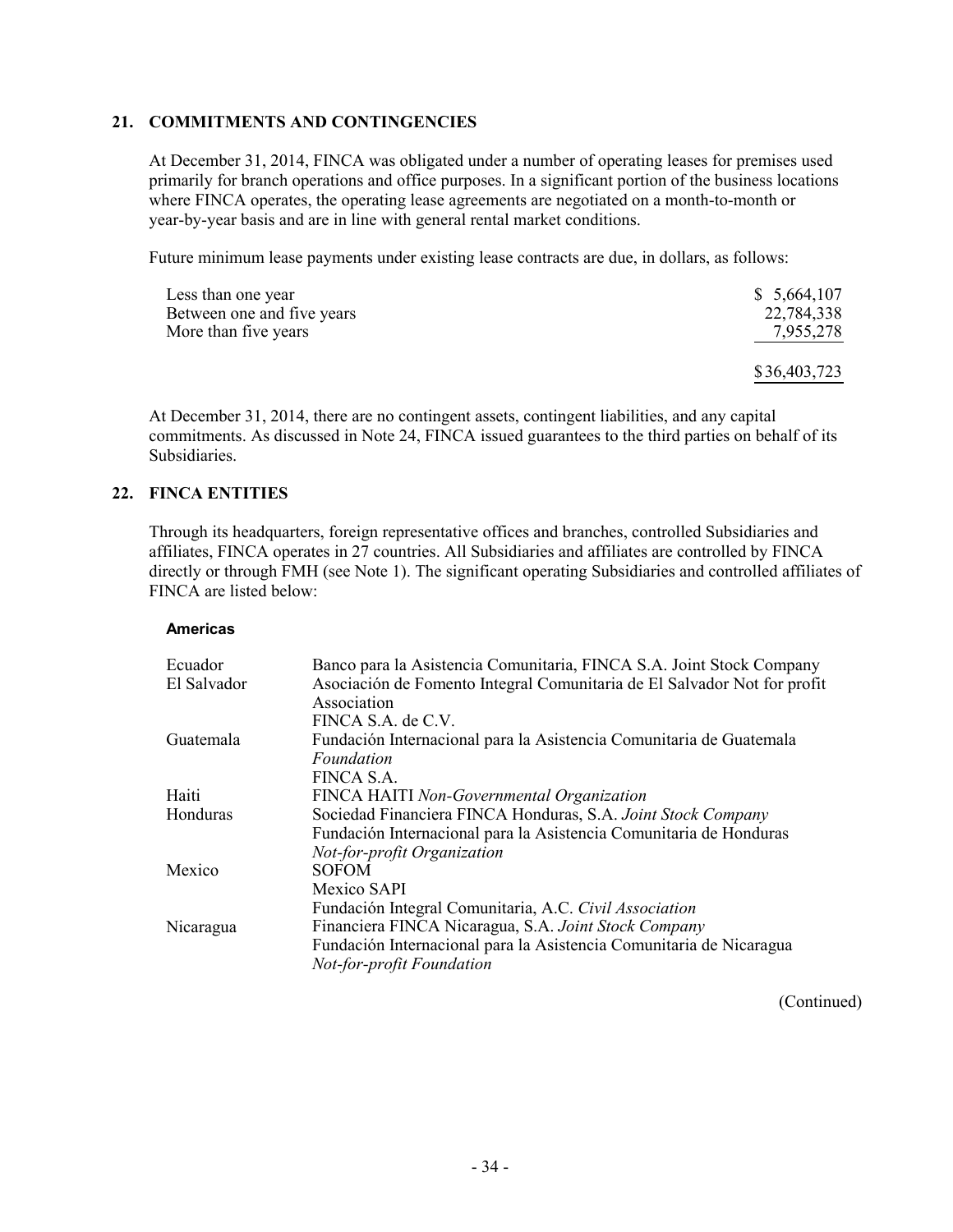#### **Africa**

| Congo                | FINCA DR CONGO SARL Limited Liability Joint Stock Company                                                  |
|----------------------|------------------------------------------------------------------------------------------------------------|
| Malawi               | FINCA Limited Company Limited by Shares                                                                    |
| Tanzania             | FINCA Tanzania Limited Company Limited by Shares                                                           |
| Uganda               | Foundation for International Community Assistance Uganda Limited<br>Company Limited by Shares              |
| Zambia               | Foundation for International Community Assistance-Zambia Limited<br>Company Limited by Shares              |
| Nigeria              | FINCA Microfinance Bank Limited                                                                            |
| <b>Eurasia</b>       |                                                                                                            |
| Armenia              | FINCA Universal Credit Organization Closed Joint Stock Company                                             |
| Azerbaijan           | FINCA Azerbaijan Limited Liability Company                                                                 |
|                      |                                                                                                            |
| Georgia              | <b>JSC MFO FINCA Closed Joint Stock Company</b>                                                            |
| Kosovo               | FINCA International, Inc. (Branch)                                                                         |
| Kyrgyzstan           | FINCA Micro-Credit Company Closed Joint Stock Company                                                      |
| Russia<br>Tajikistan | FINCA CJSC Closed Joint Stock Company<br>FINCA Micro-Credit Deposit Organization Limited Liability Company |

#### **Middle East**

| Jordan      | FINCA Jordan Specialized Micro Loans Company            |
|-------------|---------------------------------------------------------|
| Afghanistan | FINCA Afghanistan Joint Stock Company Limited by Shares |
| Pakistan    | <b>FINCA Microfinance Bank Limited</b>                  |

#### **Non-Microfinance Subsidiaries**

| <b>Netherlands</b> | <b>FINCA Network Support BV</b>     |
|--------------------|-------------------------------------|
| <b>Netherlands</b> | FINCA Microfinance Cooperatief U.A. |
| <b>USA</b>         | <b>FINCAServices USA LLC</b>        |

#### **Charitable Affiliates**

| Canada         | <b>FINCA Canada</b> |
|----------------|---------------------|
| United Kingdom | <b>FINCA UK</b>     |

(Concluded)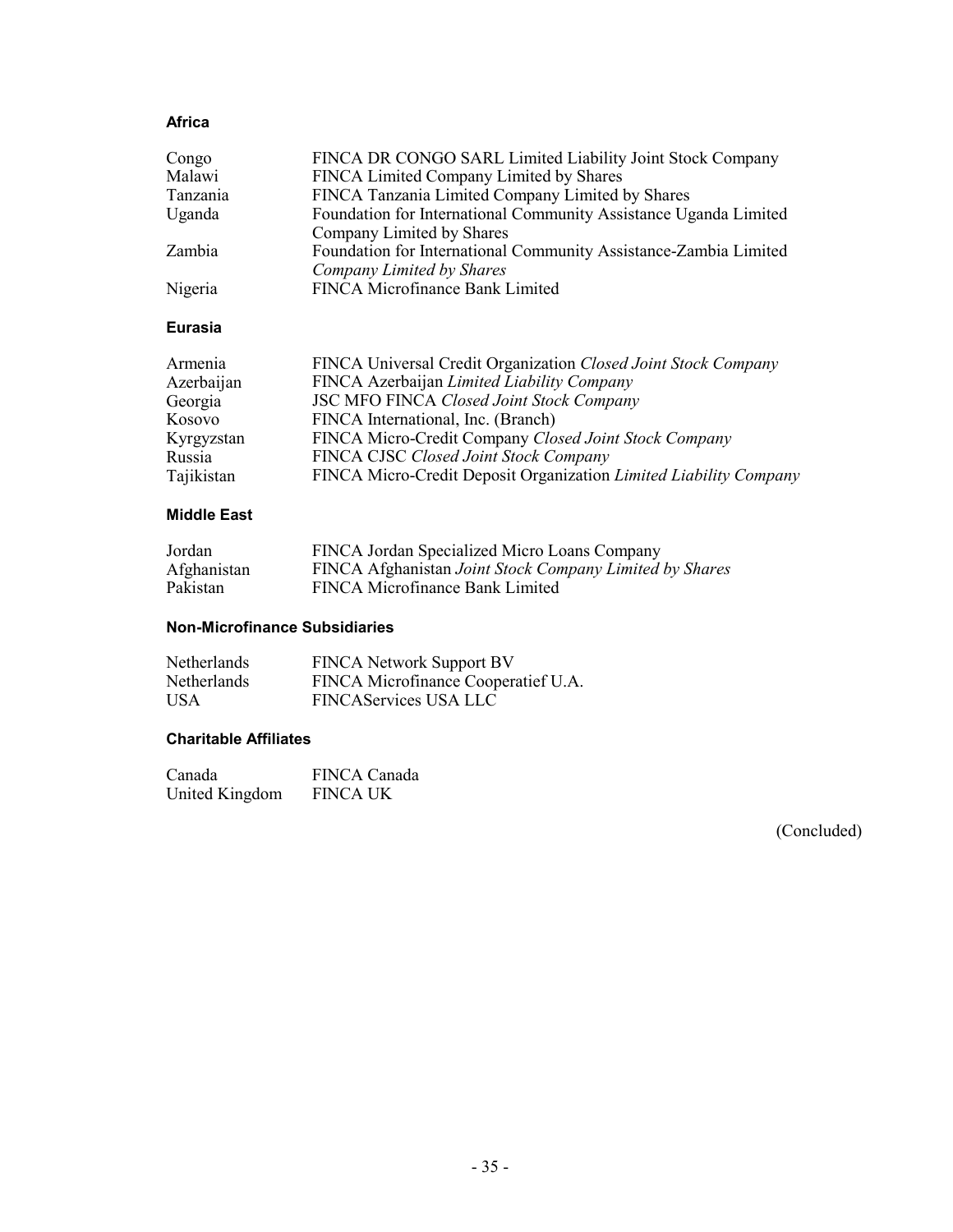#### **23. TEMPORARY RESTRICTED NET ASSETS**

Temporary restricted net assets activity in 2014 was as follows:

|                               | January 1,<br>2014 | <b>Contributions</b> | <b>Released</b>  | December 31,<br>2014 |
|-------------------------------|--------------------|----------------------|------------------|----------------------|
| <b>Credit Suisse</b>          | \$<br>554,437      | \$<br>569,559        | \$<br>(745, 146) | 378,850<br>\$        |
| Visa Inc.                     | 391,828            |                      | (291, 214)       | 100,614              |
| Haiti                         | 53,832             | 264,600              | (117, 862)       | 200,570              |
| Zambia                        | 142,780            | 12,308               | (93, 830)        | 61,258               |
| <b>Rumsfeld Foundation</b>    | 113,879            | 140,000              | (207, 064)       | 46,815               |
| Citi Jordan Islamic/          |                    |                      |                  |                      |
| Citi Social Performance       |                    |                      |                  |                      |
| Uganda                        | 57,593             | 100,000              | (71, 786)        | 85,807               |
| Afghanistan                   | 64,549             | 17,727               | (77, 507)        | 4,769                |
| El Salvador                   | 92,321             | 19,063               | (3,754)          | 107,630              |
| Congo                         | 32,555             | 93,913               | (51, 103)        | 75,365               |
| Ford Foundation               | 191,054            |                      | (149,086)        | 41,968               |
| Jordan                        | 20,507             | 9,600                | (29, 307)        | 800                  |
| Tanzania                      | 28,599             | 10,588               | (28, 394)        | 10,793               |
| Malawi                        | 21,529             | 35,937               | (21, 338)        | 36,128               |
| Guatemala                     | 7,884              | 7,623                | (7,246)          | 8,261                |
| Ecuador                       | 6,000              |                      |                  | 6,000                |
| Russia                        | 1,600              | 400                  |                  | 2,000                |
| Mexico                        | 1,390              | 32,013               |                  | 33,403               |
| Pakistan                      |                    | 4,000                |                  | 4,000                |
| MetLife                       | 78,625             |                      | (78, 625)        |                      |
| <b>FINCA Plus</b>             |                    | 65,000               |                  | 65,000               |
| National Community Foundation |                    | 22,500               |                  | 22,500               |
| Clifford Change Foundation    |                    | 51,223               | (30, 054)        | 21,169               |
|                               | \$1,860,962        | \$1,456,054          | \$(2,003,316)    | \$1,313,700          |

#### **24. RELATED PARTIES**

Balances and transactions between FINCA, the parent and its related parties, the Subsidiaries and affiliates, have been eliminated on consolidation and are not disclosed in this note.

**Guarantees**—FINCA International provides guarantees directly on behalf of the Subsidiaries of FMH. At December 31, 2014, the total balance of outstanding guarantees from FINCA International was \$6.6 million.

#### **25. SUBSEQUENT EVENTS**

Subsequent to the balance sheet date, on February 21, 2015, the Central bank of the Republic of Azerbaijan devalued the Azeri Manat (AZN). The official exchange rate of AZN to the US Dollar fell by approximately 34% from the exchange rate at the balance sheet date. FINCA recorded a currency translation adjustment of \$13.1 million for the first quarter of 2015.

On March 3, 2015, FMH Subsidiary, Closed Joint Stock Company FINCA Micro-Credit Company, Kyrgyzstan obtained from the National Bank of Kyrgyz Republic the license for banking activities including banking operations in foreign currency.

\*\*\*\*\*\*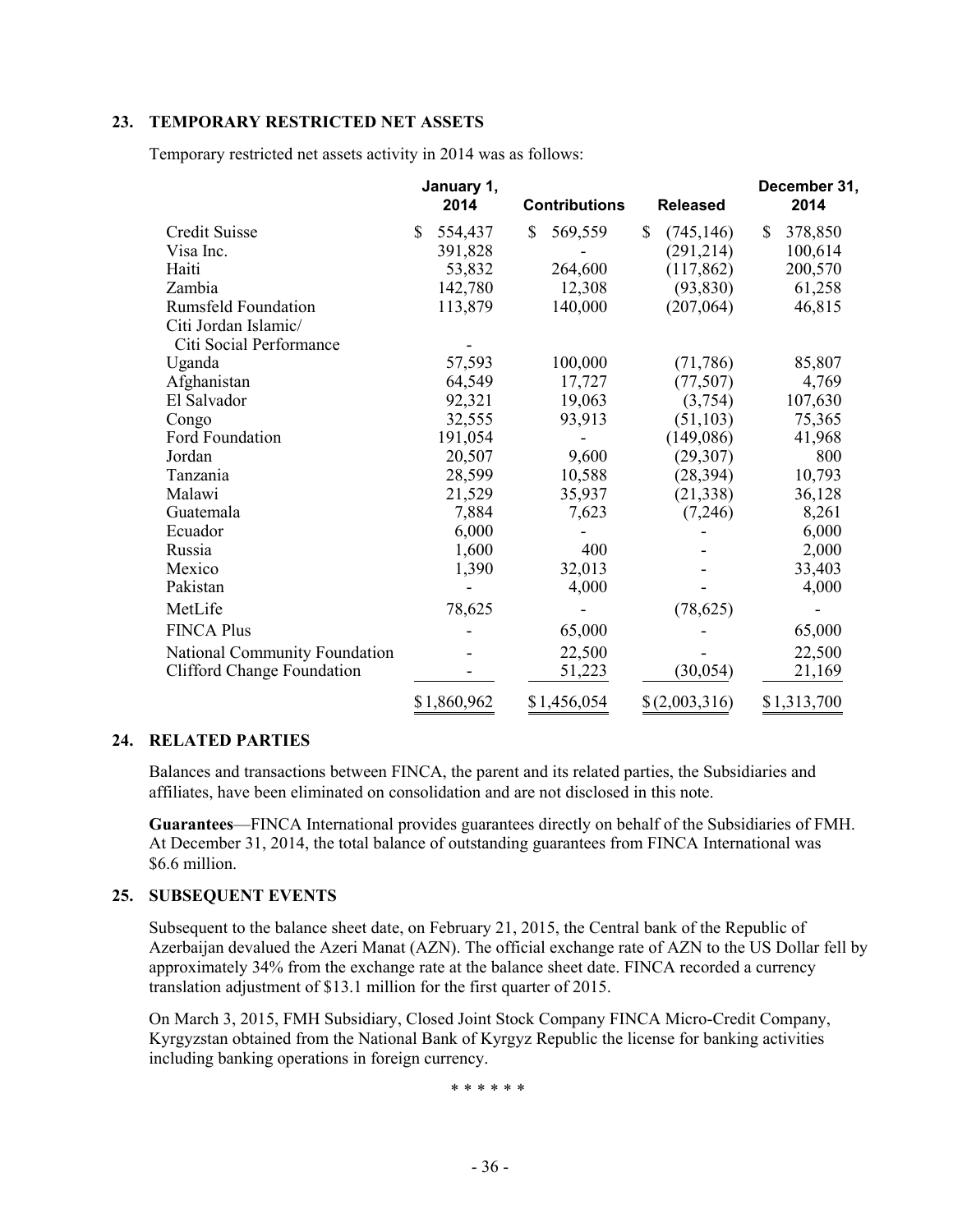# **SUPPLEMENTAL SCHEDULES AND NOTES TO SUPPLEMENTAL SCHEDULES**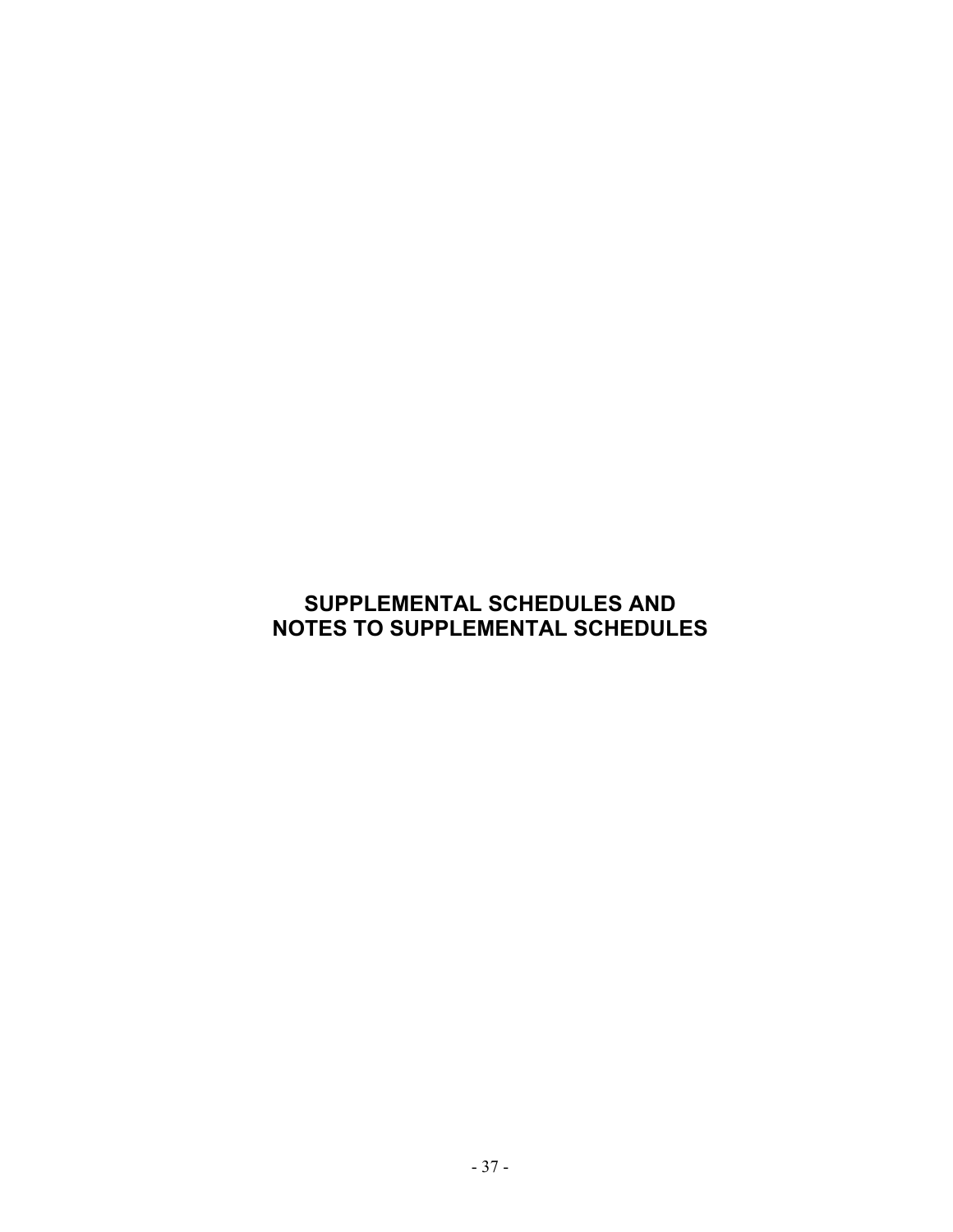#### **SUPPLEMENTAL SCHEDULE—CONSOLIDATING STATEMENT OF FINANCIAL POSITION AS OF DECEMBER 31, 2014**

|                                                                                                                                                                                                                                           | <b>FINCA</b><br>International,<br>Inc.                    | <b>FMH LLC</b><br>and Other                                                                                      | <b>Eliminations</b>                             | Consolidated<br>Group                                                                                                          |
|-------------------------------------------------------------------------------------------------------------------------------------------------------------------------------------------------------------------------------------------|-----------------------------------------------------------|------------------------------------------------------------------------------------------------------------------|-------------------------------------------------|--------------------------------------------------------------------------------------------------------------------------------|
| <b>ASSETS</b>                                                                                                                                                                                                                             |                                                           |                                                                                                                  |                                                 |                                                                                                                                |
| CASH AND CASH EQUIVALENTS                                                                                                                                                                                                                 | 7,962,875<br>S                                            | 141,192,035<br>\$                                                                                                | \$                                              | \$<br>149,154,910                                                                                                              |
| <b>RESTRICTED CASH AND</b><br><b>CASH EQUIVALENTS</b>                                                                                                                                                                                     | 6,702,921                                                 | 17,153,804                                                                                                       |                                                 | 23,856,725                                                                                                                     |
| <b>SHORT-TERM INVESTMENTS</b>                                                                                                                                                                                                             |                                                           | 34,451,845                                                                                                       |                                                 | 34,451,845                                                                                                                     |
| <b>LOANS RECEIVABLE-Net</b>                                                                                                                                                                                                               | 7,063,614                                                 | 949, 333, 168                                                                                                    | (7,063,614)                                     | 949, 333, 168                                                                                                                  |
| <b>GRANTS RECEIVABLE-Net</b>                                                                                                                                                                                                              | 2,611,426                                                 | 488,081                                                                                                          |                                                 | 3,099,507                                                                                                                      |
| OTHER RECEIVABLES, PREPAIDS, AND<br><b>OTHER ASSETS</b>                                                                                                                                                                                   | 2,943,099                                                 | 27,593,017                                                                                                       | (6,743,610)                                     | 23,792,506                                                                                                                     |
| PROPERTY AND EQUIPMENT-Net                                                                                                                                                                                                                | 1,769,397                                                 | 31,738,644                                                                                                       |                                                 | 33,508,041                                                                                                                     |
| <b>INTANGIBLE ASSETS-Net</b>                                                                                                                                                                                                              | 154,766                                                   | 12,807,594                                                                                                       |                                                 | 12,962,360                                                                                                                     |
| <b>LONG-TERM INVESTMENT AND</b><br><b>OTHER ASSETS</b>                                                                                                                                                                                    | 260,064                                                   | 10,403,951                                                                                                       |                                                 | 10,664,015                                                                                                                     |
| <b>INVESTMENT IN SUBSIDIARIES</b>                                                                                                                                                                                                         | 185,556,707                                               |                                                                                                                  | (185, 556, 707)                                 |                                                                                                                                |
| <b>GOODWILL</b>                                                                                                                                                                                                                           |                                                           | 1,108,117                                                                                                        |                                                 | 1,108,117                                                                                                                      |
| DEFERRED TAX ASSET                                                                                                                                                                                                                        |                                                           | 9,713,658                                                                                                        |                                                 | 9,713,658                                                                                                                      |
| <b>TOTAL ASSETS</b>                                                                                                                                                                                                                       | \$215,024,869                                             | \$1,235,983,914                                                                                                  | \$(199, 363, 931)                               | \$1,251,644,852                                                                                                                |
| <b>LIABILITIES AND NET ASSETS</b>                                                                                                                                                                                                         |                                                           |                                                                                                                  |                                                 |                                                                                                                                |
| <b>LIABILITIES:</b><br>Accounts payable and other accrued liabilities<br>Client deposits<br>Bank deposits<br>Notes payable<br>Subordinated debt<br>Other liabilities<br>Deferred revenue<br>Deferred benefits<br>Deferred tax liabilities | \$13,042,599<br>13,899,433<br>5,059,137<br>4,618,476<br>- | 30,850,095<br>S.<br>130,213,635<br>2,642,270<br>730,336,749<br>27,733,129<br>2,346,959<br>5,556,288<br>1,327,827 | (5,899,148)<br>S.<br>(3,410,496)<br>(4,086,611) | \$<br>37,993,546<br>130,213,635<br>2,642,270<br>740,825,686<br>23,646,518<br>2,346,959<br>10,615,425<br>4,618,476<br>1,327,827 |
| Total liabilities                                                                                                                                                                                                                         | 36,619,645                                                | 931,006,952                                                                                                      | (13, 396, 255)                                  | 954,230,342                                                                                                                    |
| NET ASSETS:<br>Unrestricted net assets<br>Restricted net assets                                                                                                                                                                           | 177,189,421<br>1,215,803                                  | 304,879,065<br>97,897                                                                                            | (185, 967, 676)                                 | 296,100,810<br>1,313,700                                                                                                       |
| Total net assets                                                                                                                                                                                                                          | 178,405,224                                               | 304,976,962                                                                                                      | (185, 967, 676)                                 | 297,414,510                                                                                                                    |
| TOTAL LIABILITIES AND NET ASSETS                                                                                                                                                                                                          | \$215,024,869                                             | \$1,235,983,914                                                                                                  | \$(199, 363, 931)                               | \$1,251,644,852                                                                                                                |

See notes to supplemental schedules.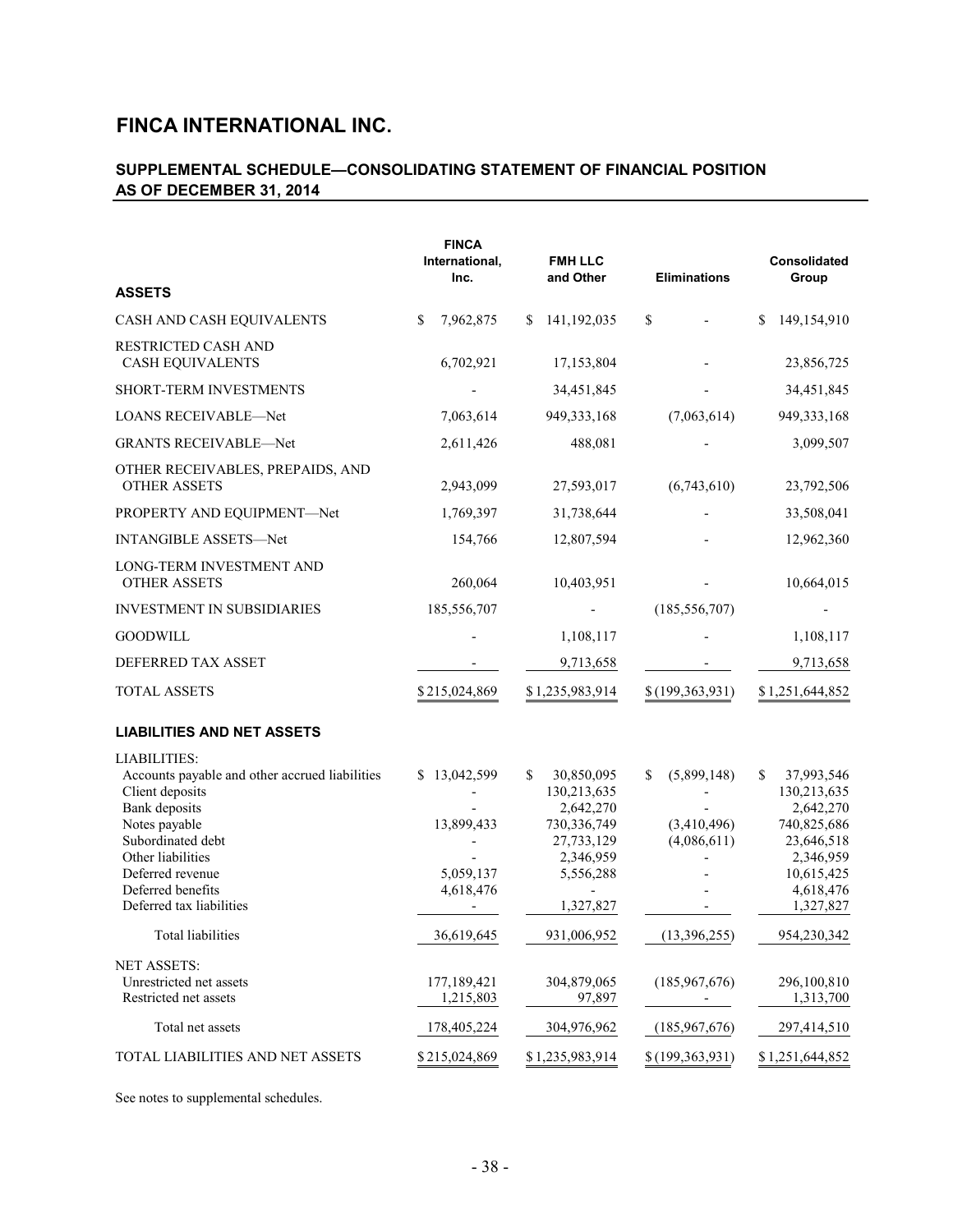#### **SUPPLEMENTAL SCHEDULE—CONSOLIDATING STATEMENT OF ACTIVITIES FOR THE YEAR ENDED DECEMBER 31, 2014**

|                                                                                                      | <b>FINCA</b><br>International,<br>Inc. | <b>FMH LLC</b><br>and Others | <b>Eliminations</b> | <b>FINCA</b><br><b>Consolidated</b> |
|------------------------------------------------------------------------------------------------------|----------------------------------------|------------------------------|---------------------|-------------------------------------|
| <b>OPERATING REVENUES:</b>                                                                           |                                        |                              |                     |                                     |
| Contributions:                                                                                       |                                        |                              |                     |                                     |
| Corporate, foundation, and individual giving<br>Services and gifts in kind                           | \$12,974,712<br>4,069,578              | 5,622,842<br>\$<br>47,122    | (3,557,856)<br>\$   | \$15,039,698<br>4,116,700           |
| Program:                                                                                             |                                        |                              |                     |                                     |
| Interest income                                                                                      | 297,081                                | 368,718,114                  | (291, 482)          |                                     |
| Grants and contracts, including federal government                                                   | 11,194,402                             | 2,224,103                    | (1,943,880)         | 368,723,713<br>11,474,625           |
| Investee income - (equity method)                                                                    | 1,657,936                              |                              | (1,657,936)         |                                     |
| Fees and other program income (loss)                                                                 | 30,896,613                             | 14,334,512                   | (30, 835, 597)      | 14,395,528                          |
|                                                                                                      |                                        |                              |                     |                                     |
| Total operating revenues                                                                             | 61,090,322                             | 390,946,693                  | (38, 286, 751)      | 413,750,264                         |
| <b>OPERATING EXPENSES:</b>                                                                           |                                        |                              |                     |                                     |
| Program services                                                                                     | 36,550,365                             | 377,508,409                  | (35, 138, 301)      | 378,920,473                         |
| Fundraising                                                                                          | 3,211,169                              | 411,656                      |                     | 3,622,825                           |
| General and administrative                                                                           | 11,768,271                             | 395,309                      |                     | 12,163,580                          |
| Total operating expenses                                                                             | 51,529,805                             | 378, 315, 374                | (35, 138, 301)      | 394,706,878                         |
| Income tax expense                                                                                   | 65,921                                 | 9,094,391                    |                     | 9,160,312                           |
| CHANGE IN NET ASSETS BEFORE                                                                          |                                        |                              |                     |                                     |
| NON-OPERATING ITEMS                                                                                  | 9,494,596                              | 3,536,928                    | (3, 148, 450)       | 9,883,074                           |
| Foreign exchange and other investment (loss) gain<br>Pension-related changes other than net periodic | (3,062,583)                            | 10,726                       | 3,075,504           | 23,647                              |
| benefit cost—gain (loss)                                                                             | (1,216,239)                            |                              |                     | (1,216,239)                         |
| Foreign operations translation loss adjustment                                                       | (12,095,707)                           | (22, 539, 809)               | 12,605,119          | (22,030,397)                        |
| Total (loss) income on other non-operating items                                                     | (16,374,529)                           | (22, 529, 083)               | 15,680,623          | (23, 222, 989)                      |
| <b>CHANGE IN NET ASSETS</b>                                                                          |                                        |                              |                     |                                     |
| BEFORE NON-CONTROLLING INTERESTS                                                                     | (6,879,933)                            | (18,992,155)                 | 12,532,173          | (13, 339, 915)                      |
| <b>ISSUE OF FMH SHARES TO MEMBERS</b>                                                                |                                        | 16,252,786                   | (14, 552, 297)      | 1,700,489                           |
| <b>CHANGE IN NET ASSETS</b>                                                                          | (6,879,933)                            | (2,739,369)                  | (2,020,124)         | (11, 639, 426)                      |
| NET ASSETS—Beginning of year                                                                         | 185,285,157                            | 307,716,331                  | (183, 947, 552)     | 309,053,936                         |
| NET ASSETS-End of year                                                                               | \$178,405,224                          | \$304,976,962                | \$(185,967,676)     | \$297,414,510                       |

See notes to supplemental schedules.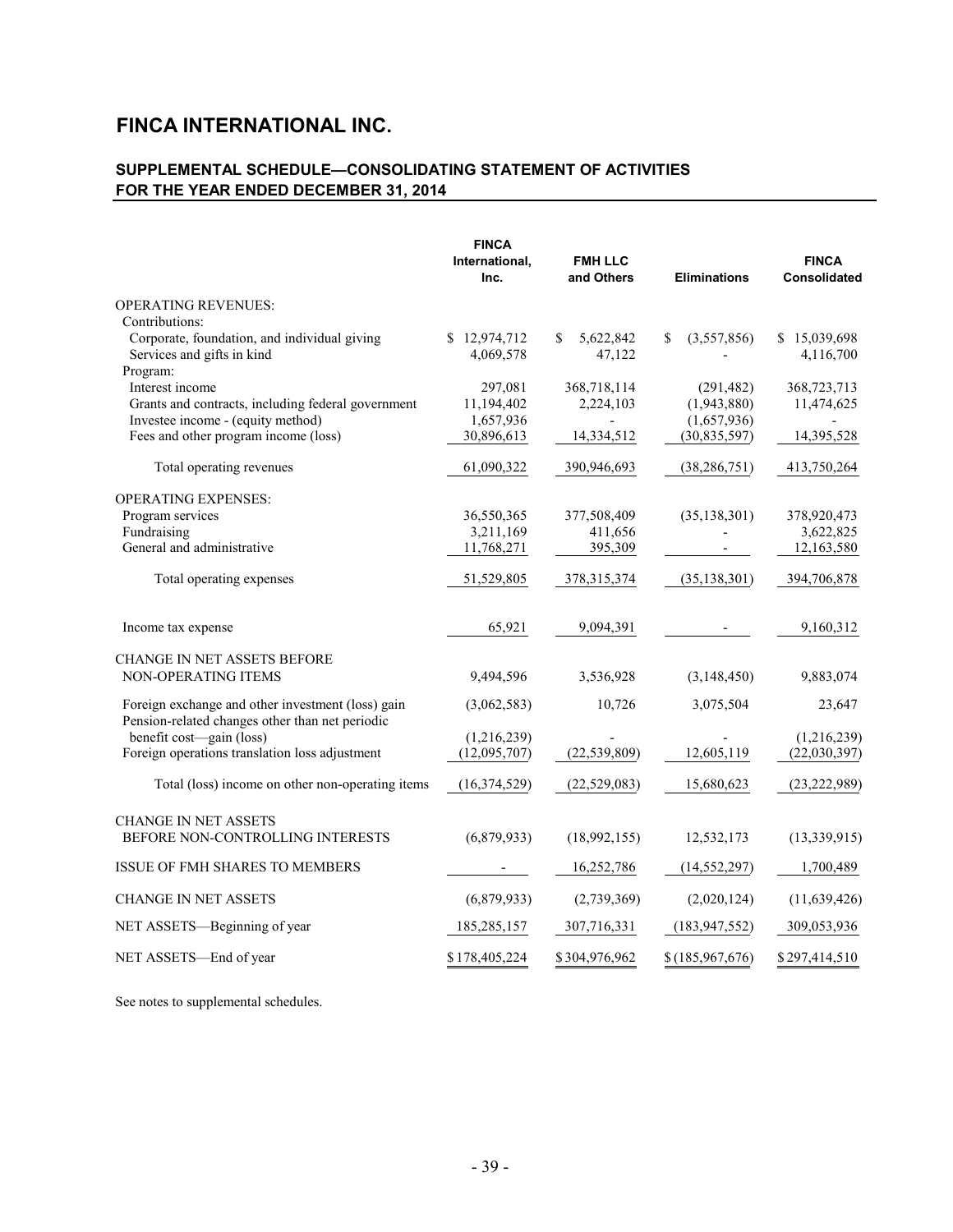#### **SUPPLEMENTAL SCHEDULE—CONSOLIDATED SCHEDULE OF FUNCTIONAL EXPENSES FOR THE YEAR ENDED DECEMBER 31, 2014**

|                                           | Program<br><b>Services</b> | <b>General and</b><br>Administrative | <b>Fundraising</b>      | <b>Total</b><br><b>Supporting</b><br><b>Services</b> | <b>Total</b>  |
|-------------------------------------------|----------------------------|--------------------------------------|-------------------------|------------------------------------------------------|---------------|
| Salaries and direct benefits              | \$116,618,062              | \$4,442,034                          | 555,592<br><sup>S</sup> | \$4,997,626                                          | \$121,615,688 |
| Fringe benefits                           | 40,560,342                 | 1,408,819                            | 179,940                 | 1,588,759                                            | 42,149,101    |
| Travel and entertainment                  | 12,047,868                 | 468,051                              | 81,090                  | 549,141                                              | 12,597,009    |
| Postage and shipping                      |                            | 71,091                               | 892,418                 | 963,509                                              | 963,509       |
| Professional services                     | 14,832,191                 | 2,466,189                            | 1,054,161               | 3,520,350                                            | 18,352,541    |
| Printing                                  |                            | 64,256                               | 469,676                 | 533,932                                              | 533,932       |
| Occupancy and utilities                   | 17,155,957                 | 1,035,421                            |                         | 1,035,421                                            | 18, 191, 378  |
| Equipment and office maintenance          | 3,541,005                  | 390,463                              | 248,347                 | 638,810                                              | 4,179,815     |
| Interest expenses                         | 86,983,253                 |                                      |                         |                                                      | 86,983,253    |
| Subgrantee                                | 117,970                    |                                      |                         |                                                      | 117,970       |
| Net periodic cost of defined benefit      |                            | 648,587                              |                         | 648,587                                              | 648,587       |
| Direct training and hiring                | 4,123,654                  | 394,323                              | 790                     | 395,113                                              | 4,518,767     |
| Advertising                               | 4,477,908                  | 1,380                                | 139,809                 | 141,189                                              | 4,619,097     |
| Communications                            | 6,155,545                  | 144,466                              | 238                     | 144,704                                              | 6,300,249     |
| Equipment, commodities, and vehicles      | 2,823,949                  |                                      |                         |                                                      | 2,823,949     |
| Security                                  | 5,731,000                  |                                      |                         |                                                      | 5,731,000     |
| Bank and credit card fees                 | 2,727,949                  | 177,201                              |                         | 177,201                                              | 2,905,150     |
| Office supplies                           | 4,835,756                  | 52,344                               | 523                     | 52,867                                               | 4,888,623     |
| Depreciation and amortization expense     | 13,048,665                 | 253,843                              |                         | 253,843                                              | 13,302,508    |
| Provision for loan losses                 | 24,894,077                 |                                      |                         |                                                      | 24,894,077    |
| Taxes other than income                   | 6,093,553                  |                                      |                         |                                                      | 6,093,553     |
| Insurance                                 | 1,375,485                  | 87,256                               |                         | 87,256                                               | 1,462,741     |
| Other direct costs                        | 3,862,572                  | 228,529                              | 241                     | 228,770                                              | 4,091,342     |
| License and subscription fees             | 4,646,429                  |                                      |                         |                                                      | 4,646,429     |
| Loss on disposal of fixed assets          |                            |                                      |                         |                                                      |               |
| Impairment of assets held for use         | 469,186                    |                                      |                         |                                                      | 469,186       |
| Donation expenses                         |                            |                                      |                         |                                                      |               |
| Subsidiary start-up and integration costs | 1,627,424                  |                                      |                         |                                                      | 1,627,424     |
| General and administrative allocation     | 170,673                    | (170, 673)                           |                         | (170, 673)                                           |               |
| Total operating expenses                  | \$378,920,473              | \$12,163,580                         | \$3,622,825             | \$15,786,405                                         | \$394,706,878 |

See notes to supplemental schedules.